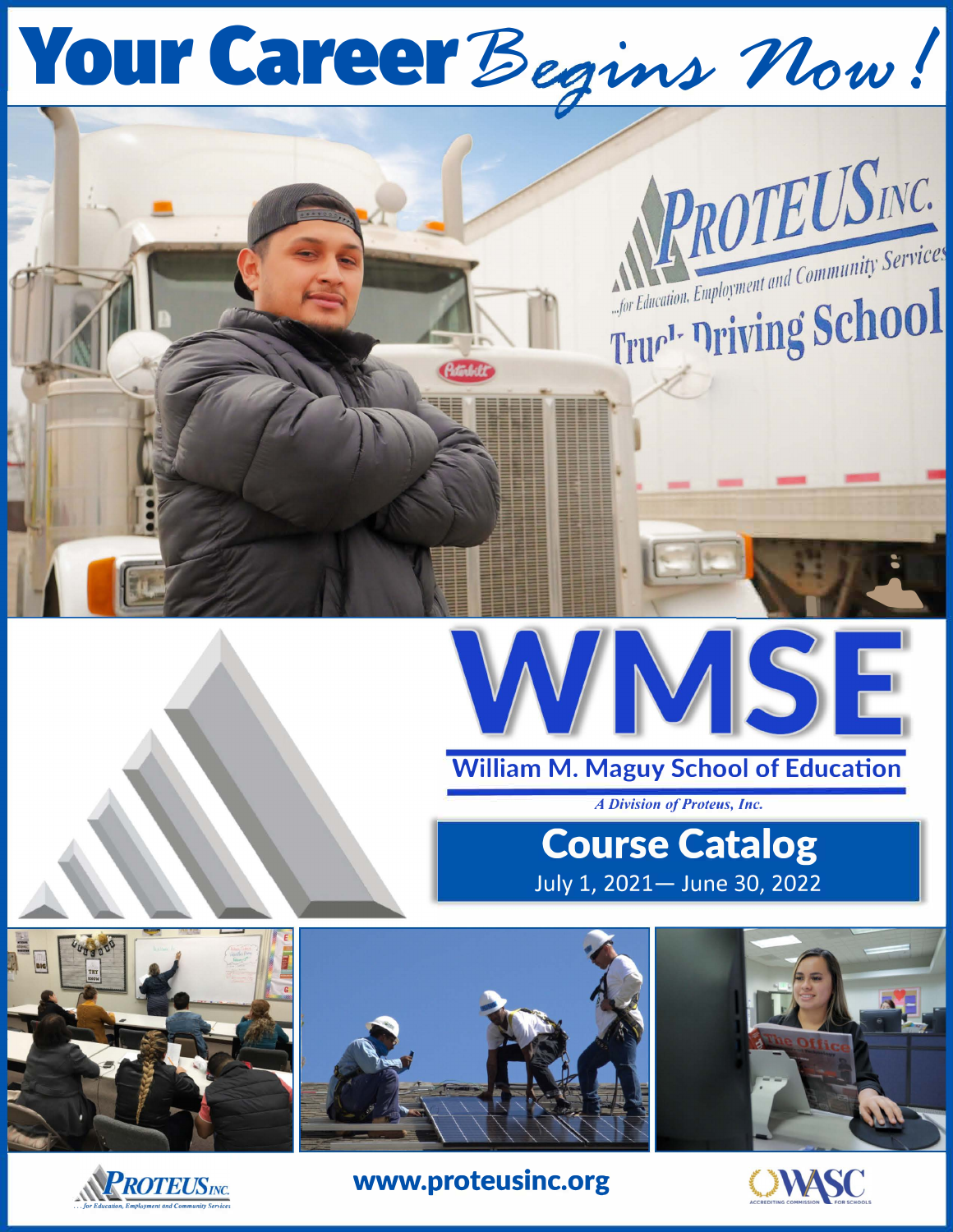### *Table of Contents*

| <b>Mission</b>                                          | 1              |
|---------------------------------------------------------|----------------|
| Vision                                                  | 1              |
| Accreditation                                           | 1              |
| Approvals                                               | 1              |
| Partnerships                                            | 1              |
| <b>Disclosure Statements</b>                            | 2              |
| <b>Educational Purpose</b>                              | $\overline{4}$ |
| Schoolwide Learning Outcomes (SLO's)                    | 4              |
| <b>Board of Directors</b>                               | 5              |
| Proteus, Inc. Administration Headquarters               | 5              |
| <b>Executive Management Team</b>                        | 5              |
| Main Campus                                             | 5              |
| <b>Instructional Facilities</b>                         | 6              |
| Equal Opportunity Is The Law                            | $\overline{7}$ |
| <b>Harassment Policy</b>                                | 9              |
| COVID-19 Student's Safety Responsibilities/Expectations | 10             |
| <b>Student Grievance Procedure</b>                      | 11             |
| <b>Students with Disabilities</b>                       | 13             |
| <b>Student Right-to-Know Disclosure</b>                 | 13             |
| <b>Gainful Employment</b>                               | 13             |
| <b>Student Drug &amp; Alcohol Policy</b>                | 14             |
| <b>Smoking and Vaping Policy</b>                        | 15             |
| <b>Building Facilities &amp; Safety</b>                 | 16             |
| <b>Student Accident Procedures</b>                      | 16             |
| <b>Student Services</b>                                 | 17             |
| <b>Placement Services</b>                               | 18             |
| <b>Library Resources</b>                                | 18             |
| <b>Computer Resource Room Guidelines</b>                | 18             |
| <b>Admissions Policy</b>                                | 19             |
| <b>English Language Proficiency</b>                     | 20             |
| <b>Financial Assistance</b>                             | 21             |
| <b>Transfer of Credits</b>                              | 22             |
| <b>Re-Enrollment Policy</b>                             | 23             |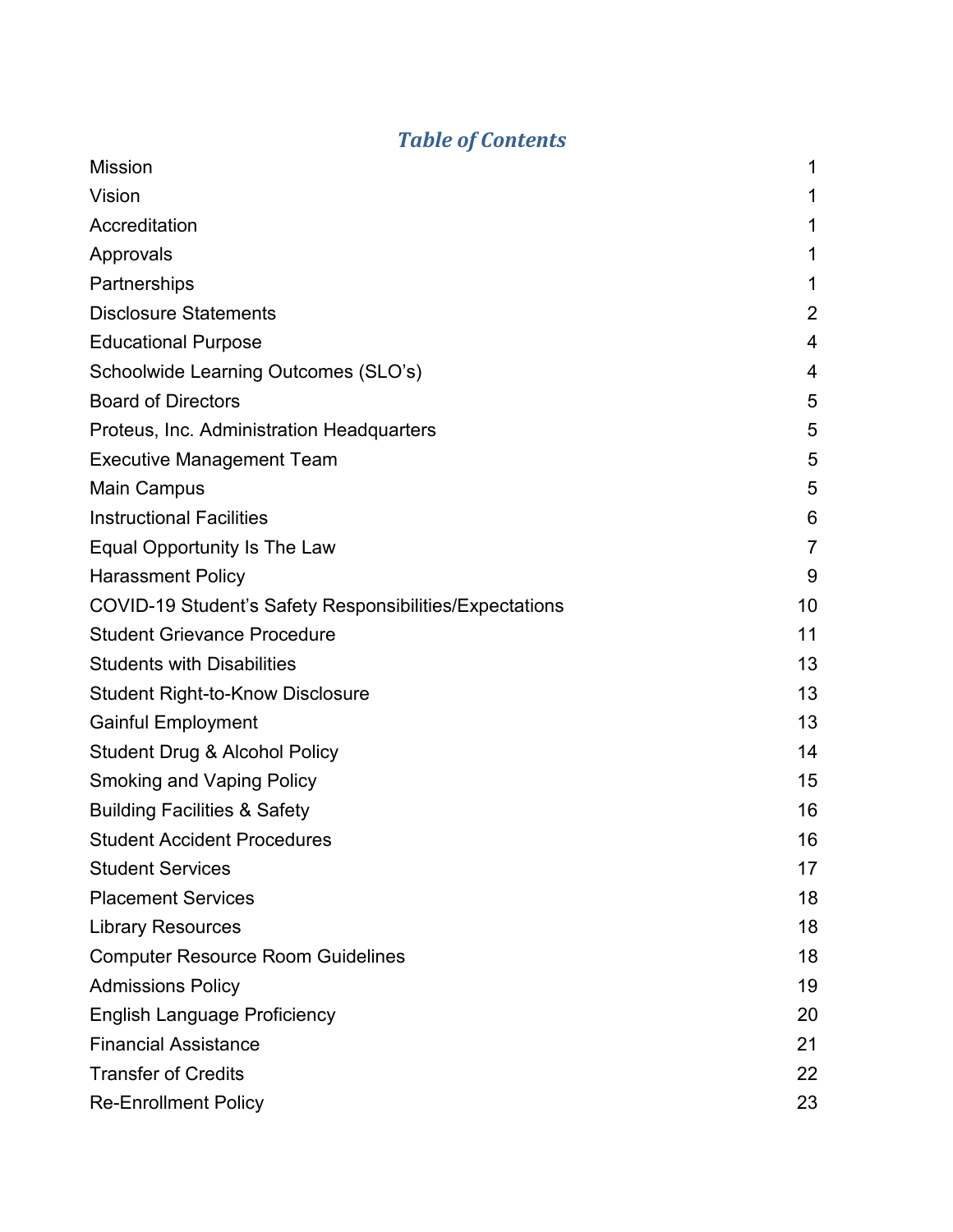| <b>Program Cost</b>                                      | 23 |
|----------------------------------------------------------|----|
| <b>Student Tuition Recovery Fund (STRF)</b>              | 24 |
| <b>Refund Policy</b>                                     | 26 |
| <b>Student Progress Evaluation</b>                       | 27 |
| <b>Program Evaluation by Student</b>                     | 27 |
| <b>Attendance Policy</b>                                 | 27 |
| Leave of Absence                                         | 28 |
| <b>Personal Appearance/Dress Code</b>                    | 29 |
| <b>Electronic Devices Policy</b>                         | 29 |
| <b>Unsatisfactory Attendance</b>                         | 29 |
| <b>Grading Policy</b>                                    | 30 |
| <b>Student Conduct</b>                                   | 31 |
| <b>Student Discipline Policy</b>                         | 32 |
| <b>Student Records</b>                                   | 33 |
| <b>Family Education Rights &amp; Privacy Act (FERPA)</b> | 33 |
| Career & Technical Education Training                    | 33 |
| $OA - 512$                                               | 34 |
| $TD-514$                                                 | 35 |
| <b>California Commercial License Requirements</b>        | 37 |
| <b>Drug Test Policy</b>                                  | 38 |
| $EERE - 517$                                             | 38 |
| <b>Academic Programs</b>                                 | 39 |
| ESL-501                                                  | 39 |
| CIT-502                                                  | 39 |
| $ABE - 502$                                              | 40 |
| $HSE - 503$                                              | 40 |
| Faculty: Full-Time                                       | 41 |
| Faculty: Part-Time                                       | 41 |
| <b>Instructor Directory</b>                              | 42 |
| <b>Holidays/Staff Development Calendar</b>               | 43 |
| <b>Orientation Schedule</b>                              | 44 |
| <b>Training Schedule</b>                                 | 45 |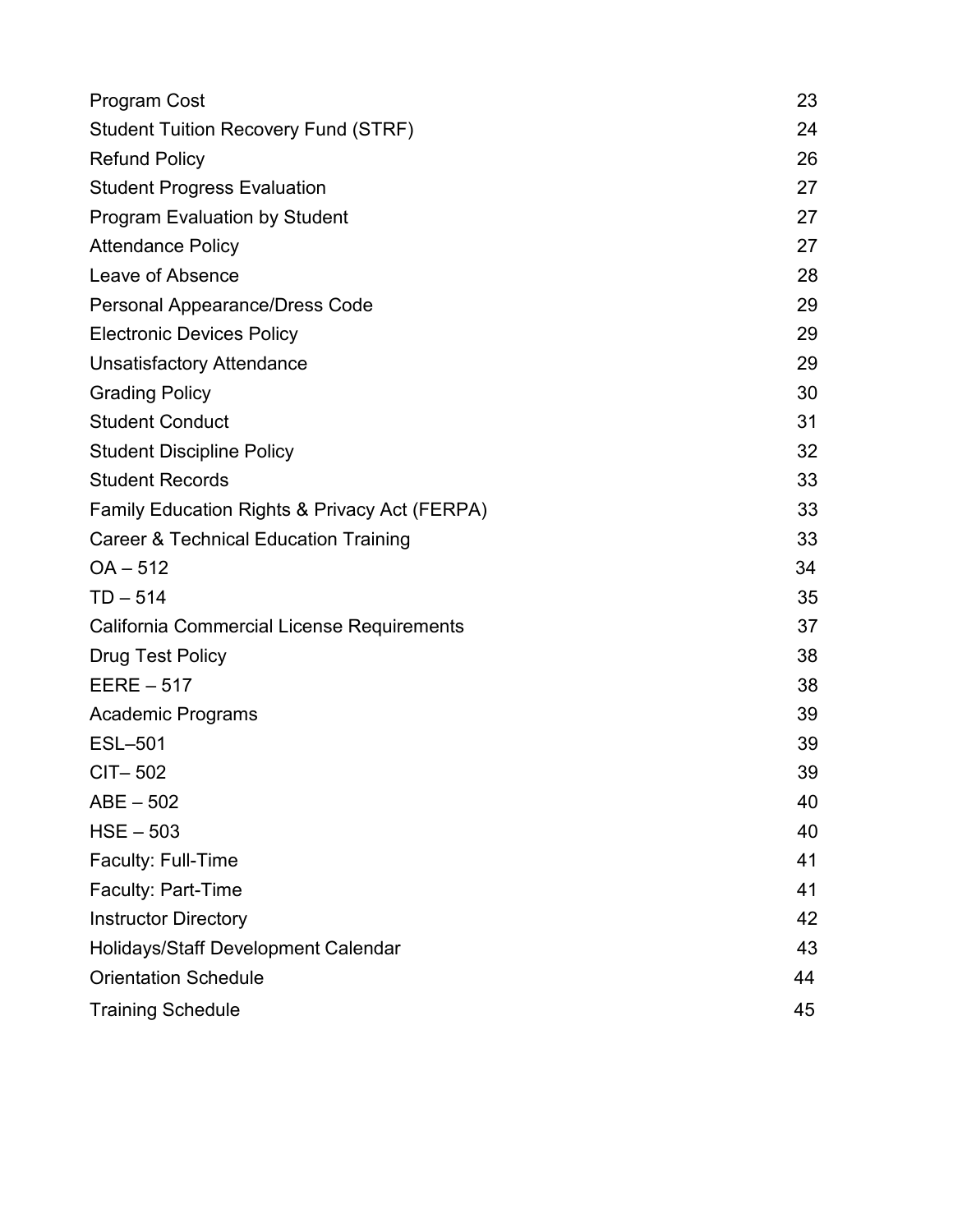### *Welcome*

I would like to welcome you to the William M. Maguy School of Education, A Division of Proteus, Inc. Proteus Inc. has been providing educational services to the communities in four different counties throughout the Central Valley and has been in operation for over 50 years. We are happy that you have chosen our school to provide the education and training that you are seeking and look forward to working with you towards your goals. The William M. Maguy School of Education is committed to providing quality education, training opportunities, and a supportive staff to each and every student that comes through our doors. Our goal is to assist you in becoming a self-sufficient participant and we encourage an attitude of life-long learning. Many of our classes are open entry/open exit, so it's never too late to begin and there is often no cost to you to enroll in our classes. Please give us a call or come by one of our locations to find out how to begin your journey to a brighter future.

Kenneth Kurts

Chief Academic Officer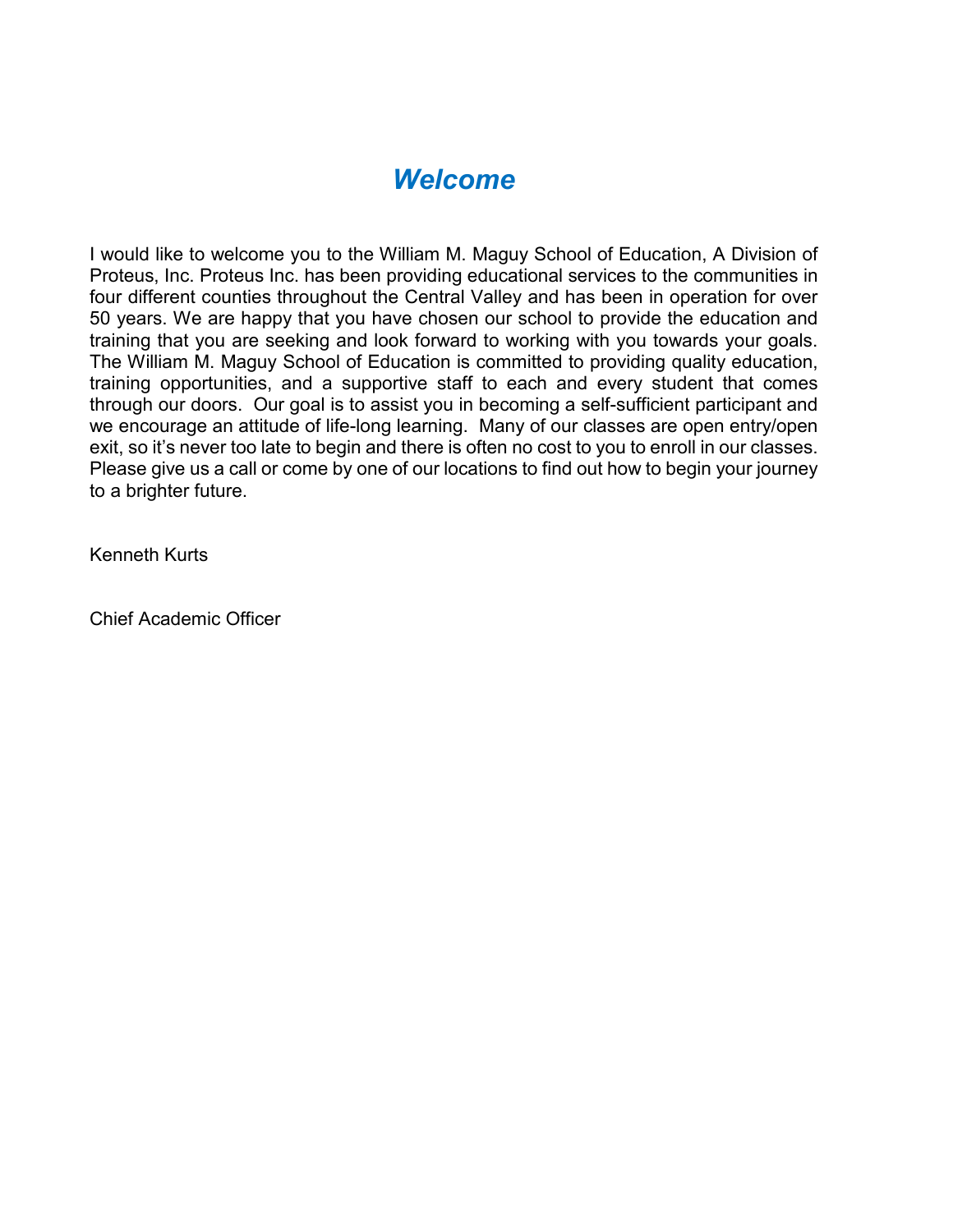### *Mission* **William M. Maguy School of Education**

<span id="page-4-0"></span>To provide quality education through career and technical hands-on training and academic instruction that will empower students to obtain marketable skills that lead to employment and self-sufficiency.

### *Vision*

<span id="page-4-1"></span>William M. Maguy School of Education envisions itself to be the premier local provider of training and education to its students and its community.

### *Accreditation*

<span id="page-4-2"></span>William M. Maguy School of Education (WMSE) has been accredited through the Western Association of Schools and Colleges since 1995.

### *Approvals*

### <span id="page-4-3"></span>**Approval to Operate**

William M. Maguy School of Education is a private postsecondary institution approved to operate by the California Bureau for Private Postsecondary Education (BPPE). Approval to operate means the institution is compliant with the minimum standards contained in the California Private Postsecondary Education Act of 2009 (as amended) and Division 7.5 of Title 5 of the California Code of Regulations.

### **Approved Training Provider**

William M. Maguy School of Education is an approved training provider under the State of California Eligible Training Provider List (ETPL).

### *Partnerships*

<span id="page-4-4"></span>The Sequoias Adult Education Consortium (SAEC) Kern AEBG Consortium College of the Sequoias GRID Alternatives Tulare County Workforce Development Board Kings County Job Training Office (JTO) Kern County Employers' Training Resource (ETR) Fresno Regional Workforce Development Board (FRWDB) Tulare County Health & Human Services Agency Department of Rehabilitation (DOR) Adult Schools – Visalia, Porterville, Hanford, Tulare, Madera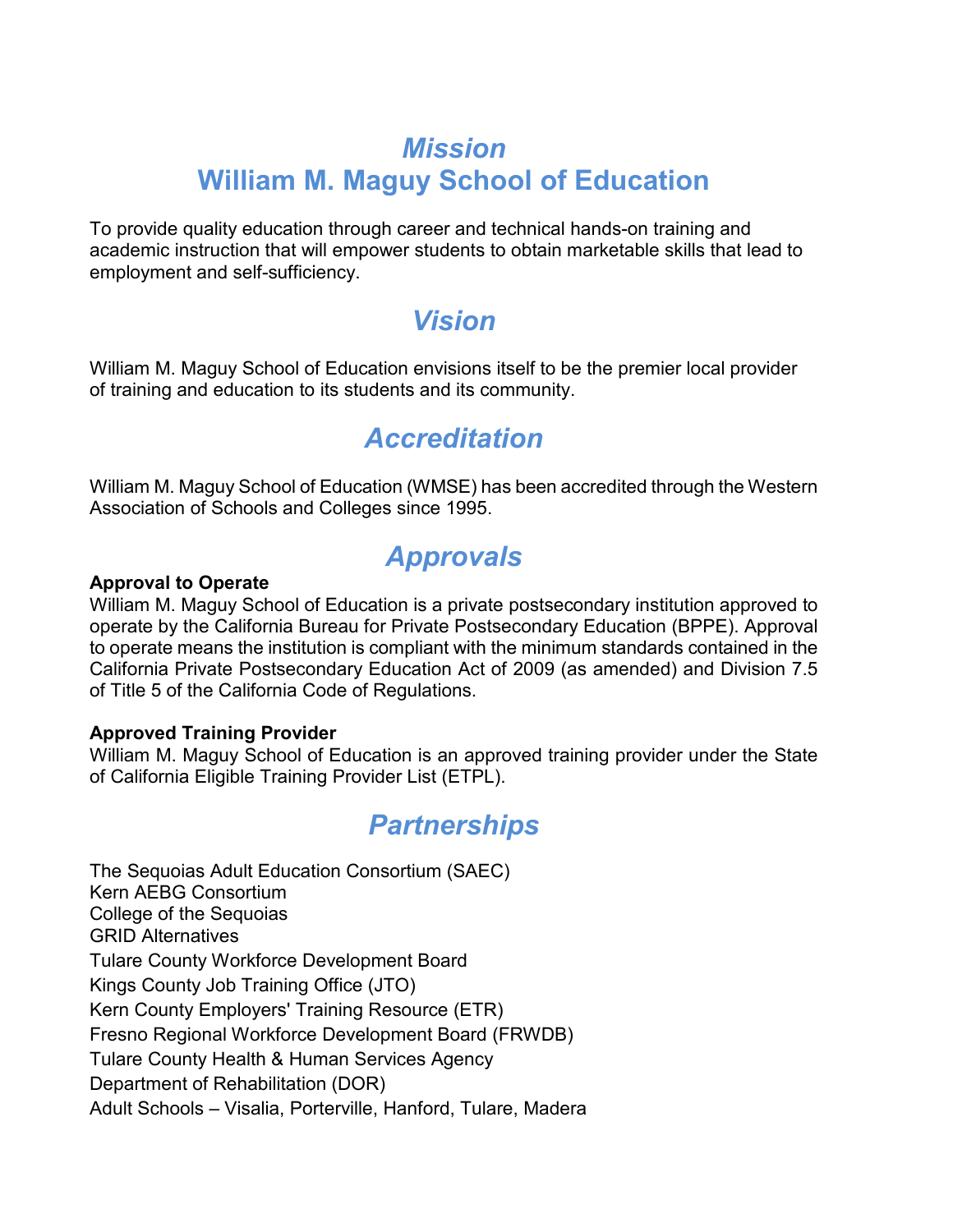### *Disclosure Statements*

- <span id="page-5-0"></span> $\vee$  The Bureau for Private Postsecondary Education approves a person or legal entity to operate an institution in California. An approval to operate signifies that an institution is in compliance with state standards as set forth in the Private Postsecondary Education Act. Only accrediting agencies can accredit an institution. Accreditation is a voluntary non-governmental review process. State approval is mandatory for an institution operating in California subject to the California Private Postsecondary Education Act of 2009 unless exempt from the Bureau oversight pursuant to CEC 94874 or 94874.1.
- $\checkmark$  The William M. Maguy School of Education does not have, under its control or ownership, and is not affiliated with any dormitory or housing facilities.
- $\checkmark$  The William M. Maguy School of Education does not provide housing assistance services to the students and does not have dormitory facilities under its control. Residential living in the areas served by the William M. Maguy School of Education may include room or apartment rental or private housing rental with costs varying \$550 upwards per month. Student Services will help students with general information on the availability and cost range of community housing in the area around the campus where they are studying.
- $\vee$  Any questions a student may have regarding this catalog that have not been satisfactorily answered by the institution may be directed to the Bureau for Private Postsecondary Education at 1747 North Market Blvd. Suite 225 Sacramento, CA 95834. P.O. Box 980818, West Sacramento, CA 95798. [www.bppe.ca.gov](http://www.bppe.ca.gov/) Phone: (916) 431-6959, (888) 370-7589 Fax: (916) 263-1897.
- $\vee$  As a prospective student, you are encouraged to review this catalog prior to signing an enrollment agreement. You are also encouraged to review the School Performance Fact Sheet, which must be provided to you prior to signing an enrollment agreement. The SPFS is available at <https://www.proteusinc.org/index.php/services2/education>
- $\vee$  A student or any member of the public may file a complaint about this institution with the Bureau for Private Postsecondary Education by calling (888-370-7589) or by completing a complaint form, which can be obtained on the Bureau's Internet Web site [\(www.bppe.ca.gov\)](http://www.bppe.ca.gov/).
- $\checkmark$  The William M. Maguy School of Education does not have a pending petition in bankruptcy, and is not operating as a debtor in possession, has not filed a petition within the preceding five years, or has not had a petition in bankruptcy filed against it within the preceding five years that resulted in reorganization under Chapter 11 of the United States Bankruptcy Code (11 U.S.C. Sec. 1101 et seq.).
- $\vee$  This institution is not approved by the U.S. Immigration and Customs Enforcement (ICE) to participate in Student and Exchange Visitor Program (SEVP) and is not authorized to issue I-20 visa; therefore, this institution cannot accept applications from students from abroad who are on an F-1 or M-1 visa. This institution does not offer any visa services and will not vouch for a student status.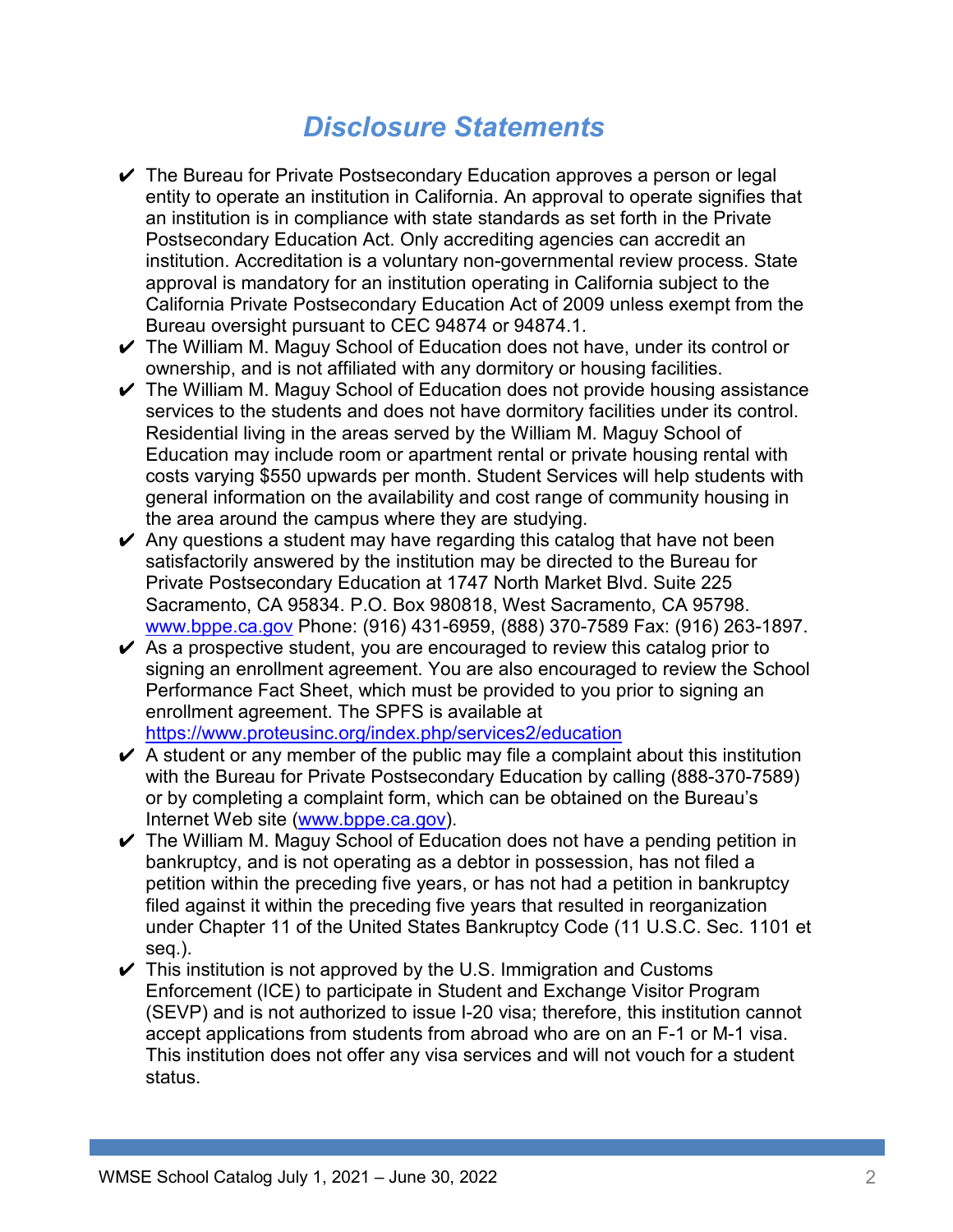- $\vee$  The William M. Maguy School of Education does not recognize acquired life experience and prior experiential learning as a consideration for enrollment or granting credit towards any programs.
- $\vee$  If a student obtains a loan to pay for an educational program, the student will have the responsibility to repay the full amount of the loan plus interest, less the amount of any refund, and that, if the student has received federal student financial aid funds, the student is entitled to a refund of the monies not paid from federal student financial aid program funds.
- $\vee$  The William M. Maguy School of Education does not have an articulation agreement or transfer agreement with any other college or university at the present time.
- $\checkmark$  The school catalog is updated at least once a year or whenever changes to school policies, procedures, educational programs or services take place. An addendum is kept at the end of the catalog with the updated changes. A copy of the latest school catalog is provided to all prospective students prior to signing an enrollment agreement, and the general public either in writing or electronically on the school's website: <https://www.proteusinc.org/index.php/services2/education>
- ✔ The William M. Maguy School of Education does not offer distance education at this time.
- $\checkmark$  The Chief Academic Officer is responsible for monitoring new policies and procedures and maintaining school compliance with the California Private Postsecondary Education Act of 2009.
- $\vee$  Prior to signing an enrollment agreement, you must be given this catalog and a School Performance Fact Sheet, which you are encouraged to review prior to signing any agreement with the school. These documents contain important policies and performance data for this institution.
- $\vee$  This institution is required to have you sign and date the information included in the School Performance Fact Sheet relating to completion rates, placement rates, license examination passage rates, and salaries or wages, prior to signing an enrollment agreement.
- $\checkmark$  The institution and its programs are not accredited by an accrediting agency recognized by the United States Department of Education; students enrolled in an unaccredited institution are not eligible for Federal or State Student Aid programs.
- $\vee$  The institution is not approved to participate in the Federal or State Student Aid programs.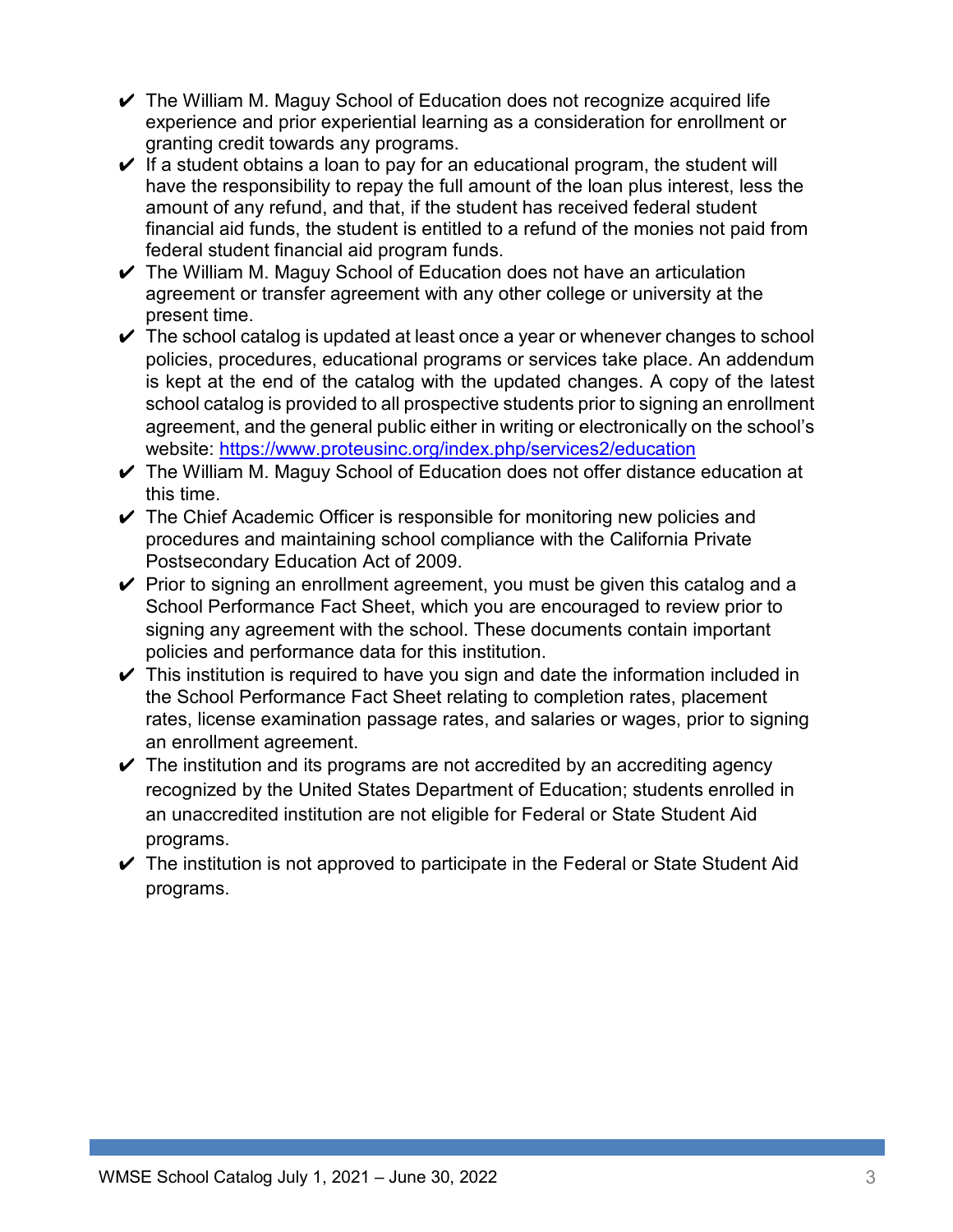### *Educational Purpose*

<span id="page-7-0"></span>The purpose of the William M. Maguy School of Education programs is to provide learning opportunities to adult learners in a setting that promotes personal growth, enrichment, and motivation towards continued progress. We strive to accomplish this purpose through:

- $\vee$  Identifying and responding to the educational, training, and employment needs of the community.
- $\vee$  Providing a program of flexibility, scope, and depth of courses supportive to the times and needs of the students, including a curriculum that provides vocational education.
- $\vee$  Providing a flexible adult basic education leading to a high school equivalency or pre-vocational skill attainment.
- $\checkmark$  Providing professional assessment, testing, and counseling, thereby offering education directed toward career development, employment, and life-long learning.
- ✔ Providing quality classroom management through effective communication of clearly defined learning results, standards, and teamwork.
- $\vee$  Providing opportunities for critical thinking, social development, and life skills development, so students make decisions responsibly, assisted by knowledge and information acquired through learned reasoning processes.
- $\checkmark$  Providing an environment, which will enable students to build self-esteem and develop their own potential.
- $\vee$  Providing the necessary services that support the student's education, training, or employment endeavors.

**WE BELIEVE** in encouraging and empowering students to attain their personal and professional goals by recognizing their accomplishments and building upon their successes.

### *Schoolwide Learning Outcomes (SLO's) for people who choose to succeed*

To become self-sufficient and productive members of the community, William M. Maguy School students will commit to developing:

#### **Goal Setting Skills:**

● Identify barriers and determine interests and strengths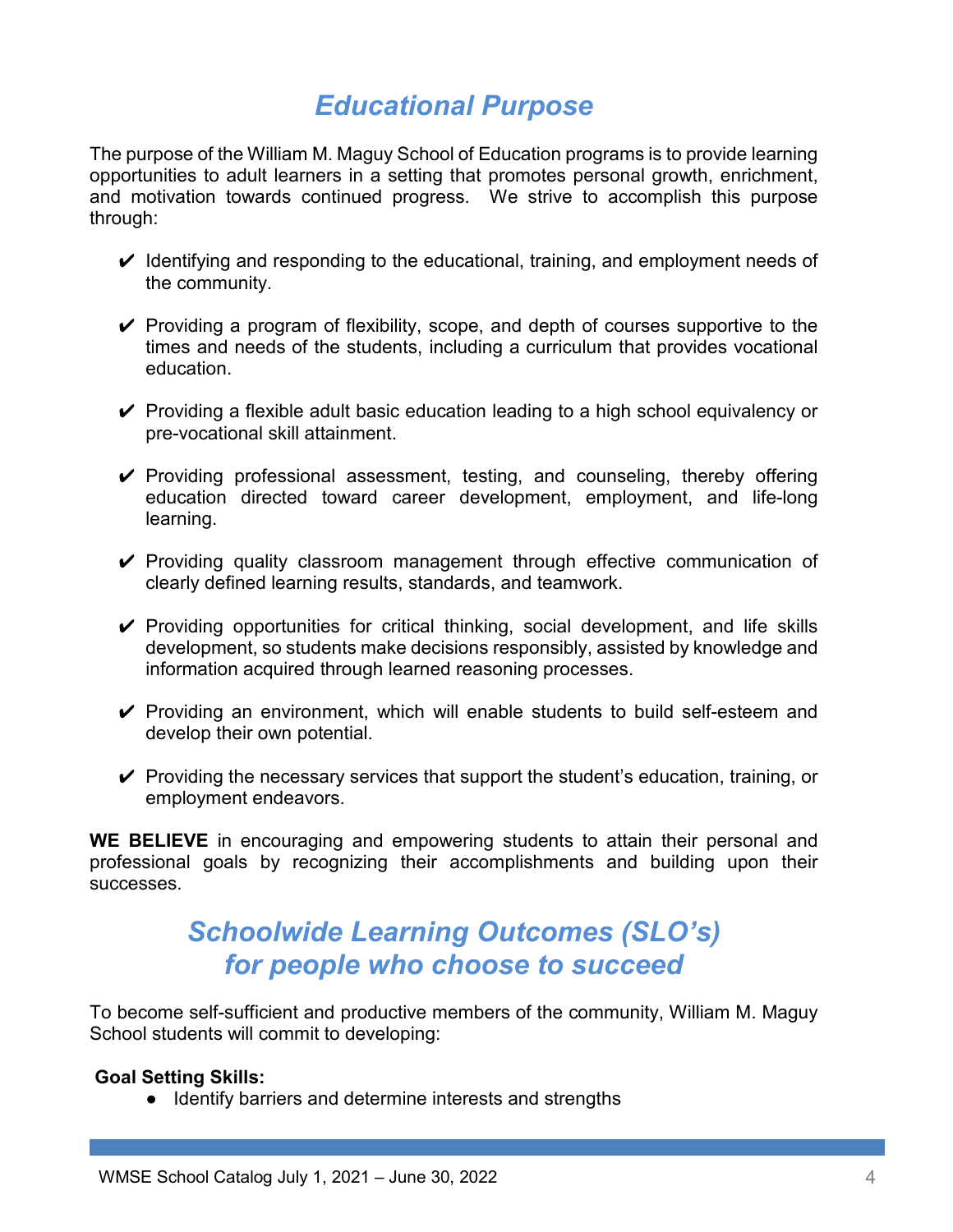- Develop strategies to overcome barriers
- Set realistic short-term and long-term goals

#### **Life-long learning skills for personal growth:**

- Access basic technology
- Identify educational/vocational opportunities
- Continue to attain skills needed to meet goals

#### **A standard of work ethic that is valued by the employer community:**

- Arrive to class prepared and on-time
- Maintain regular class attendance
- Work productively with other members of the class

### *Board of Directors*

<span id="page-8-0"></span>The school operates as a division of the parent company, Proteus Inc. and is governed by the corporation's Board of Directors. The governing body is a tripartite board consisting of 12 voluntary members representing the public, private, and low income sectors.

*Larry Gonzales- Secretary <b><i>Alejandra Juarez* 

*Armida Espinoza - Chair Elizabeth Nunez- Treasurer Paul Espinosa, Jr Maria R. Lemus –Vice Chair Mario A. Gonzalez Victor Salazar*

### <span id="page-8-1"></span>*Proteus, Inc. Administration Headquarters*

*1830 N. Dinuba Blvd., Visalia, CA 93291 Ph: (559) 733-5423 Fax: (559) 738-1137 Or Call Toll Free at (888) 776-9998* http://www.proteusinc.org

**Executive Management Team** *Dr. Michelle Engel-Silva –Chief Executive Officer* 

### <span id="page-8-3"></span><span id="page-8-2"></span>*William M. Maguy School of Education Main Campus*

*1440 N. Shirk Rd., Visalia, CA 93291 Ph.: (559) 471-4550 Fax: (559) 785-4999* <https://www.proteusinc.org/index.php/services2/education>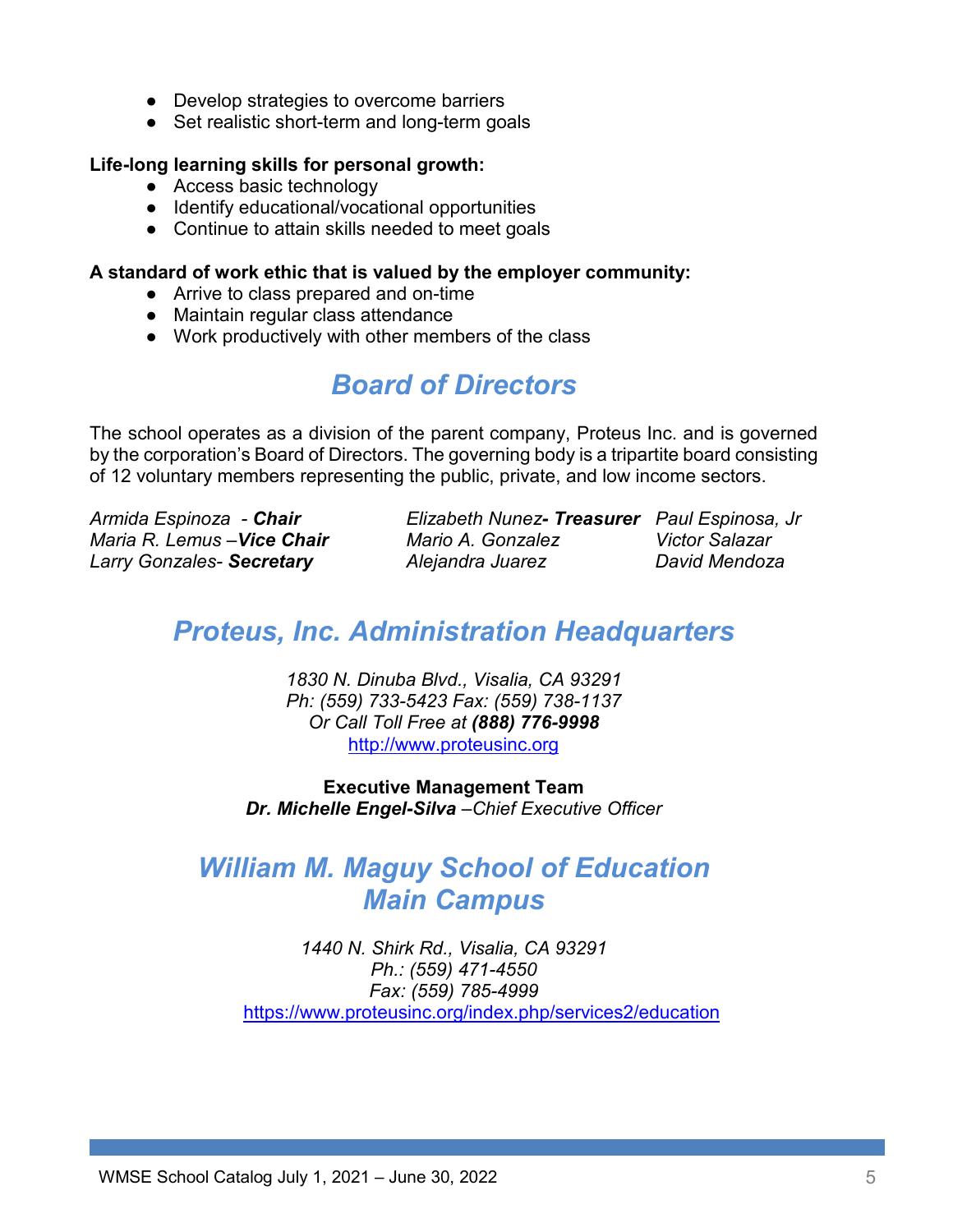### *School Administrative Staff*

**Kenneth Kurts** *–* Chief Academic Officer **Harl Buckridge** – Program Manager-CTE Programs **Juan Valencia** *–* Program Manager- Academic Programs **Liset Caudillo** – Education Program Assistant **Laura Morales** – Compliance and Records Officer **Noah Arzola** – Recruitment Specialist **Maria E Mendoza** – Admissions and Testing Coordinator **Maria Perez** – School Clerk II **Jose Lopez**– School Clerk

### *Instructional Facilities*

<span id="page-9-0"></span>William M. Maguy School of Education provides educational programs in Tulare, Fresno, Kings, and Kern counties. All offices and classes are equipped with restrooms, break rooms, and are ADA compliant. In addition, a resource room/computer lab is available for students to use for program-related assignments and job search.

**William M. Maguy School of Education A Division of Proteus, Inc.- Main Campus 1440 N. Shirk Rd., Visalia, CA 93291,** Telephone: (559) 471-4550., The facility contains five classrooms, outside practice range, and an in/outside training lab; In addition to administrative offices.

### **Career and Technical Education (CTE) Trainings:**

- TD Truck Driving
- OA Office Automation
- EERE Energy Efficiency & Renewable Energy Technician

#### **Academic Programs:**

- CIT Citizenship
- HSE High School Equivalency Preparation

### **William M. Maguy School of Education A Division of Proteus, Inc. 54 N. Main, Ste.**

**10, Porterville, CA 93257**, Telephone: (559) 781-1852. The facility contains four classrooms and a children's room.

#### **Academic Programs:**

- ESL– English as a Second Language
- CIT Citizenship
- ABE Adult Basic Education
- HSE High School Equivalency Preparation

**William M. Maguy School of Education A Division of Proteus, Inc. 400 W. Tulare St., Dinuba, CA 93618**, Telephone: (559) 591-5701. The facility contains two classrooms. **Academic Programs:**

- ESL English as a Second Language
- HSE High School Equivalency Preparation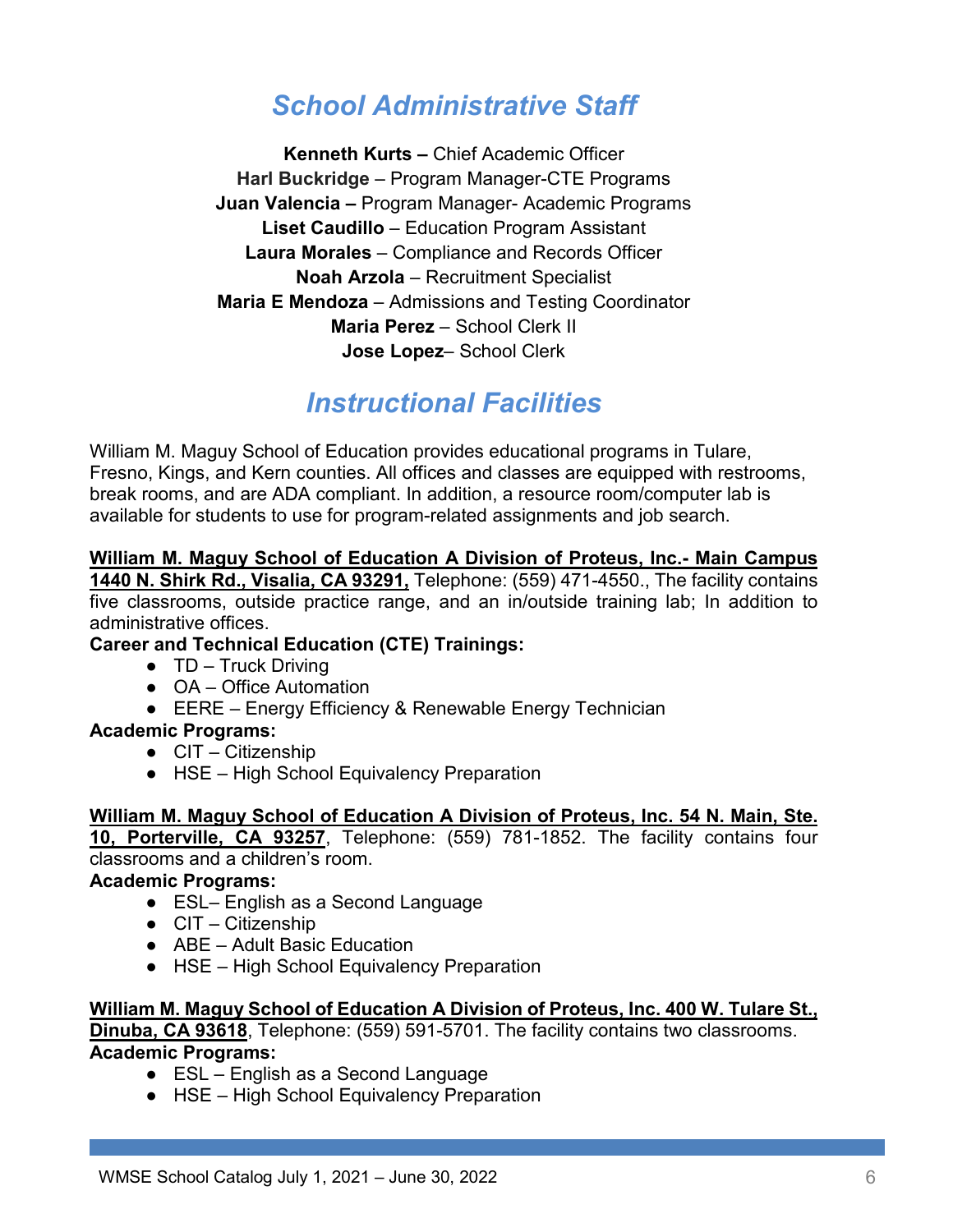### *Equipment*

It is a priority to provide our students with a suitable learning environment; therefore, the use of equipment to help them get the necessary skills is important. The William M. Maguy School of Education classrooms are equipped with projectors, televisions, and DVD's which are utilized to teach instructional material. In addition, resource rooms are available to all students at our various training facilities, as well as the different Proteus Service Centers. Furthermore, students have access to the internet at most of our locations.

Students enrolled in the Office Automation program utilize computers equipped with Microsoft Office 2010, Windows 10, Microtype 5, and QuickBooks. In addition, students learn how to properly use 10-key calculators, multi-use copy machines (e.g. scanner, fax), and telephones to gain marketable skills needed in the workplace.

Students in the Truck Driving training program will learn how to safely and properly operate semi-trucks with a 28' dry van trailer.

A solar training lab is available for the students enrolled in the Energy Efficiency & Renewable Energy Technician program. The lab provides students with the opportunity to receive hands-on instruction where they learn how to properly install a solar PV system, bend conduit, pull wire, and connect the electrical components (e.g. micro inverters, centralized inverters, electrical panels). Students will apply their acquired knowledge in the various solar component labs and will learn how to properly utilize industry related tools. In addition, students will be provided with Personal Protective Equipment (PPE) which consists of a hard hat, eye protection and gloves. PPE gear is required and ensures that we maintain a safe and healthful work environment.

Students in the Energy Efficiency & Renewable Energy Technician training utilize a mock house lab which provides hands-on practice in weatherization, construction, and installation. Students learn the fundamentals of Building Performance Institute (BPI) training for home performance evaluation and home retrofit planning. The lab provides students with the knowledge and skills to learn the residential installation skills employers within the construction industry require. In addition, students will learn to safely use a variety of diagnostic equipment and power tools including the infrared camera, blower door, and duct-blaster.

### <span id="page-10-0"></span>*Equal Opportunity Is The Law*

William M. Maguy School of Education strives to comply with all applicable laws prohibiting discrimination.

It is against the law for William M. Maguy School (WMSE) to discriminate on the following basis: against any individual in the Unites States, on the basis of race, color, religion, sex (including pregnancy, childbirth, and related medical conditions, sex stereotyping, transgender status and gender identity), national origin (including limited English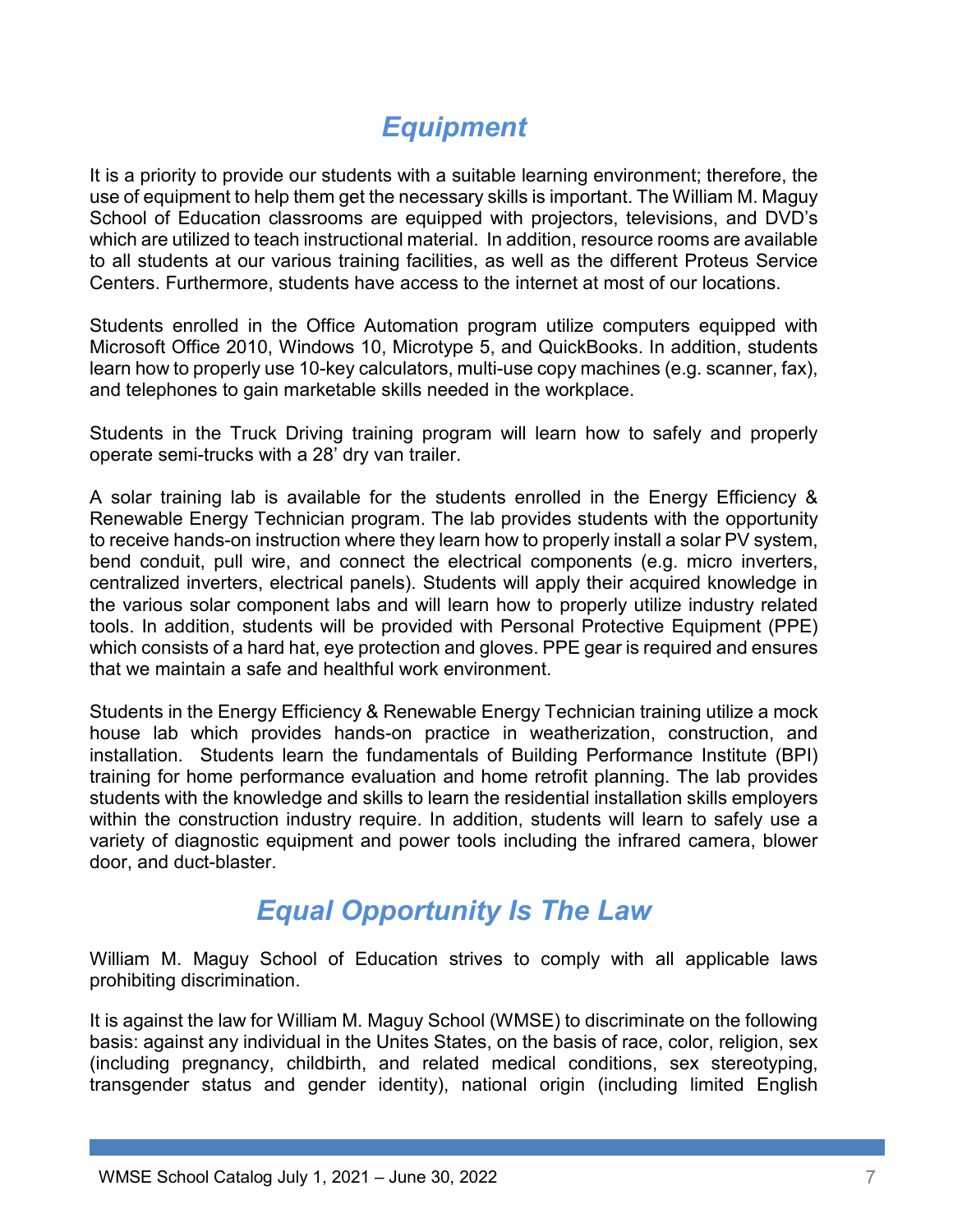proficiency) , age, disability, or political affiliation or belief; or against any beneficiary of, applicant to, or participant in programs financially assisted under Title I of the Workforce Innovation and Opportunity Act, on the basis of the individual's citizenship status or participation in any WIOA Title I financially assisted program or activity.

William M. Maguy School (WMSE) does not discriminate in any of the following areas: deciding who will be admitted, or have access, to any WIOA Title I-financially assisted program or activity; providing opportunities in, or treating any person with regard to, such a program or activity; or making employment decisions in the administration of, or in connection with, such program or activity.

As a recipient of federal financial assistance, WMSE takes reasonable steps to ensure that communications with individuals with disabilities are as effective as communications with others. This means that, upon request and at no cost to the individual, WMSE provides appropriate auxiliary aids and services to qualified individuals with disabilities.

What to Do When Experiencing Discrimination

If you think that you have been subjected to discrimination under a WIOA Title I, financially assisted program or activity, you may file a complaint within 180 days from the date of the alleged violation with either:

Jeana Brooks AA/EEO Officer 1900 N. Dinuba Blvd. Visalia, CA 93291 Telephone Number: 559-735-3670 Fax Number:559-735-3677

or

Laura Castanon, WIB Equal Opportunity Officer 309 W Main Street, Suite 120, Visalia, CA 93291 (559)713)5200

or

Director of the Civil Rights Center (CRC), U.S. Department of Labor 200 Constitution Avenue NW, Room N-4123, Washington, DC 20210. Or electronically as directed on the CRC Website: www.dol.gov/crc.

If you file a complaint with WMSE, you must wait until either WMSE issues a written Notice of Final Action, or 90 days have passed (whichever is sooner), before filing with the CRC (see address above). If WMSE does not give the student a written Notice of Final Action within 90 days of the day on which the student filed the complaint, you may file a complaint with the CRC before receiving that notice. However, the student must file the CRC complaint within 30 days of the 90-day deadline (in other words, within 120 days after the day on which the student filed the complaint with WMSE. If WMSE does give you a written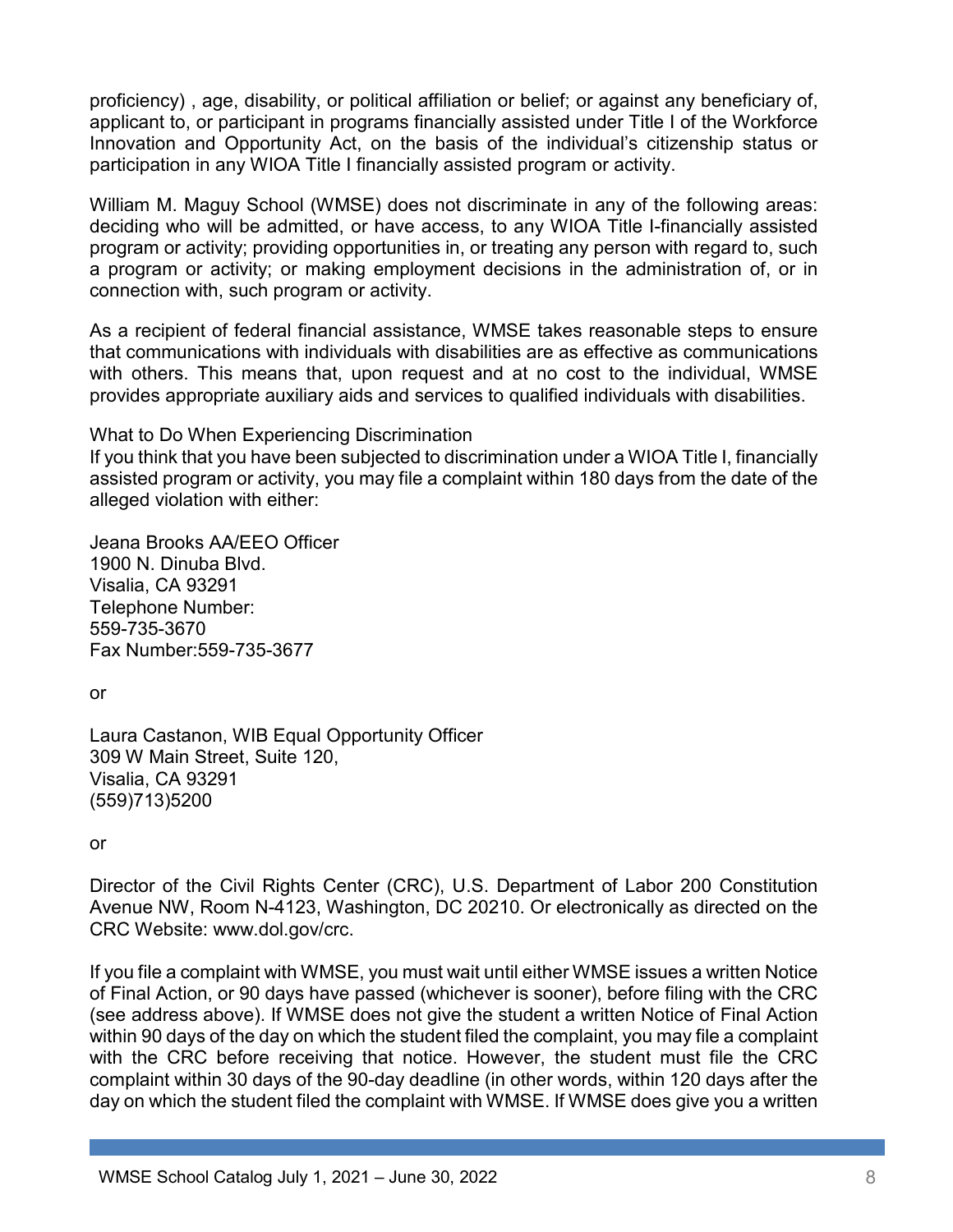Notice of Final Action on your complaint, but you are dissatisfied with the decision or resolution, the student may file a complaint with CRC. The student must file the CRC complaint within 30 days of the date on which you received the Notice of Final Action.

### *Harassment Policy*

William M. Maguy School strictly prohibits and does not tolerate sexual harassment against employees and covered persons (that is, students, interns, visitors, guests, volunteers, applicants, or independent contractors), by co-workers, supervisors, students, staff, instructors, managers, or third parties with whom you come into contact during your learning experience.

As used in this policy, sexual harassment is defined as harassment based on: sex or conduct of a sexual nature, and includes harassment based on sex; pregnancy, childbirth, breastfeeding or related medical conditions; sexual orientation; gender; gender identity; or gender expression. Sexually harassing conduct need not be motivated by sexual desire. Sexual harassment is illegal and also against policy.

Sexual harassment is generally categorized into two types: quid pro quo sexual harassment and hostile work environment sexual harassment.

a) Quid Pro Quo Sexual Harassment- Quid pro quo sexual harassment or "this for that" includes the following situations:

- Submission to the advance, request or conduct that is made either explicitly or implicitly a term or condition of your employment.
- Submission to or rejection of the advance, request or conduct that is used as a basis for employment decisions affecting the employee.

b) Hostile Work Environment Sexual Harassment means conduct of a sexual nature or on the basis of sex by any person in the workplace that unreasonably interferes with an 'employee's work performance and/or creates an intimidating, hostile or otherwise offensive working environment. Examples include:

- Verbal: making or using sexual epithets; derogatory or demeaning statements or slurs; sexually-related comments or jokes; sexually suggestive or obscene letters, invitations, notes, emails, voicemails or gifts; unwelcome sexual advances or requests for sexual favors; comments about any employee's body or dress; flirtation; teasing; conversations regarding sexual activities; sexually degrading words to describe an individual; or sex, gender or sexual orientation-related comments, slurs, jokes, remarks or epithets.
- Physical: assault; inappropriate physical contact or impeding or blocking movements, unwelcome touching or assaulting others.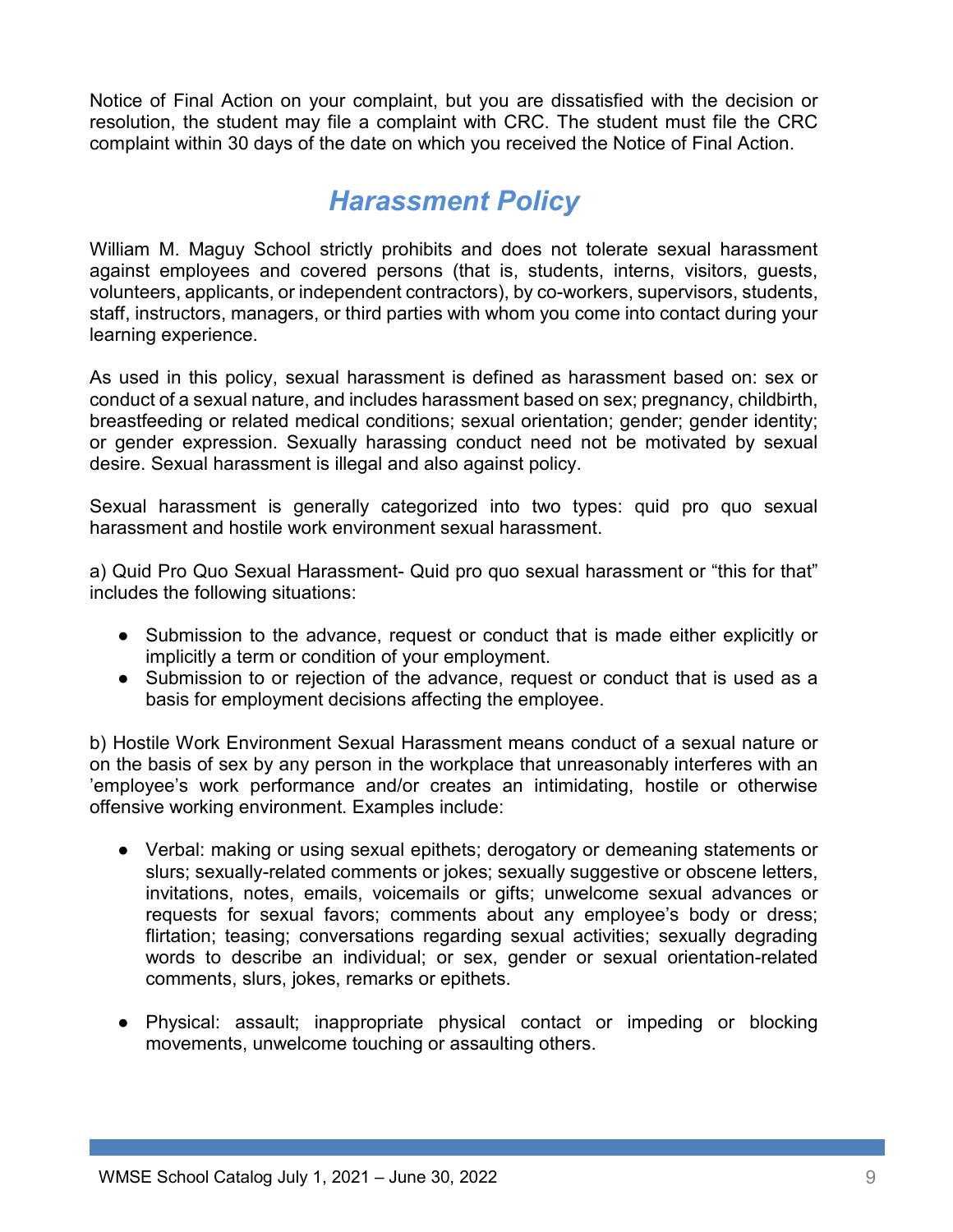- Nonverbal or visual: obscene or vulgar gestures or making sexual gestures; displaying sexually suggestive, offensive or demeaning posters, cartoons, objects, pictures, posters or drawings or any such items; sending inappropriate adultthemed gifts; leering or making sexual gestures.
- In person or electronic: harassing someone through the use of a cell phone; email; text messages; instant messages; mobile device applications; social media or networking sites.
- Any sexual advances that are unwelcome as well as reprisals or threats after a negative response to sexual advances.
- Conduct or comments consistently targeted at one gender, even if the content is not sexual.
- Request for sexual favors: unwanted sexual advances; which condition an employment benefit upon an exchange of sexual favors.
- Retaliatory: making or threatening reprisals after a negative response to sexual advances; threatening retaliation or taking retaliatory action.

This list is illustrative only, and not exhaustive. No form of sexual harassment or conduct that could reasonably be perceived as sexual harassment will be tolerated. Harassment is prohibited in the school, and at school related activities and events.

All employees and students are expected to assume responsibility for maintaining a work/learning environment that is free from discrimination, harassment and retaliation. Employees and students are encouraged to promptly report conduct that they believe violates this policy so that we have an opportunity to address and resolve any concerns. Employees are encouraged to report inappropriate conduct immediately and, whenever possible, to put the complaint or concern in writing. Students may file a complaint following the grievance procedure.

# **COVID-19 Student's Safety Responsibilities/Expectations**

- 1. All students, guests, and visitors will be screened for COVID-19 related symptoms. Students must answer the questions honestly for the sake of their own health and the health of their fellow students. Student responses to the questions may prevent them from attending class that day or for an extended time.
- 2. The student's temperature will be taken prior to entering into the school. If the temperature is 100.4 degrees or higher, the student will be asked to return home and contact a healthcare provider. If a student is experiencing respiratory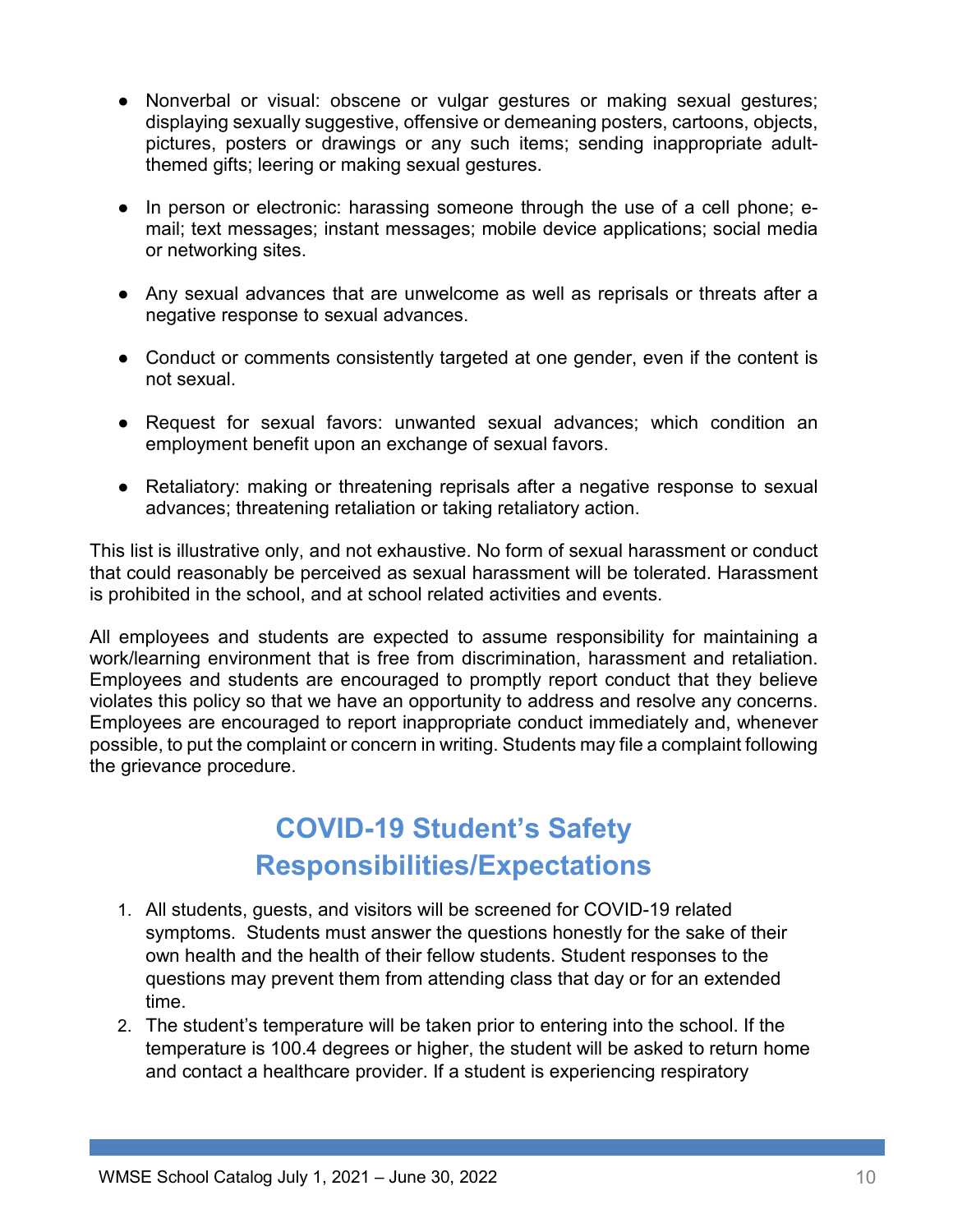symptoms such as coughing or sneezing, he or she should stay home until symptoms are gone or a healthcare provider approves return to class.

- 3. Students will be expected to maintain social distancing, staying six feet away from others, when feasible. Only one person at a time can enter the facility. The chairs in the classroom have been spaced out and should not be moved.
- 4. Students must wash their hands or use hand sanitizer; a dispenser will be available at the entrance.
- 5. It is a requirement to wear a mask or other protective facial covering before being allowed entry into the school. Students are required to wear a mask indoors and while in the truck when others are present, regardless of vaccination status. You will need to bring your own mask/facial covering. In addition, masks are available should the student need one.
- 6. The CTE trainings have designated lunch schedules; the instructor will let you know your schedule. (Not applicable for academic classes)
- 7. Students' Safety Responsibilities/Expectations will be reviewed at orientation and/or on the first day of class.

### *Student Grievance Procedure*

Students are encouraged to seek assistance at any time to address concerns that may arise regarding their educational experience at this institution. WMSE has a process in place to address complaints and suggests that students use the internal process first; however, it is not required. Students can file a complaint with the Bureau for Private Postsecondary Education at any time.

WMSE internal process:

When students have a concern they should first inform the instructor, Recruitment Specialist/ Employer Service Representative, and/or the Dean of Education. If the student is not satisfied or not willing to address the issue with the individual, he/she may bring this matter to the attention of the Chief Academic Officer at the Main Campus to ensure their concerns are addressed accordingly. In the event their complaint or grievance is not resolved to the student's satisfaction at that level, the student may address a written and signed complaint to the Proteus Corporate Administration Office, using the following procedure.

- 1. File a Complaint Form which can be obtained from your instructor or at Main Campus (559)471-4550;
- 2. Describe the complaint or grievance and;
- 3. Send the completed form to:

Attn: Program Development Associate II Randi Espinoza 1830 N. Dinuba Blvd. Visalia, CA 93291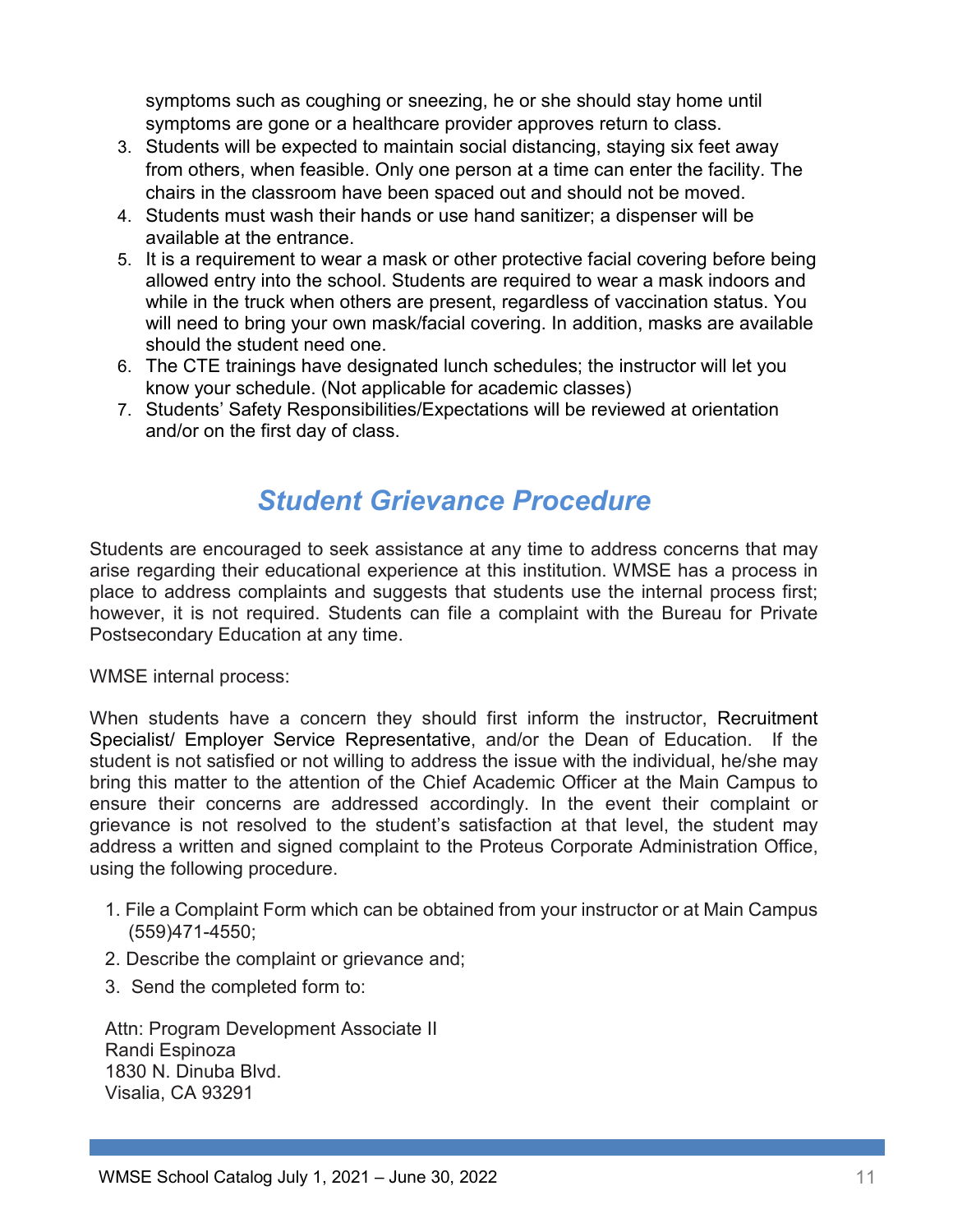| Telephone Number: | 559-733-5423 |
|-------------------|--------------|
| Fax Number:       | 559-738-1137 |

In completing the Complaint or Grievance Form, the student should describe the specific allegations, the desired outcome, and include evidence for consideration. Upon receipt of form, the student will be contacted within 10 business days. The PDA II will review the type of complaint and if it pertains to sexual harassment or discrimination, will forward it to Human Resources for processing. The final determination will be made within 45 business days from the initial filing date. Based on the nature of the complaint or grievance, the due process for resolution may be extended but shall not exceed 60 days. Good faith efforts will be made to resolve all grievance complaints. The student will be notified in writing about the final decision, which will contain an explanation of how and why the decision was made.

**Please know that a student's grant status may determine a different complaint process.** If solutions from the WMSE and the Corporate Office are not satisfactory to the student, he/she may submit a grievance to the appropriate state, federal agencies listed in the following table.

| "A student or any member of the public may file a<br>complaint about this institution with the Bureau for                                                                                  |
|--------------------------------------------------------------------------------------------------------------------------------------------------------------------------------------------|
| Private Postsecondary Education by calling (888-<br>370-7589) or by completing a complaint form, which<br>can be obtained on the bureau's Internet Web site<br>(http://www.bppe.ca.gov/)." |
|                                                                                                                                                                                            |
| Or<br>Director, Civil Rights Center (CRC)<br>U.S. Department of Labor<br>200 Constitution Avenue NW, Room N-4123<br>Washington, DC 20210                                                   |
| If tuition paid by Workforce Innovation and Opportunity Act (WIOA) Title I funds:                                                                                                          |
| Or<br>Director, Civil Rights Center (CRC)<br>U.S. Department of Labor<br>200 Constitution Avenue NW, Room N-4123<br>Washington, DC 20210<br>Website: www.dol.gov/crc                       |
|                                                                                                                                                                                            |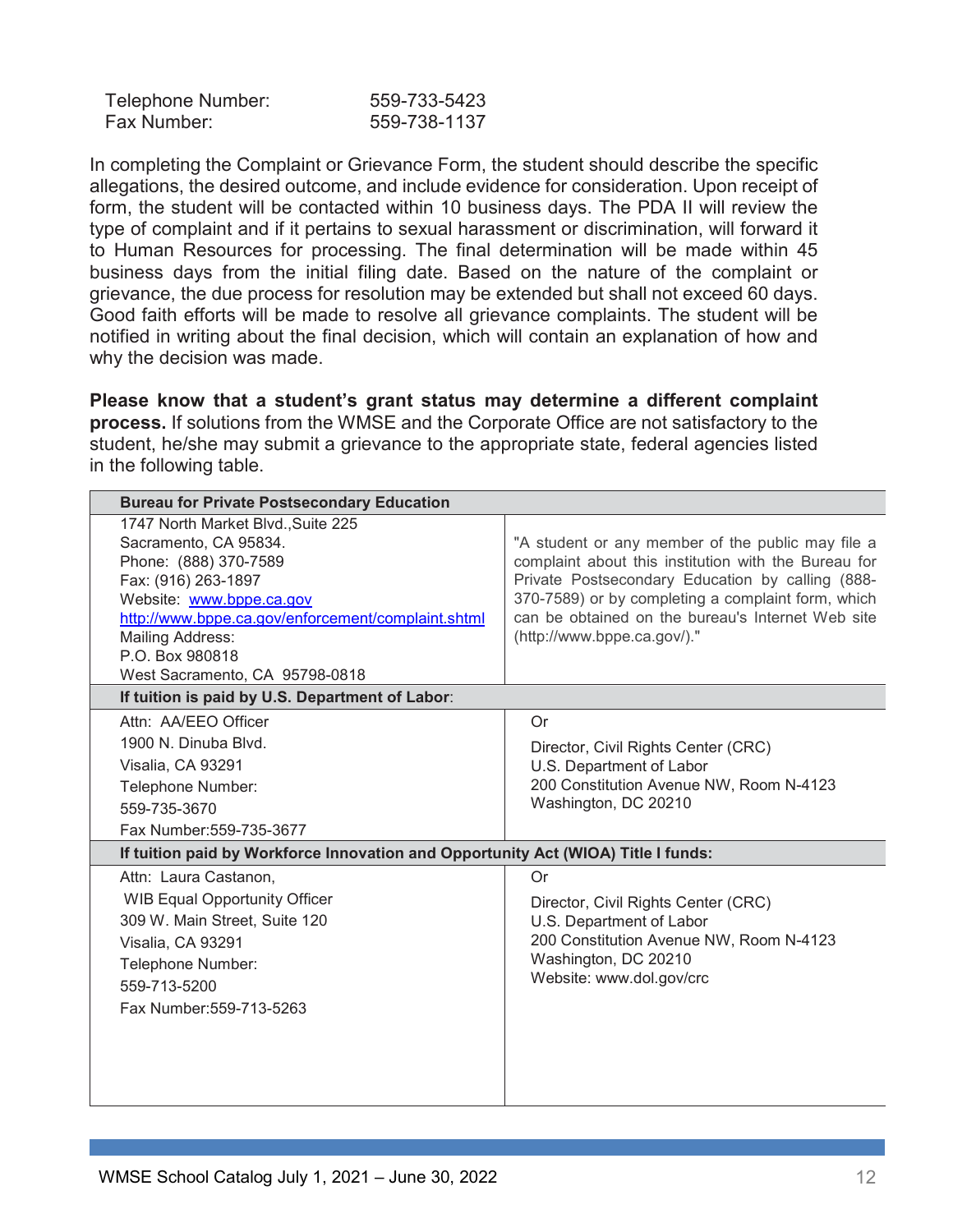| For Section 167 Programs:                                                                                                                                                                                | For all DOL Programs:                                                                                                                                                                                     |
|----------------------------------------------------------------------------------------------------------------------------------------------------------------------------------------------------------|-----------------------------------------------------------------------------------------------------------------------------------------------------------------------------------------------------------|
| San Francisco Regional<br>Office Regional<br>Administrator - Region VI<br><b>Employment and Training Administration</b><br>U. S. Department of Labor<br>P. O. Box 193767<br>San Francisco, CA 94119-3767 | Office of Inspector General<br>United States Department of Labor<br>200 Constitution Avenue, N.W., Room S-5506<br>Washington, D.C. 20210<br>Fax to (202) 693-5210<br>website: www.oig.dol.gov/hotnet1.htm |

### *Students with Disabilities*

<span id="page-16-0"></span>WMSE provides equal access to programs and services to individuals with disabilities and makes reasonable accommodations to special needs students, keeping in mind that certain courses, by their very nature, have physical requirements and demands such as heavy lifting, climbing of ladders, use of power tools, and pedal operation/gear shifting. All prospective truck driving students must be able to meet the medical and physical requirements for Class A drivers under the Department of Transportation.

In order to receive reasonable accommodation, an individual must have a verified disability which limits one or more major life activities, resulting in a functional or educational limitation. The verification should be identifiable as coming from certificated medical personnel or by a representative from the agency providing the documentation.

Prospective students with documented disabilities who may need special instructional accommodations or who may need special arrangements in the event of an evacuation should notify the Admissions and Testing Coordinator at orientation. They may also contact the William Maguy School of Education's administration office to discuss special needs.

A student with a disability, like any other student at the school, must adhere to the student code of conduct, with or without accommodations. Concerning termination of services, suspension, or expulsion related to behavior which violates the code of conduct, the student must go through the same procedures as with any other student.

### *Student Right-to-Know Disclosure*

<span id="page-16-1"></span>"As a prospective student, you are encouraged to review this catalog prior to signing an enrollment agreement. You are also encouraged to review the School Performance Fact Sheet, which must be provided to you prior to signing an enrollment agreement."

### *Gainful Employment*

<span id="page-16-2"></span>The William M. Maguy School of Education programs publish a Performance Fact Sheet that identifies a program's completion, placement, licensure, and average wage earnings.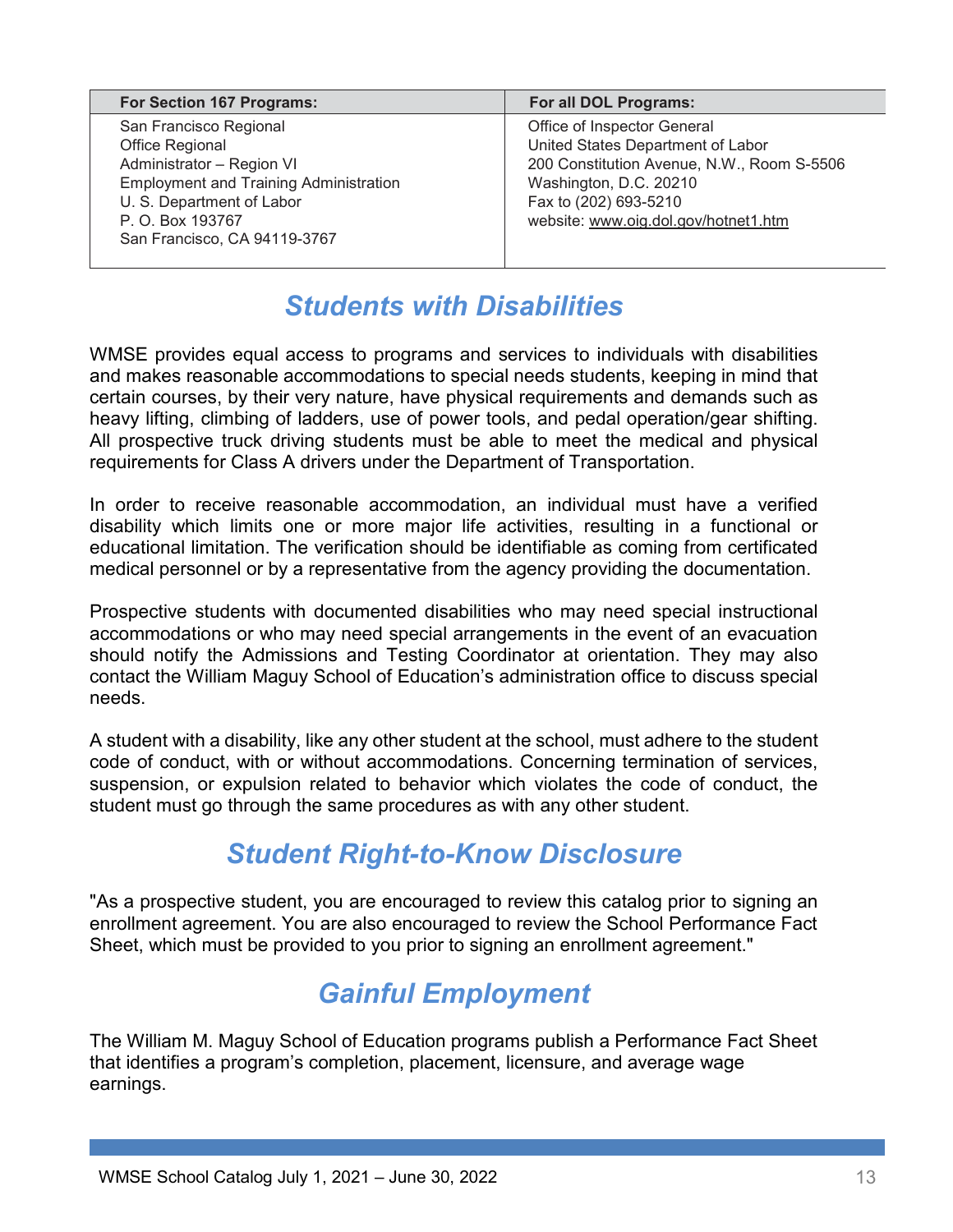The placement information contains the number of students that were employed within the field of study for the past two years. A copy of the School Performance Fact Sheet is available at the school or online at

<https://www.proteusinc.org/index.php/services2/education>

### *Student Drug & Alcohol Policy*

<span id="page-17-0"></span>The William M. Maguy School is committed to providing a safe, healthy, and productive learning environment for all employees, students, visitors, vendors and guests. An environment that is free from alcohol and unlawful drugs as classified under local, state, or federal laws, including marijuana, while employees, students, visitors, vendors and guests are on the Company's premises and while operating Company-provided vehicles. While the use of marijuana is legal under California law for medicinal and recreational uses, it remains an illegal drug under federal law and its use is prohibited by the school's policy.

The institution's policy prohibits the following:

- a. Possession, use, or being under the influence of alcohol, marijuana, or an illegal drug, intoxicant, or controlled substance during school hours, activities or events.
- b. Operating a vehicle owned or leased by the Company while under the influence of alcohol, marijuana, or an illegal drug, intoxicant, or controlled substance.
- c. Distribution, sale, manufacture or purchase or the attempted distribution, sale, manufacture or purchase of an illegal drug, marijuana, intoxicant, or controlled substance during school hours, activities or events or while on premises owned or occupied by the Company.

Any employee or student suspected of possessing alcohol, marijuana, an illegal drug, intoxicants, or a controlled substance is subject to inspection and search, with or without notice. Their personal belongings, including any bags, purses, briefcases, and clothing, and all Company property, are also subject to inspection and search, with or without notice. Employees who violate the Company's drug and alcohol abuse policy will be removed from the workplace immediately. Students who violate this policy, including having a positive drug-test result, may be faced with disciplinary action, up to and including termination from the educational program/school. The Company may also bring the matter to the attention of appropriate law enforcement authorities.

Employees and students who take over-the-counter medication or other lawful medication that can be legally prescribed under both federal and state law to treat a disability should inform their instructor and the Chief Academic Officer (employees should inform their supervisors and the Human Resources Director) if they believe the medication will impair their school performance, safety, or the safety of others, or if they believe they need a reasonable accommodation before reporting to work or to their educational activities such as class, outside trainings, externships and/or field trips while under the influence of that medication.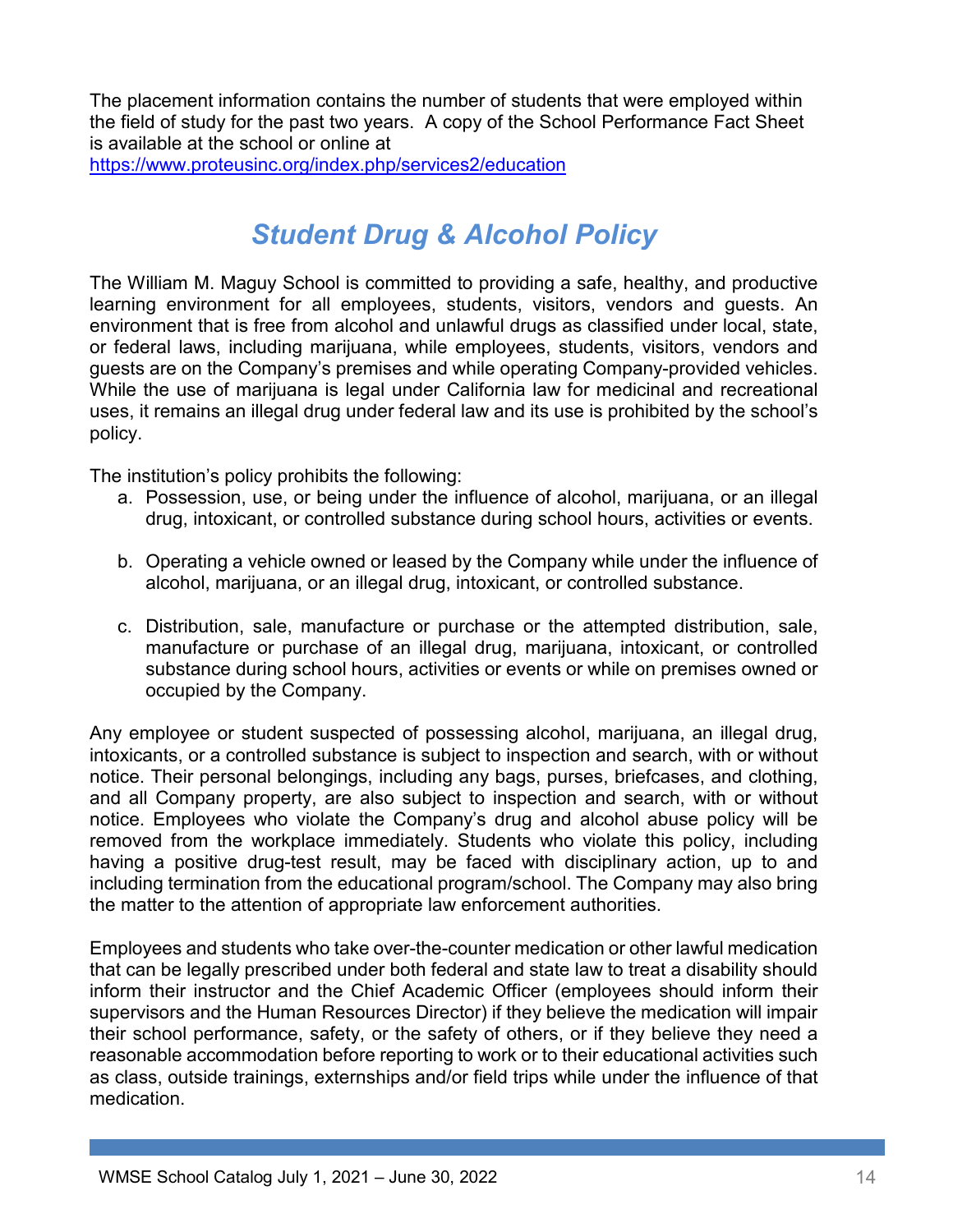### *Smoking and Vaping Policy*

It is the policy of William M. Maguy School to provide a healthy learning environment for all employees, students, visitors, vendors and guests. Smoking and vaping are prohibited in all enclosed areas within the campus without exception. Smoking marijuana on campus with or without a medical marijuana card is prohibited.

#### 1. Responsibility

Proteus employees and any other individual visiting our facilities must comply with the following nonsmoking policies.

#### 2. Definition

• "Smoke" or "smoking" refers to the carrying or smoking of any kind of lighted pipe, cigar, cigarette, vapor apparatus or any other lighted smoking product or equipment, including electronic smoking devices.

• Vaping refers to the use of electronic nicotine and non-nicotine vaporized solutions or electronic smoking devices.

3. Enclosed Locations Buildings - In accordance with California State Law (Labor Code § 6404.5) smoking and vaping is prohibited in all enclosed buildings, owned or leased by Proteus.

• Motor Vehicles – Smoking and vaping is prohibited in all motor vehicles owned or leased by Proteus.

4. Outdoor Locations – Outdoor smoking is prohibited within 20 feet of all building openings including doorways, air or ventilation intake systems, entryways, windows, and 20 feet from any outdoor work area or as otherwise prohibited by law.

• Disposing of Smoking Refuse – Smoking refuse, such as cigarette butts, burnt tobacco etc. are to be disposed of in ash urns or other containers specifically designated for such disposal, not in trash cans or thrown on the ground or in flower beds, etc.

• Other Requirements – Outdoor locations may also be regulated by fire code, state and local laws, ordinance, or other regulations.

#### 5. Compliance

Visitors, clients or customers, vendors and guests will be asked to refrain from smoking or vaping and will be respectfully informed of Proteus' clean air policy. Any employee, staff member or student who violates the smoking and vaping policy may be subject to disciplinary action up to and including termination of employment/program.

WMSE prohibits the use, sale, purchase, distribution, and sampling, of all tobacco products including, but not limited to: cigarettes, cigars, little cigars, chewing tobacco, pipe tobacco, snuff; or electronic cigarettes, electronic cigars, electronic pipes,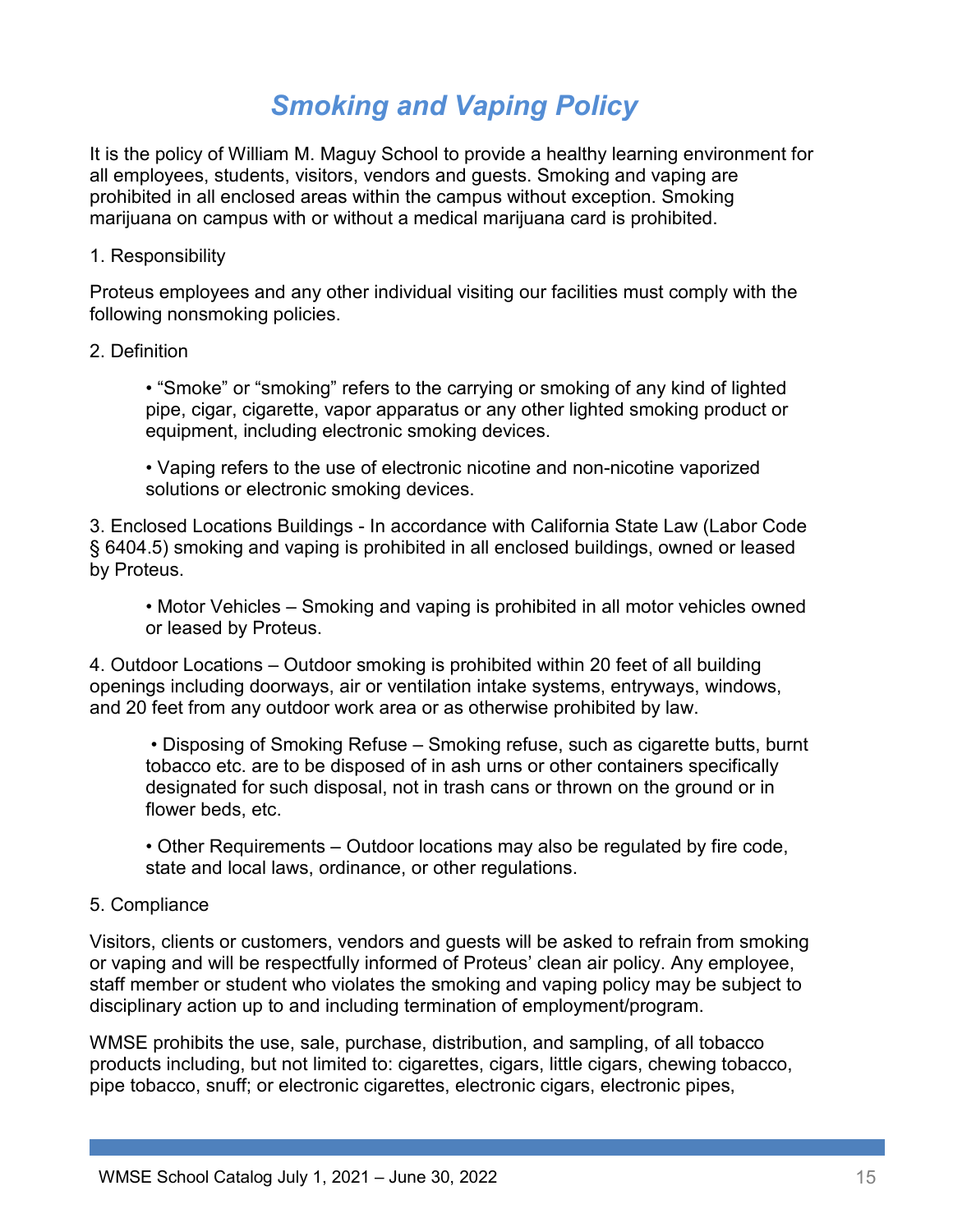electronic pens, electronic hookah, liquid nicotine, "e-liquids" or other similar products, may not be used in school buildings or vehicles.

**Please Note:** Intentional violation of state or local law regarding smoking may result in a civil fine from local authorities.

### *Building Facilities & Safety*

If you should identify a facility hazard please report the situation to your instructor or the site supervisor. A prompt investigation will be conducted and all hazards will be corrected, controlled or abated in a timely manner based on the severity of the hazard. If the school cannot immediately abate the hazard without endangering lives and/or property, the school will remove all individuals from the facility. Below is a listing of the instructional facility site supervisors.

| Location                                  | <b>Site Supervisors</b> | <b>Phone Number</b> |
|-------------------------------------------|-------------------------|---------------------|
| William M. Maguy School of Education      | Kenneth Kurts           | $(559)$ 471-4550    |
| <b>Proteus Porterville Service Center</b> | Martha Loya             | (559) 781-1852      |
| <b>Proteus Dinuba Service Center</b>      | Maria L. Luviano        | $(559) 591 - 5701$  |

### *To Report a Crime*

Contact the local police department or dial **911** for emergency situations. Report any suspicious activity to your instructor or site supervisor. Below is a listing of the local police departments.

| <b>Visalia PD</b>  | <b>Porterville PD</b> | Dinuba PD         |
|--------------------|-----------------------|-------------------|
| 303 S. Johnson St. | 350 N. D St.          | 680 S. Alta Ave.  |
| Visalia, CA 93291  | Porterville, CA 93257 | Dinuba, CA 93618  |
| PH: (559)734-8116  | PH: (559) 782-7400    | PH: (559)591-5911 |
|                    |                       |                   |

### *Student Accident Procedure*

<span id="page-19-0"></span>WMSE has the Safety Plan /Injury and Illness Prevention Program (IIPP) in place to deal with cases of accidents or sickness of students in school. The plan is readily available. There is also a system for investigating and reporting instances affecting health and safety.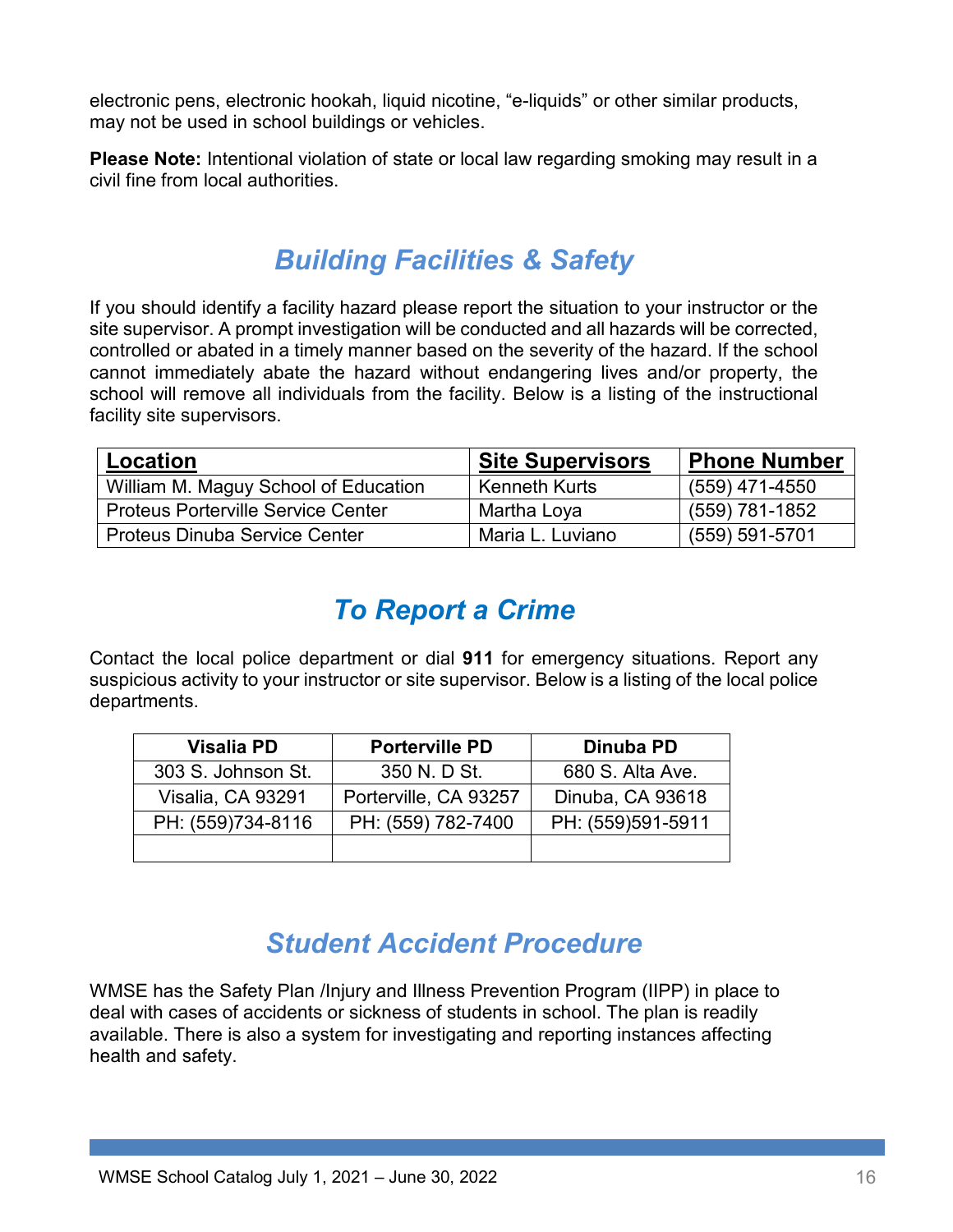Procedures:

1. In the case of serious and/or life threatening injury you or an employee should call 911 immediately.

2. Inform your instructor immediately of non-life threatening injuries. If the student requests medical treatment, the employee should help the student arrange transportation to their chosen medical provider. If the injured student is unable/unwilling to identify their chosen provider, the employee should direct them to the nearest walk-in clinic.

3. The employee should inform the injured student that they are responsible for medical payment at the time of services.

4. Employees with notice of the accident should complete the incident report and send it to the HR Safety & Wellness Coordinator.

5. If the student requests reimbursement for medical services, he or she must give an itemized bill of the service costs to the Executive Director. Reimbursement options will be determined appropriately.

- Students that have health related issues during the course of the program will be asked to provide written authorization from their physician before being allowed to continue with training activities.
- The procedure applies to students currently enrolled in WMSE programs and the general public including guests.

### *Student Services*

<span id="page-20-0"></span>All students receive the following services: career and education counseling and job placement assistance, as applicable.

### **Career and Education Counseling**

The Recruitment Specialist, Employer Service Representative/Case Manager and instructors provide career and education counseling to students that are going through a training course to assist in preparing them for the workforce and/or continuing their education.

#### <span id="page-20-1"></span>**Placement Services**

Job placement services are provided to students that successfully complete a Career and Technical Training Course. The student works directly with the Recruitment Specialist and Employer Service Representative for job search assistance. These individuals work directly with industry-related employers to identify employment opportunities and provide job leads and/or job referrals to students. In cases where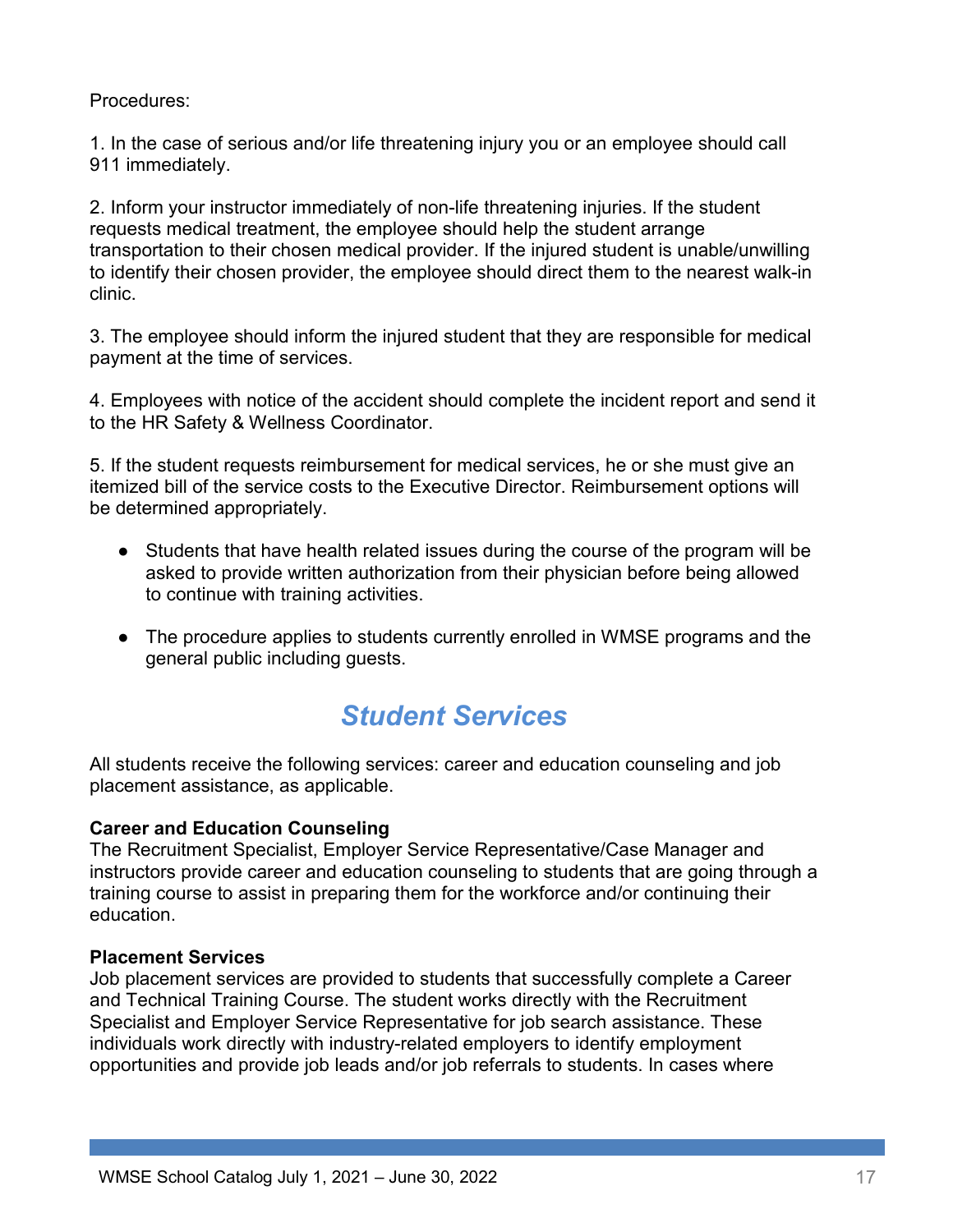students are referred from another sponsoring agency, WMSE staff works in conjunction with the student's counselor to provide these services.

#### **The WMSE cannot guarantee or promise employment to any student upon graduation. However, our staff is committed to assist in the process of job search.**

#### <span id="page-21-0"></span>**Library Resources**

All class materials required by the curriculum are provided by the school. Library resources are not required by the programs' curriculum to meet the instructional needs of our students. However, Resource Rooms are available for our students to use in the school's four-county service area. Resource Rooms are included in each of Proteus' Service Centers, where most of the school's classrooms are located, and are equipped with computers and Internet access. These Resource Rooms and staff are available for services such as online job search, application completion, computer assistance, form completion, and referral to other programs/services. In addition to the Resource Rooms, the William M. Maguy School of Education provides students the opportunity to use computers with access to the Internet in the classrooms at most of the locations. Students are informed that the same Proteus, Inc. Computer Resource Room Guidelines apply when using the computers in the classroom. Although the use of library resources is not necessary for fulfilling the requirements of the class curriculum, information on the local county library is available to students at the admissions' office.

#### <span id="page-21-1"></span>**Computer Resource Room and Classroom Guidelines**

You may use the computers and surf the Internet for the purpose of job searching, as well as for education and training. While in the resource room, please observe the following guidelines:

- $\vee$  If it appears inappropriate, it probably is. While using the Internet or email, do not view, open, or send any material that is or appears to be inappropriate.
- $\vee$  Be courteous to others. If you see that others are waiting to use the computers, please be brief and end your session as soon as possible.
- $\vee$  Never open emails from an unknown sender. They may contain computer viruses that might harm computers.
- $\vee$  Do not install or attempt to install any software in resource room computers.
- $\vee$  Be aware that the school/Proteus, Inc. reserves the right to retrieve and review any message or file composed, sent, received, or downloaded through resource room computers.
- $\vee$  No food or beverage is allowed in the resource room or in the classroom where computers and/or related equipment are in use, unless the instructor allows closed containers in their classroom.

Any violation of the above guidelines will be considered misuse and may result in the suspension or termination of this service and/or program. If you have any questions about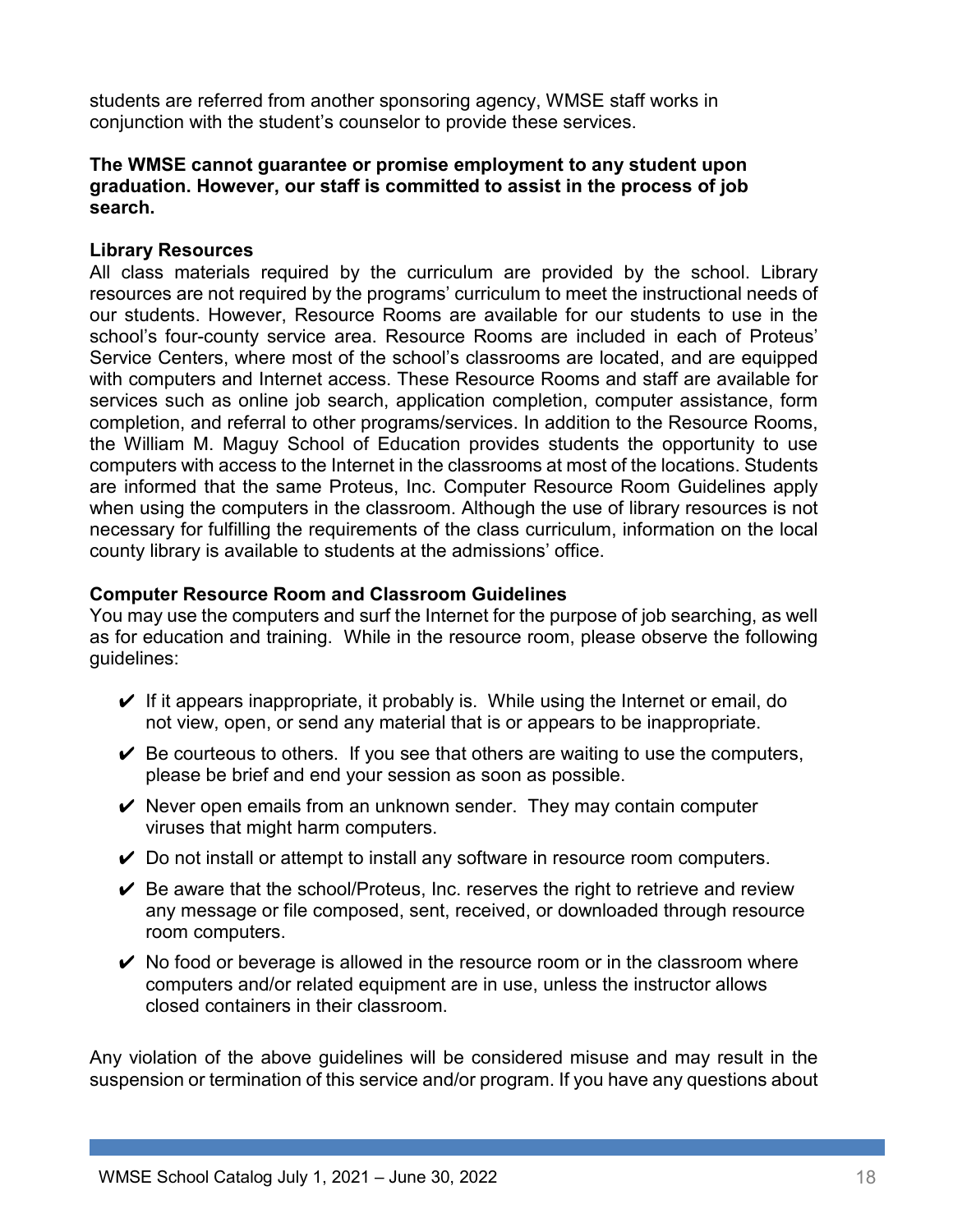the above guidelines, have problems with the equipment or need any help, please contact the resource room personnel.

### *Admissions Policy*

#### <span id="page-22-0"></span>**Admissions Process for CTE and ESL/CIT Programs**

WMSE welcomes prospective students with inquiries about the program of choice. A school representative is available to provide information via phone call, email, or on a walk-in basis at the main campus.

Prospective students interested in applying for admissions must be at least 17 1/2 years of age (18 years of age for Truck Driving and Citizenship), must have a high school diploma or equivalent, and meet individual program prerequisites prior to enrollment. Veteran applicants may submit a valid DD-214 form to meet the High School Equivalency requirement. Potential students that do not have a high school diploma or equivalent must demonstrate the ability to learn from the program of instruction by successfully passing an Ability-to-Benefit exam prior to enrollment. ATB exams are conducted by a third-party Independent Test Administrator (ITA) at the WMSE main campus and satellite locations. WMSE currently offers the following ATB tests which are approved by the United States Department of Education and BPPE: the Combined English Language Skills Assessment (CELSA) test is for students who have English as their second language. The Wonderlic Basic Skills Test (WBST) measures basic verbal and math skills in two separate tests.

|                      | <b>Minimum Scores for the WBST</b> | <b>Minimum Scores for CELSA</b> |               |  |  |
|----------------------|------------------------------------|---------------------------------|---------------|--|--|
| <b>Verbal Skills</b> | <b>Quantitative Skills</b>         |                                 | Form 2        |  |  |
| (Forms VS-1 & VS-    | (Forms QS-1 & QS-                  |                                 |               |  |  |
|                      |                                    |                                 |               |  |  |
| Score: 200           | Score: 210                         | Raw score: 37                   | Raw score: 34 |  |  |

#### **Students please note that there will be a fee (currently \$20) associated with the Ability-to-Benefit exam.**

#### **Orientation**

An orientation is provided to prospective students to inform them about the policies, procedures, and student services available to them. Students will meet with school personnel to discuss educational and employment goals prior to enrolling or signing the enrollment agreement. Prospective students will be able to ask questions about the school and discuss classroom expectations. They will also be able to take a tour of the facility. The catalog and the fact sheet are reviewed with the students and a copy is provided to them at this time. **Everyone attending the orientation must sign in to ensure they get credit for being present. All prospective students attending an orientation are required to follow the school safety guidelines including social distancing, hand-washing, and wearing a face covering.** 

• The orientation schedule is included on page 45.

**International Students** – This institution does not admit students from other countries; therefore, visa related services are not provided.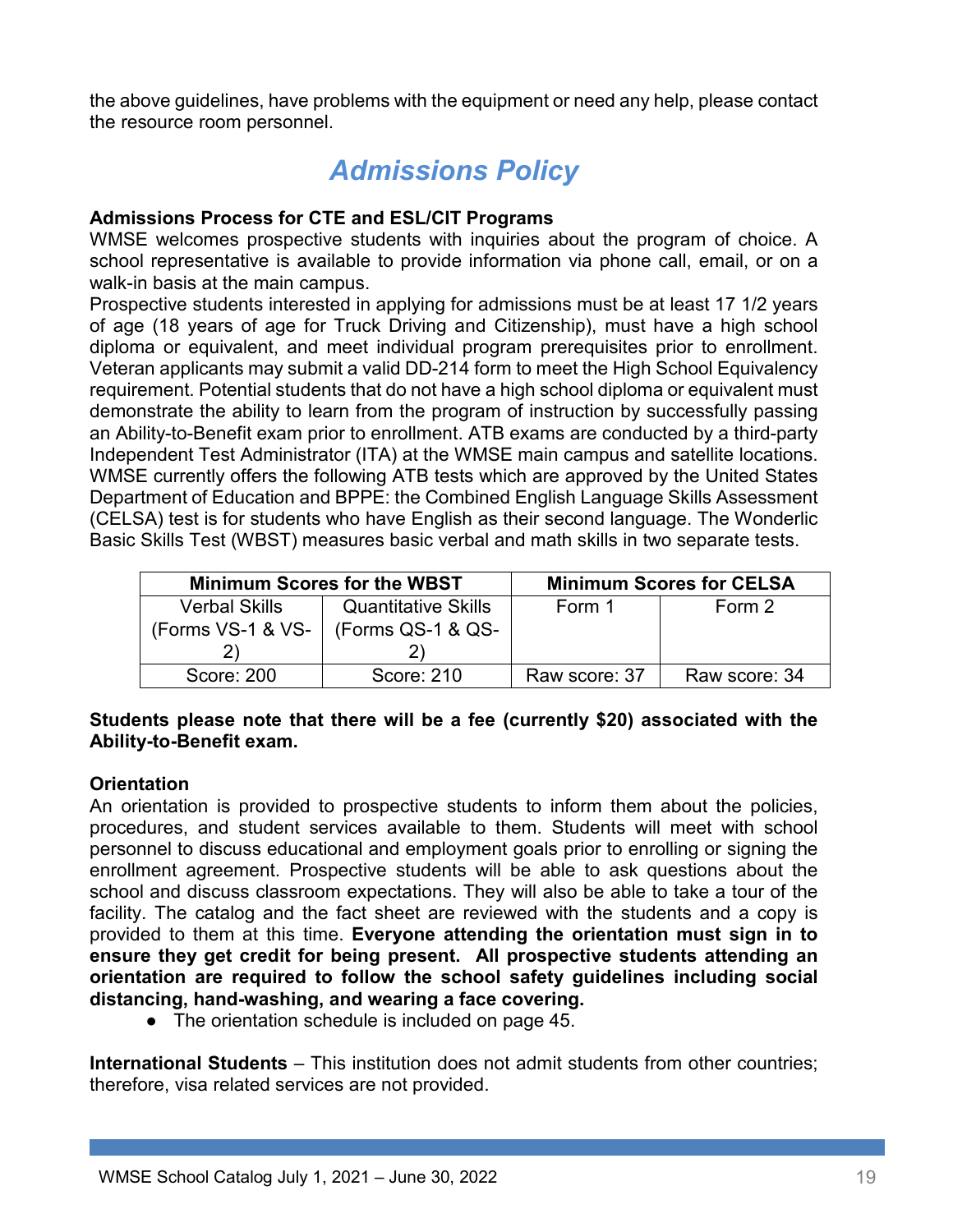### **Foreign High School Diplomas**

Prospective students with foreign education documents for high school completion must have their diploma evaluated by a company and must provide the school with an official report for review to determine if the high school equivalency requirement is met. An acceptable company is one that is associated/ affiliated with NACES; a list can be obtained from<http://www.naces.org/>

Please be aware that there will be a cost for services provided by any of these companies.

### <span id="page-23-0"></span>**English Language Proficiency**

The William M. Maguy School of Education English Language Proficiency requirement can be fulfilled with one of the following:

- $\vee$  Providing documentation of completion of a High School Diploma or its Equivalent.
- $\vee$  Proof of a passing score of the institution's approved Ability to Benefit exam
- $\vee$  Proof of successful completion of the William M. Maguy School of Education English as a Second Language (ESL) Program.

**Academic Programs** – Classes are open/entry open/exit with scheduled start dates. Students are admitted to classes as openings occur. Students enrolling into the High School Equivalency classes are not required to take ability to benefit tests, as these classes are not postsecondary in nature.

#### **Academic:**

- ESL English as a Second Language
- $\bullet$  CIT Citizenship
- HSE High School Equivalency Preparation

**Career Technical Education Training Programs** – CTE classes are either open/entry open/exit or have scheduled start dates. To find out the training start dates, please refer to page 45 of the **WMSE 2021-2022 Training Schedule.**

**CTE** Programs that are open entry/ open/exit:

● OA – Office Automation

**CTE** Programs with scheduled start dates:

- $\bullet$  TD Truck Driving
- <span id="page-23-1"></span>● EERE – Energy Efficiency & Renewable Energy Technician

### *Financial Assistance*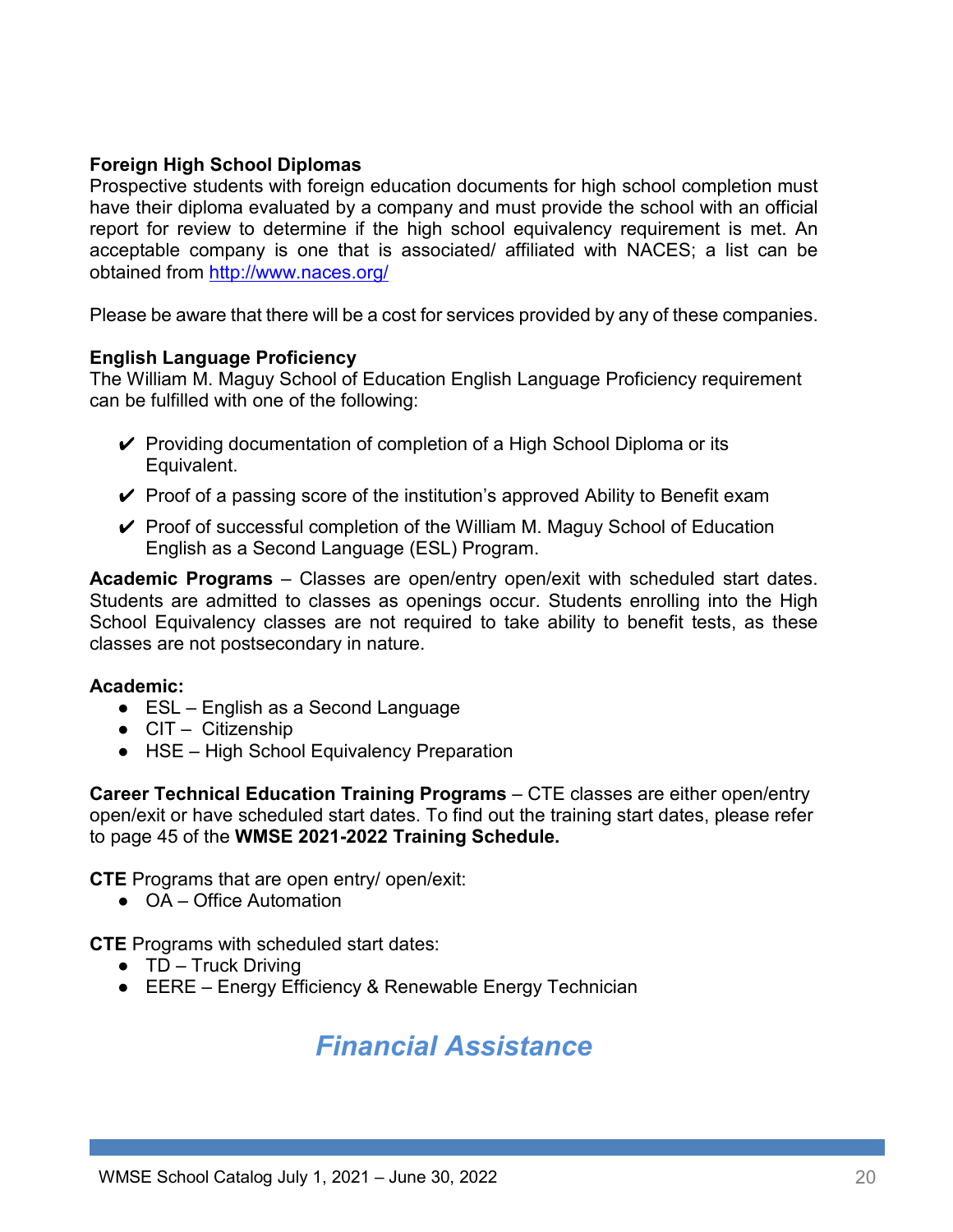In an effort to provide our student population with options regarding the cost of tuition, the WMSE works with a variety of sources for tuition assistance. Assistance programs consist of federal, state, county, public and private agency funding and include:

- Workforce Innovation and Opportunity Act (WIOA) Funds
- Department of Rehabilitation Funds
- Employer/Agency Funds
- Institutional Payment Plans

For more information on programs and to determine if you may be eligible for tuition assistance, contact the WMSE administrative office.

#### **Tuition Assistance Programs:**

#### **Workforce Innovation and Opportunity Act (WIOA)**

The WMSE is an approved training provider on the State's Eligible Training Provider List (ETPL) to receive customer referrals for subsidized training under the Workforce Innovation and Opportunity Act (WIOA). In order to maintain eligibility, the school is expected to comply with the ETPL statewide policy and to meet the minimum performance standards as established by the state and local Workforce Development Boards.

#### **Department of Rehabilitation**

The Department of Rehabilitation provides services and financial assistance to students with certain disabilities.

### **Employer/Agency Funds**

Students who are eligible to receive tuition assistance from their employer or other sponsoring agency will submit an approved tuition authorization form or tuition voucher completed and signed by an official employer or agency representative. The authorization form or voucher must be submitted to the school's administrative office prior to the first class session.

#### **Institutional Payment Plans**

Payments are accepted from students in the form of cash, check, money order, or credit card. The cash payment option allows students to either pay their program costs in full, prior to the start date of the program, or with an option of payment plan. Such plans require an initial payment on or before the first day of class and students will be required to sign a financial agreement outlining payment arrangements.

<span id="page-24-0"></span>The WMSE is not a participant of the federal financial aid program (Title IV).

### *Transfer of Credits*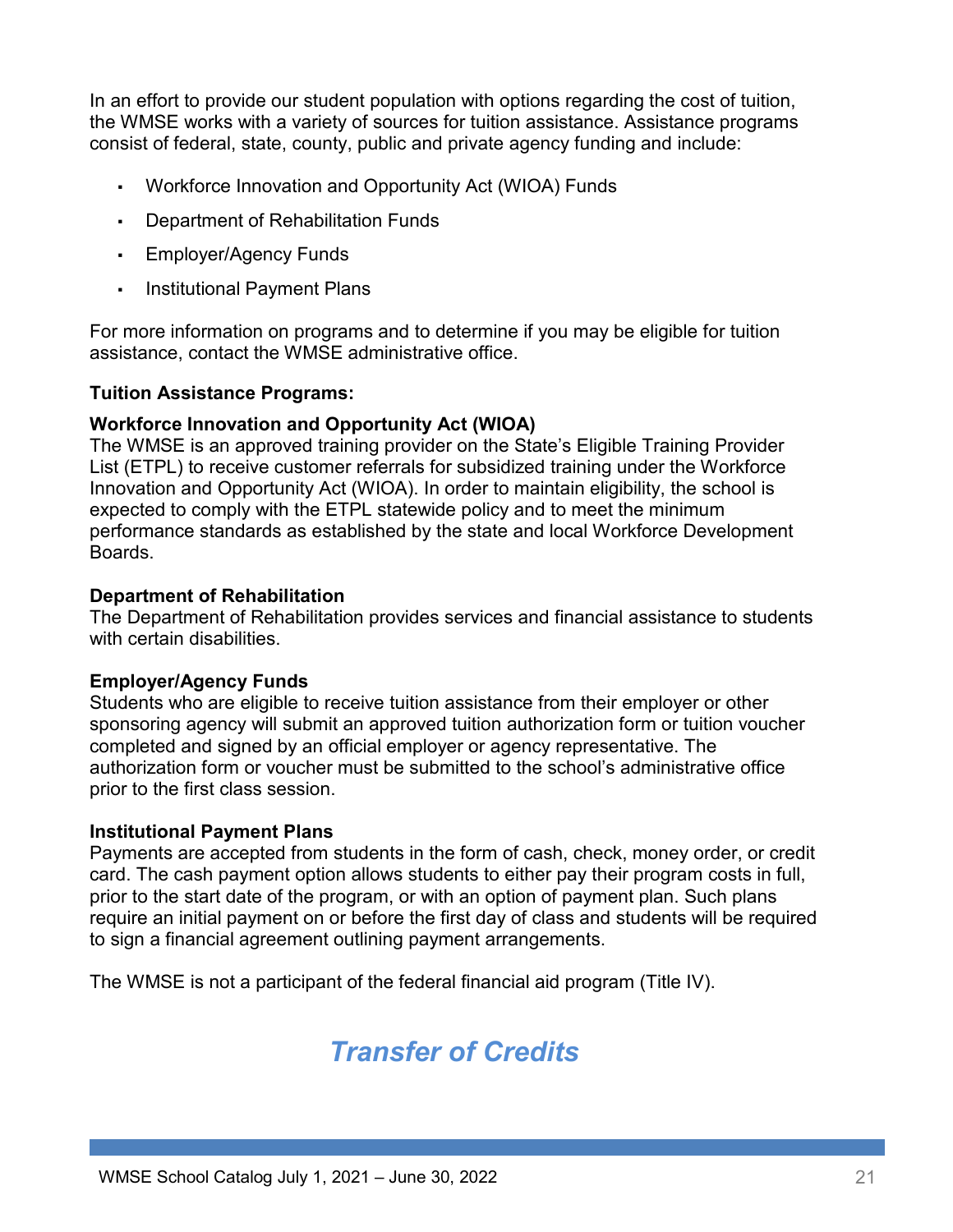### **"NOTICE CONCERNING TRANSFERABILITY OF CREDITS AND CREDENTIALS EARNED AT OUR INSTITUTION**

The transferability of credits you earn at William M. Maguy School of Education is at the complete discretion of an institution to which you may seek to transfer. Acceptance of the certificate you earn in the earn is the set of the set of the set of the set of the set of the set of the set o complete discretion of the institution to which you may seek to transfer. If the certificate that you earn at this institution is not accepted at the institution to which you seek to transfer, you may be required to repeat some or all of your coursework at that institution. For this reason you should make certain that your attendance at this institution will meet your educational goals. This may include contacting an institution to which you may seek to transfer after attending William M. Maguy School of Education to determine if your certificate will transfer."

### **NOTICE CONCERNING TRANSFERABILITY OF CREDITS AND CREDENTIALS EARNED AT OTHER INSTITUTIONS**

This institution does not accept any credits earned at another institution or through challenge examinations and achievement tests. In order to obtain a certificate of completion from this institution, students must meet the completion requirements as established in the institution's completion policy.

### **POLICY ON THE TRANSFER OF STUDENTS BETWEEN PROGRAMS WITHIN OUR INSTITUTION**

Students seeking to transfer between programs offered at the William M. Maguy School of Education should make contact with the Administration Office to complete the appropriate paperwork for enrollment. Students that are sponsored by a third party for tuition assistance should discuss eligibility requirements with their assigned counselor. Once the student successfully completes the program, a certificate of completion will be issued.

### **ARTICULATION POLICY**

The William M. Maguy School of Education does not have articulation agreements with any other college or university that provides for the transfer of credits earned in the program of instruction. Therefore, students wanting to enroll in a desired program must meet the admission requirements and the required prerequisites as indicated under the program's description section of this catalog.

### <span id="page-25-0"></span>**Note: ALL WILLIAM M. MAGUY SCHOOL OF EDUCATION COURSES ARE NON-CREDIT.**

### *Re-Enrollment Policy*

Students can re-enroll to complete a program from which they have withdrawn if there are openings in the requested class. There may be a waiting list for the program in which you wish to enroll. All re-enrollments require a re-assessment conducted by the instructor to determine your level of knowledge and establish competency levels that need to be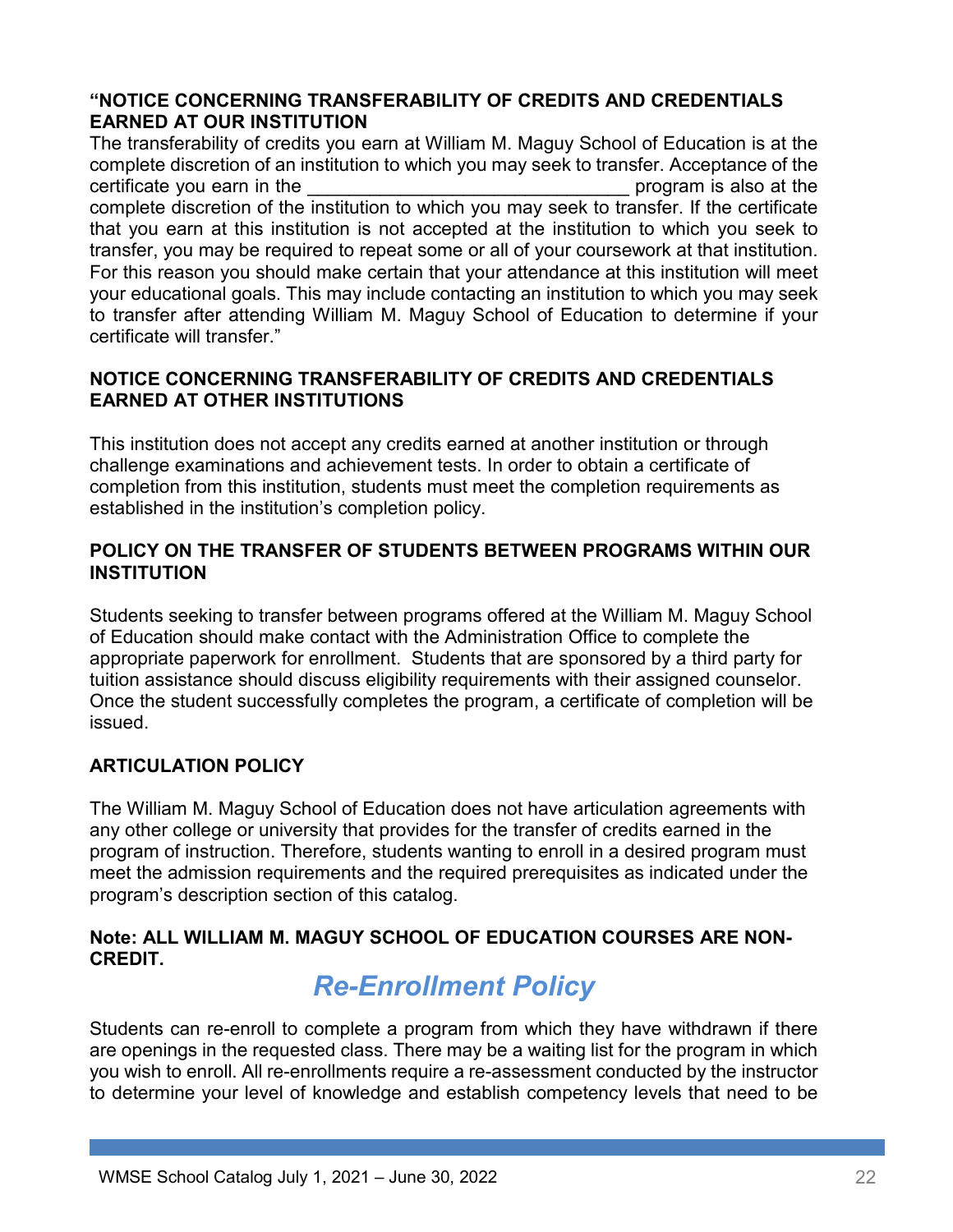completed. If you had previously enrolled and/or had your tuition paid for by a grant or other third party, you may need to re-establish your eligibility.

For Career Technical Education Training Programs, you may be required to pay the full tuition again and complete the entire program depending on your circumstances.

The schedule of total charges for a period of attendance and an estimated schedule of total charges for the entire educational program are the same. Charges are per the table below:

| <b>Program Cost</b>                      |  |  |            |  |                                                                             |                                   |            |  |            |  |
|------------------------------------------|--|--|------------|--|-----------------------------------------------------------------------------|-----------------------------------|------------|--|------------|--|
|                                          |  |  |            |  |                                                                             |                                   |            |  |            |  |
| <b>Office Automation (Certificate)</b>   |  |  |            |  | <b>Energy Efficiency &amp; Renewable Energy Technician</b>                  |                                   |            |  |            |  |
| Registration Fee (Non-Refundable)        |  |  | \$100.00   |  | (Certificate)                                                               |                                   |            |  |            |  |
| STRF Fee (Non-Refundable)                |  |  | \$2.00     |  |                                                                             | Registration Fee (Non-Refundable) |            |  | \$100.00   |  |
| <b>Tuition Fee</b>                       |  |  | \$4,400.00 |  |                                                                             | STRF Fee (Non-Refundable)         |            |  | \$2.50     |  |
| <b>Total Cost</b>                        |  |  | \$4,502.00 |  | <b>Tuition Fee</b>                                                          |                                   | \$5,204.00 |  |            |  |
|                                          |  |  |            |  | <b>Total Cost</b>                                                           |                                   |            |  | \$5,306.50 |  |
| <b>Truck Driving (Certificate)</b>       |  |  |            |  |                                                                             |                                   |            |  |            |  |
| Registration Fee (Non-Refundable)        |  |  | \$100.00   |  |                                                                             |                                   |            |  |            |  |
| STRF Fee (Non-Refundable)                |  |  | \$2.00     |  |                                                                             |                                   |            |  |            |  |
| <b>Tuition Fee</b>                       |  |  | \$4,055.00 |  |                                                                             |                                   |            |  |            |  |
| DOT Physical Exam Fee                    |  |  | \$35.00    |  |                                                                             |                                   |            |  |            |  |
| DOT Drug Test Fee                        |  |  | \$62.00    |  |                                                                             |                                   |            |  |            |  |
| DMV Fee                                  |  |  | \$83.00    |  |                                                                             |                                   |            |  |            |  |
| <b>Hazmat Application Fee</b>            |  |  | \$86.50    |  |                                                                             |                                   |            |  |            |  |
| <b>Total Cost</b>                        |  |  | \$4,423.50 |  |                                                                             |                                   |            |  |            |  |
|                                          |  |  |            |  | <b>Academic Non-Tuition programs</b>                                        |                                   |            |  |            |  |
| English as a Second Language/Citizenship |  |  |            |  |                                                                             |                                   |            |  |            |  |
| <b>Registration Fee</b>                  |  |  | \$0.00     |  | <b>High School Equivalency Preparation (HSE)</b><br><b>Registration Fee</b> |                                   | \$0.00     |  |            |  |
| <b>STRF Fee</b>                          |  |  | \$0.00     |  | <b>STRF Fee</b>                                                             |                                   |            |  | \$0.00     |  |
| <b>Tuition Fee</b>                       |  |  | \$0.00     |  | <b>Tuition Fee</b>                                                          |                                   |            |  | \$0.00     |  |
| <b>Total Cost</b>                        |  |  | \$0.00     |  | <b>Total Cost</b>                                                           |                                   |            |  | \$0.00     |  |
|                                          |  |  |            |  |                                                                             |                                   |            |  |            |  |
| <b>Adult Basic Education (ABE)</b>       |  |  |            |  |                                                                             |                                   |            |  |            |  |
| <b>Registration Fee</b>                  |  |  | \$0.00     |  |                                                                             |                                   |            |  |            |  |
| <b>STRF Fee</b>                          |  |  | \$0.00     |  |                                                                             |                                   |            |  |            |  |
| <b>Tuition Fee</b>                       |  |  | \$0.00     |  |                                                                             |                                   |            |  |            |  |
| <b>Total Cost</b>                        |  |  | \$0.00     |  |                                                                             |                                   |            |  |            |  |

*\*Tuition & Fees are subject to change.*

<span id="page-26-0"></span>**Note:** The physical, drug test, DMV CLP tests, and the Hazmat application fees are included in the above Schedule of Charges for Truck Driving. Any retest fees are the responsibility of the student.

*Student Tuition Recovery Fund (STRF)*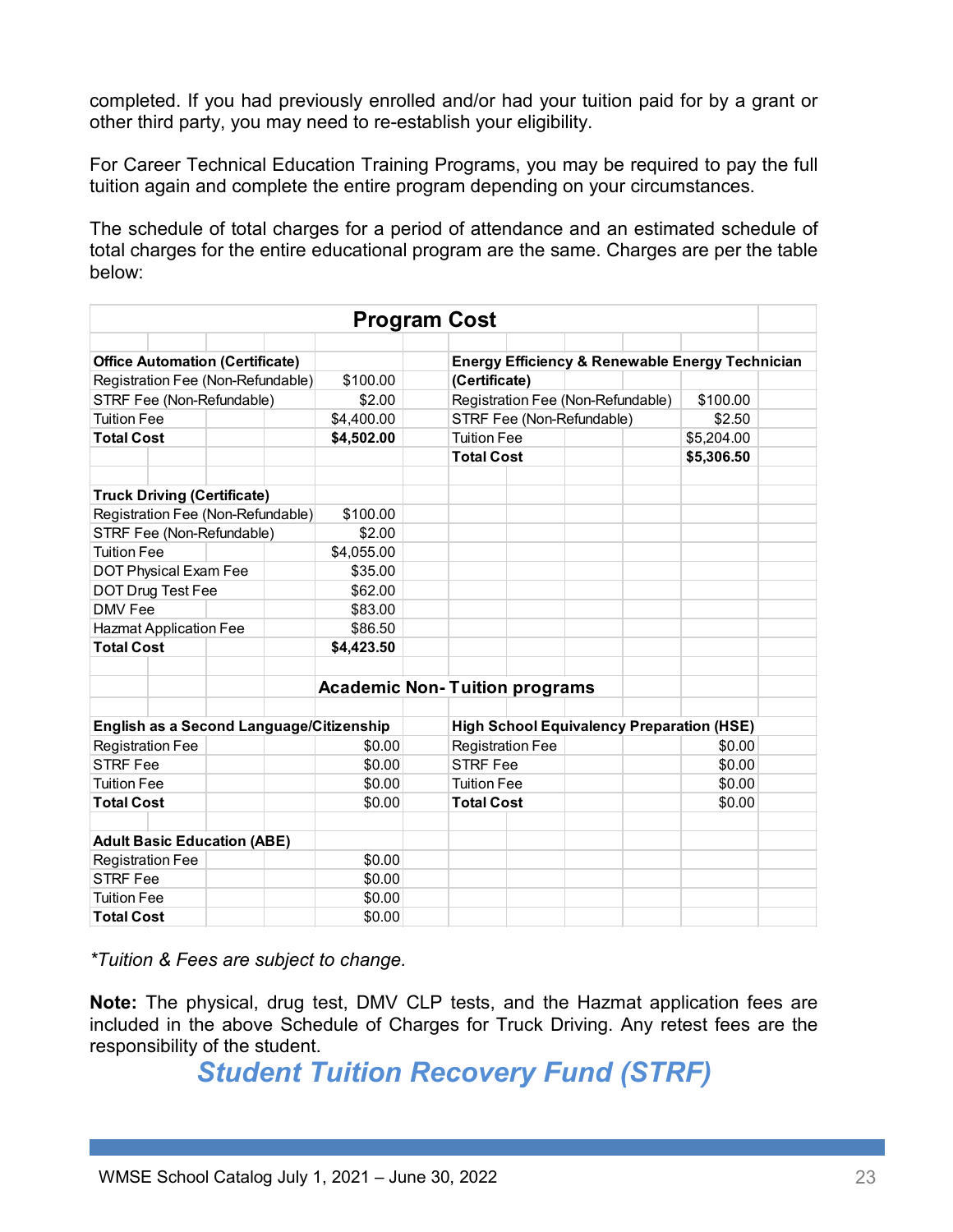"The State of California established the Student Tuition Recovery Fund (STRF) to relieve or mitigate economic loss suffered by a student in an educational program at a qualifying institution, who is or was a California resident while enrolled, or was enrolled in a residency program, if the student enrolled in the institution, prepaid tuition, and suffered an economic loss. Unless relieved of the obligation to do so, you must pay the stateimposed assessment for the STRF, or it must be paid on your behalf, if you are a student in an educational program, who is a California resident, or are enrolled in a residency program, and prepay all or part of your tuition.

You are not eligible for protection from the STRF and you are not required to pay the STRF assessment, if you are not a California resident, or are not enrolled in a residency program."

"It is important that you keep copies of your enrollment agreement, financial aid documents, receipts, or any other information that document the amount paid to the school. Questions regarding the STRF may be directed to the Bureau for Private Postsecondary Education, 1747 North Market Blvd. Suite 225 Sacramento, CA 95834, (916) 431-6959 or (888) 370-7589.

To be eligible for STRF, you must be a California resident or are enrolled in a residency program, prepaid tuition, paid or deemed to have paid the STRF assessment, and suffered an economic loss as a result of any of the following:

- 1. The institution, a location of the institution, or an educational program offered by the institution was closed or discontinued, and you did not choose to participate in a teach-out plan approved by the Bureau or did not complete a chosen teach-out plan approved by the Bureau.
- 2. You were enrolled at an institution or a location of the institution within the 120 day period before the closure of the institution or location of the institution, or were enrolled in an educational program within the 120 day period before the program was discontinued.
- 3. You were enrolled at an institution or a location of the institution more than 120 days before the closure of the institution or location of the institution, in an educational program offered by the institution as to which the Bureau determined there was a significant decline in the quality or value of the program more than 120 days before closure.
- 4. The institution has been ordered to pay a refund by the Bureau but has failed to do so.
- 5. The institution has failed to pay or reimburse loan proceeds under a federal student loan program as required by law, or has failed to pay or reimburse proceeds received by the institution in excess of tuition and other costs.
- 6. You have been awarded restitution, a refund, or other monetary award by an arbitrator or court, based on a violation of this chapter by an institution or representative of an institution, but have been unable to collect the award from the institution.
- 7. You sought legal counsel that resulted in the cancellation of one or more of your student loans and have an invoice for services rendered and evidence of the cancellation of the student loan or loans.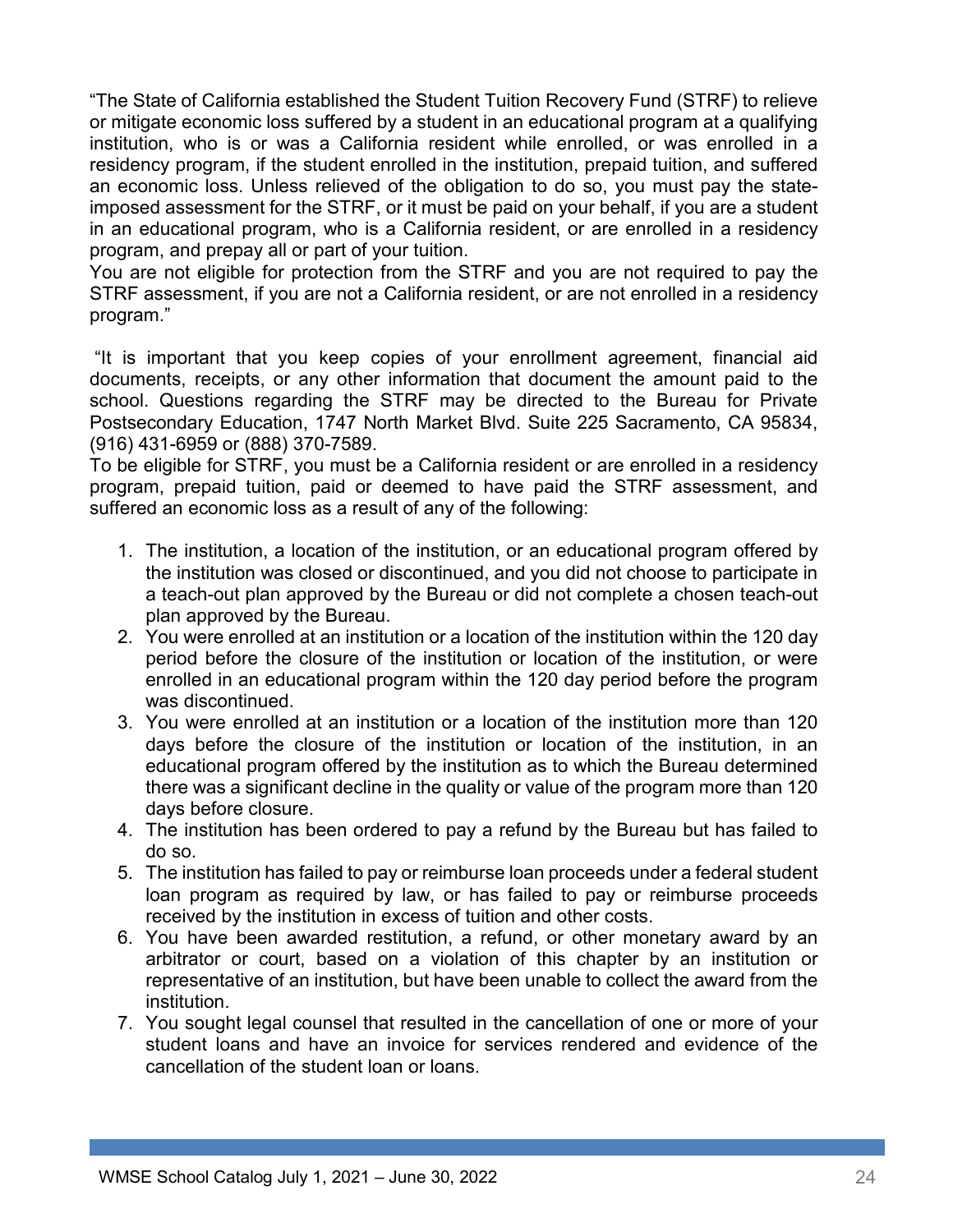<span id="page-28-0"></span>To qualify for STRF reimbursement, the application must be received within four (4) years from the date of the action or event that made the student eligible for recovery from STRF. A student whose loan is revived by a loan holder or debt collector after a period of noncollection may, at any time, file a written application for recovery from STRF for the debt that would have otherwise been eligible for recovery. If it has been more than four (4) years since the action or event that made the student eligible, the student must have filed a written application for recovery within the original four (4) year period, unless the period has been extended by another act of law.

However, no claim can be paid to any student without a social security number or a taxpayer identification number."

### *Cancellation Policy*

The student and/or Training Sponsor/Agent has a right to cancel the enrollment agreement and obtain a refund for charges paid through attendance at the first class session or the seventh day after enrollment, whichever is later. If you cancel, please be aware that any payment you/or the Training Sponsor/Agent has made on your behalf shall be returned according to our Refund Policy as stated in the school catalog. If the school gave you any equipment, you must return the equipment within two weeks of the date you signed the cancellation notice. To cancel the contract, mail or hand deliver a signed and dated copy of the cancellation notice, or any other written notice to the Chief Academic Officer at Main Campus 1440 N. Shirk Rd., Visalia, CA 93291.

### *Withdrawal Policy*

As a student, you can withdraw from a program at any time. Talk to the instructor and/or School Representative if you are considering withdrawing from the program. You must complete a withdrawal form if you decide to withdraw from the training. The effective termination date will be your last day of class attendance. If you do not start the withdrawal process by completing the form, the school will process an administrative termination if you have been absent from class for five consecutive days without having an approved leave of absence. The sixth day of absence will be the effective termination date. For students who do not return from an approved Leave of Absence, the next scheduled class date will be the termination date.

You may ask the instructor or the school staff for a copy of the Cancellation or Withdrawal forms.

# *Refund Policy*

You have the right to cancel your agreement for a program of instruction, without any penalty or obligations, through attendance at the first class session or the seventh calendar day after enrollment, whichever is later. After the end of the cancellation period,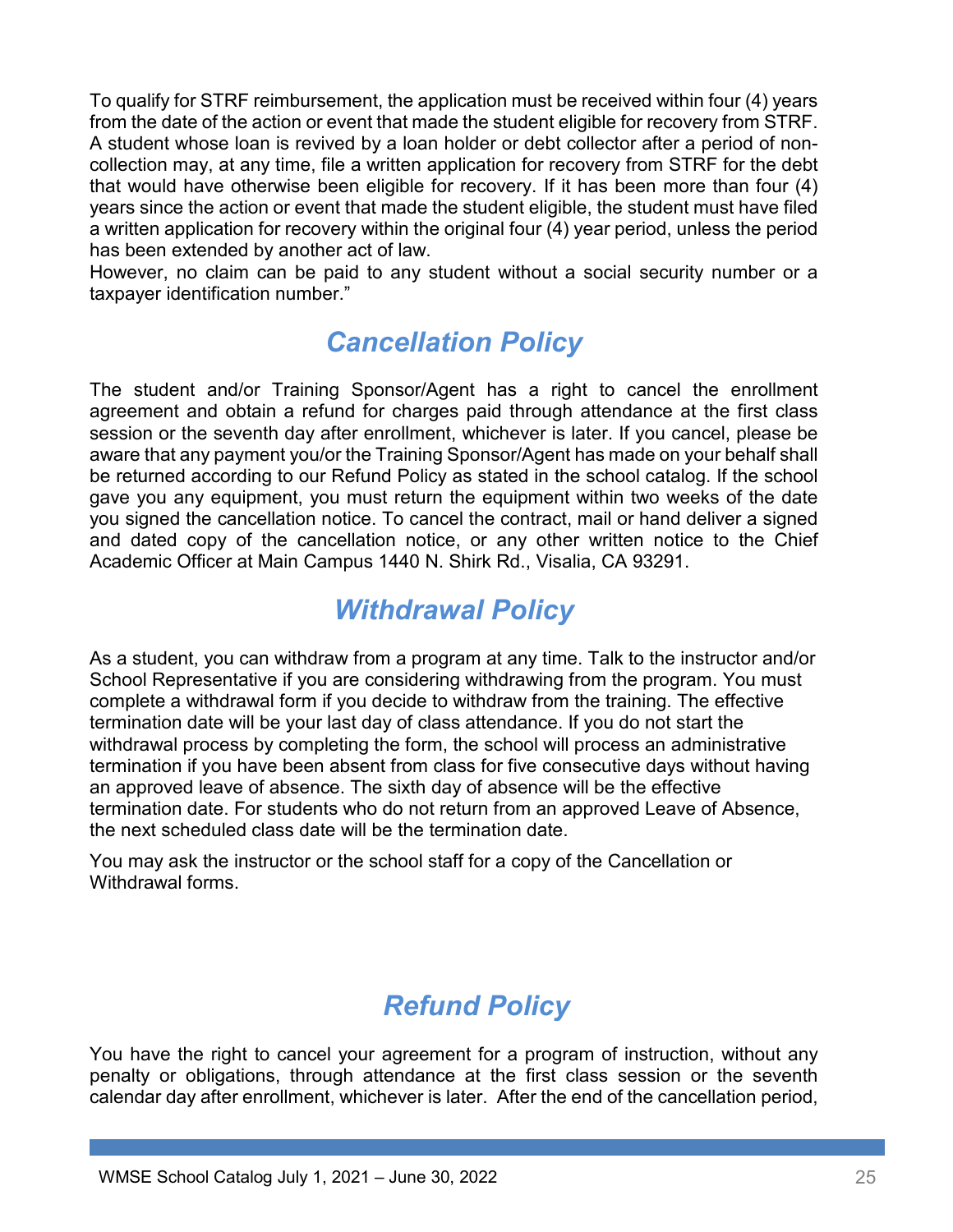you also have the right to withdraw from school at any time; and you have the right to receive a pro rata refund if you have completed 60 percent or less of the scheduled days in the current payment period in your program through the last day of attendance. **Refunds due will be processed within 45 days** of the last day of attendance if you provided written notification of withdrawal to the institution or from the date the institution terminates you or determines you withdrew. **Refunds due will be paid without requiring a request from the student**. If you complete more than 60% of the period of attendance for which you were charged, the tuition is considered earned and you will receive no refund.

### **1. Refunds for Classes Canceled by the Institution**

If tuition and fees are collected in advance of the start date of a program and the institution cancels the class, 100% of the tuition and fees collected will be refunded.

### 2. **Refunds for Students Who Withdraw On or Before the First Day of Class**

If tuition and fees are collected in advance of the start date of classes and you do not begin class or you withdraw on the first day of class, no more than \$100 of the tuition and the applicable STRF fees will be retained by the institution.

### 3. **Refunds for Students Enrolled Prior to Visiting the Institution**

Students who have not visited William M. Maguy School of Education Campus prior to enrollment can withdraw without a penalty within three days following either attendance at a regularly scheduled orientation or following a tour of the facility and inspection of the equipment.

### 4. **Refunds for Students Enrolled in Professional Development, Continuing Education, or Limited Contract Instruction**

Truck Driving Training Only- Students that withdraw from this training will be refunded the charges for items not expensed.

### **5. Refunds for Withdrawal After Class Commences**

(b) Non-Public Institutions

(1) Refund Policy for Programs Obligating Students for Periods of 12 Months or Less

The refund policy for students attending non-public institutions who incur a financial obligation for a period of 12 months or less shall be as follows:

(i) During the first 10% of the period of financial obligation, the institution shall refund at least 90% of the tuition;

(ii) After the first 10% of the period of financial obligation and until the end of the first 25% of the period of obligation, the institution shall refund at least 50% of the tuition;

(iii) After the first 25% of the period of financial obligation and until the end of the first 50% of the period of obligation, the institution shall refund at least 25% of the tuition; and,

(iv) After the first 50% of the period of financial obligation, the institution may retain all of the tuition.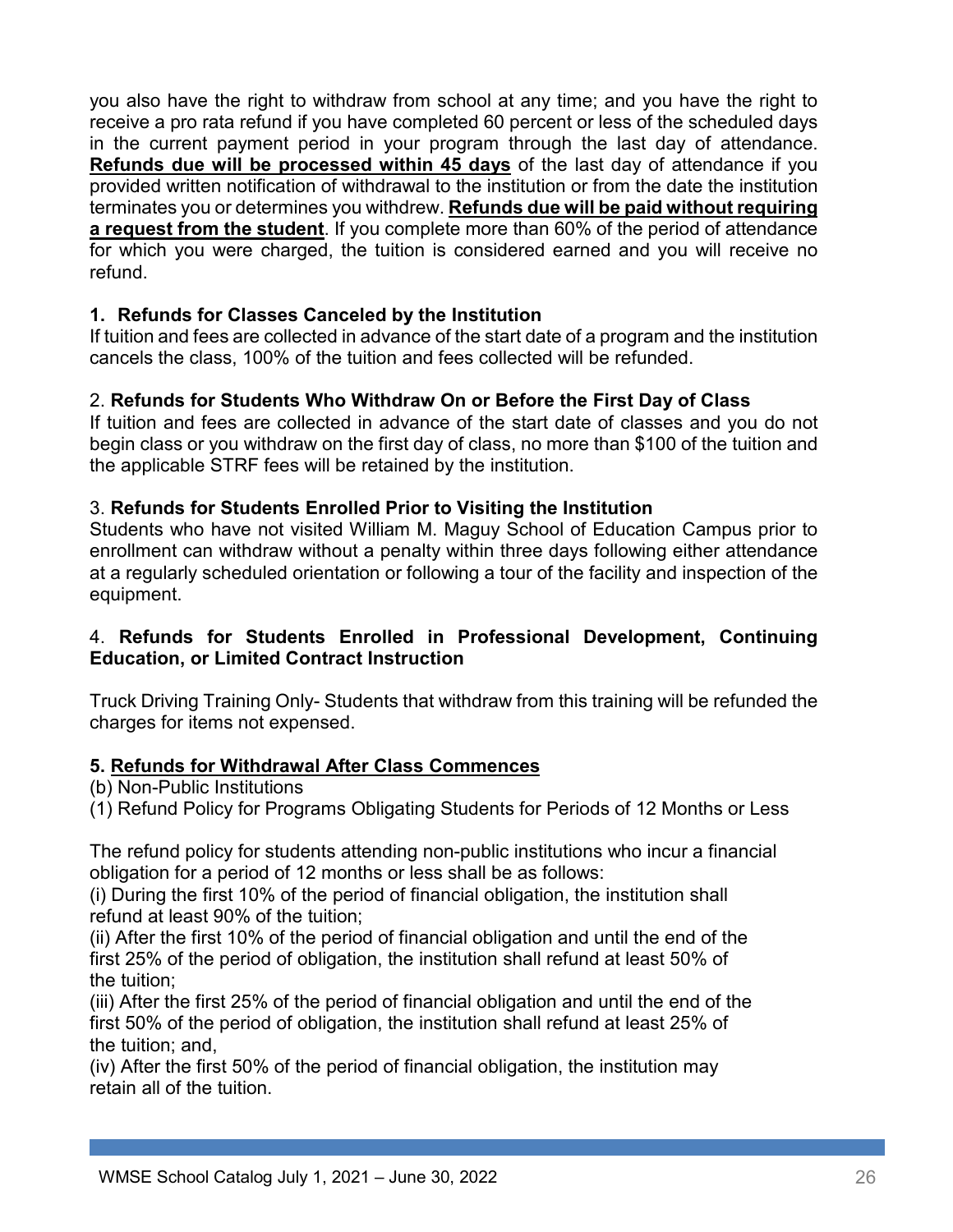#### **ALL REFUNDS WILL BE PROCESSED WITHIN 45 DAYS OF CANCELLATION OR WITHDRAWAL.**

### *Student Progress Evaluation*

<span id="page-30-0"></span>It is our goal that you have the most positive and effective educational experience while at our school. Therefore, during your training, progress evaluations will be conducted by your instructor in order to identify your strengths and/or areas that may need improvement. Such evaluations are conducted on a bi-monthly basis. You and your instructor will need to sign these where appropriate. If areas of improvement are identified, the instructor will discuss them with you and assist in identifying ways to improve.

### *Program Evaluation by Student*

<span id="page-30-1"></span>In order to continue to provide effective programs, WMSE conducts program evaluations at the end of a student's program. Such evaluations are completed by the students and are based on the program objectives and their content. The evaluations are geared toward identifying a program's strengths and areas that may need to be improved upon.

### *Classroom Sign-In Procedures*

Students are responsible for signing in and out of class each day. A student must notify the instructor if he/she leaves early. Attendance is based on sign-In sheets; please sign in and out accordingly.

### *Attendance Policy*

#### <span id="page-30-2"></span>**Career and Technical Education Programs**

Attendance during training is very important. It will demonstrate a student's dependability as an employee. Good attendance provides a positive work record. Absences during training are missed opportunities to enhance skills. Lectures missed during absences will not be repeated. Attendance records will also be a determining factor for course completion. A student's progress is measured by student attendance and competency completions.

**If you must be absent or tardy,** you are required to notify your instructor within 15 minutes of the scheduled start time of class on the day of the absence or tardy. If you intend to leave early, you must also inform the instructor. If you are receiving a stipend for class attendance, absences will not be paid. Students with extenuating circumstances that anticipate being absent for more than five consecutive days can request a Leave of Absence (LOA). The LOA form can be obtained from your instructor and must be processed before you begin to leave, as applicable.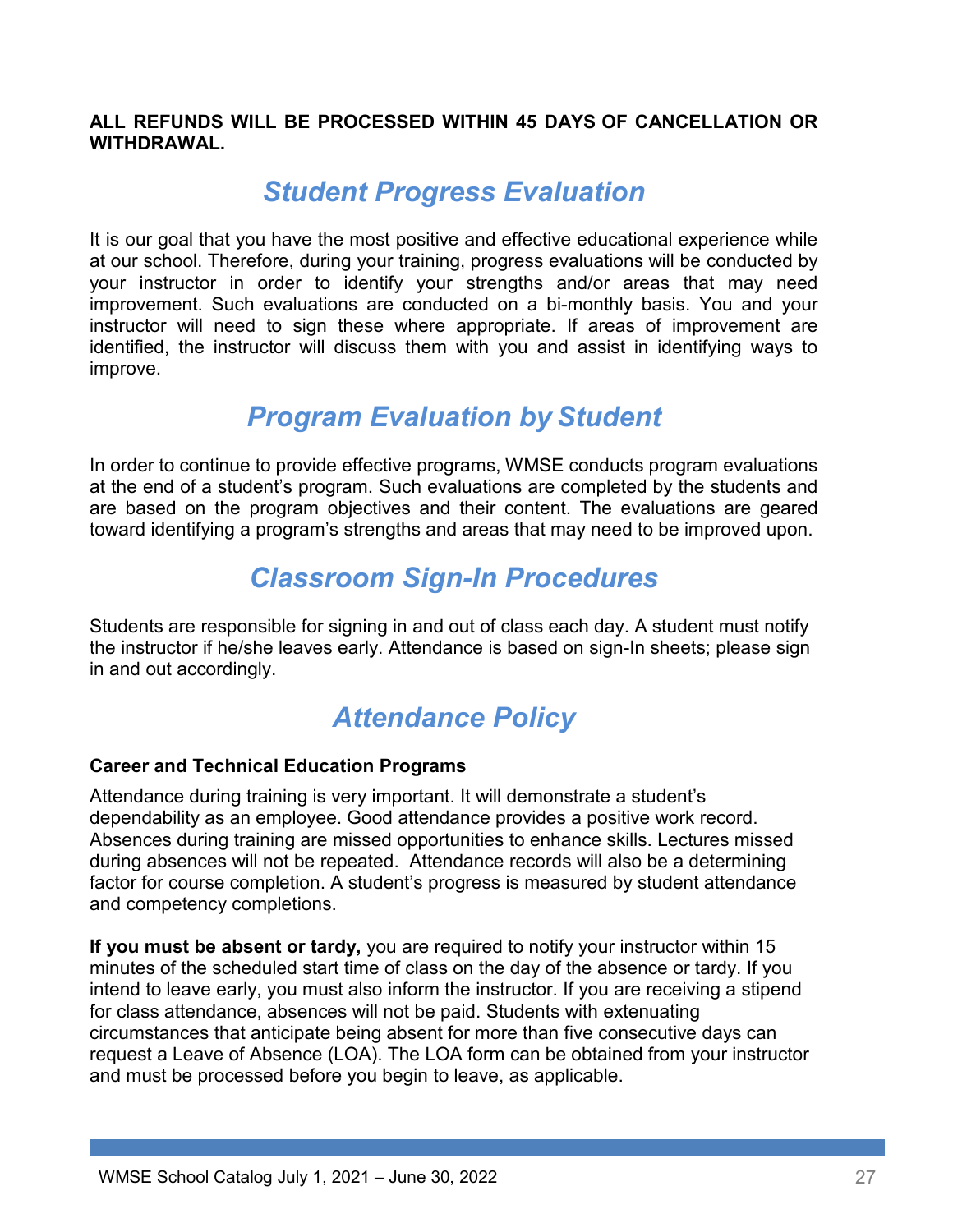Students must attend the minimum number of the scheduled training hours of at least **80% (85% for the Truck Driving program**).

### **Academic Programs**

Regular attendance is expected and recorded because it is vital to the timely completion of the course. These programs are open-entry, open-exit. Students are expected to be in class on a daily basis to get the most learning experience out of their time. Students must maintain at least **70%** attendance from the date of enrollment.

### <span id="page-31-0"></span>**Leave of Absence Policy**

A leave of absence (LOA) is a temporary interruption in a student's program of study due to circumstances that are beyond the control of the student. In these cases, the student may request a leave if he/she anticipates being absent for five consecutive days; there must be a reasonable expectation that the student will return from the leave of absence to continue his or her education. A leave of absence is limited to no more than 15 days. A leave of absence will extend the student's completion date. Students may request a leave of absence due to COVID-19 related circumstances. When students are in externships which are suspended due to COVID-19, the student will be put on a leave of absence until the student is able to return to the employer or until the school finds another placement for the student.

A written request for a leave of absence must be made to the Chief Academic Officer. You may request a LOA Form from your instructor. Students, please note that all leave of absence requests will be approved on a case by case basis. Completing a Leave of Absence Form does not guarantee approval of leave. You must ensure that your LOA is approved before you stop attending class. Failure to do so may result in termination from the program. However, when students have to take a leave of absence as the result of COVID-19 related circumstances, the institution may approve, and students may begin a leave of absence prior to submitting a written request for an LOA (LOA formal requests will be obtained subsequently). Students that have taken a leave due to health related circumstances will need to provide clearance from a health professional prior to returning to class.

If a student fails to return to school on their scheduled return date or does not extend their current leave of absence, they may be dismissed from the program.

**Requests for a leave of absence for the sole purpose of returning to work for an extended period of time will be denied.**

### *Personal Appearance/Dress Code*

<span id="page-31-1"></span>Students should present themselves to class in a manner that does not distract from the class learning environment. Students are expected to wear appropriate clothing and articles according to the safety standards of the program in which they are enrolled. Students will adhere to the following Personal Appearance/Dress Code Guidelines:

1. Students are to be well groomed and demonstrate personal hygiene at all times.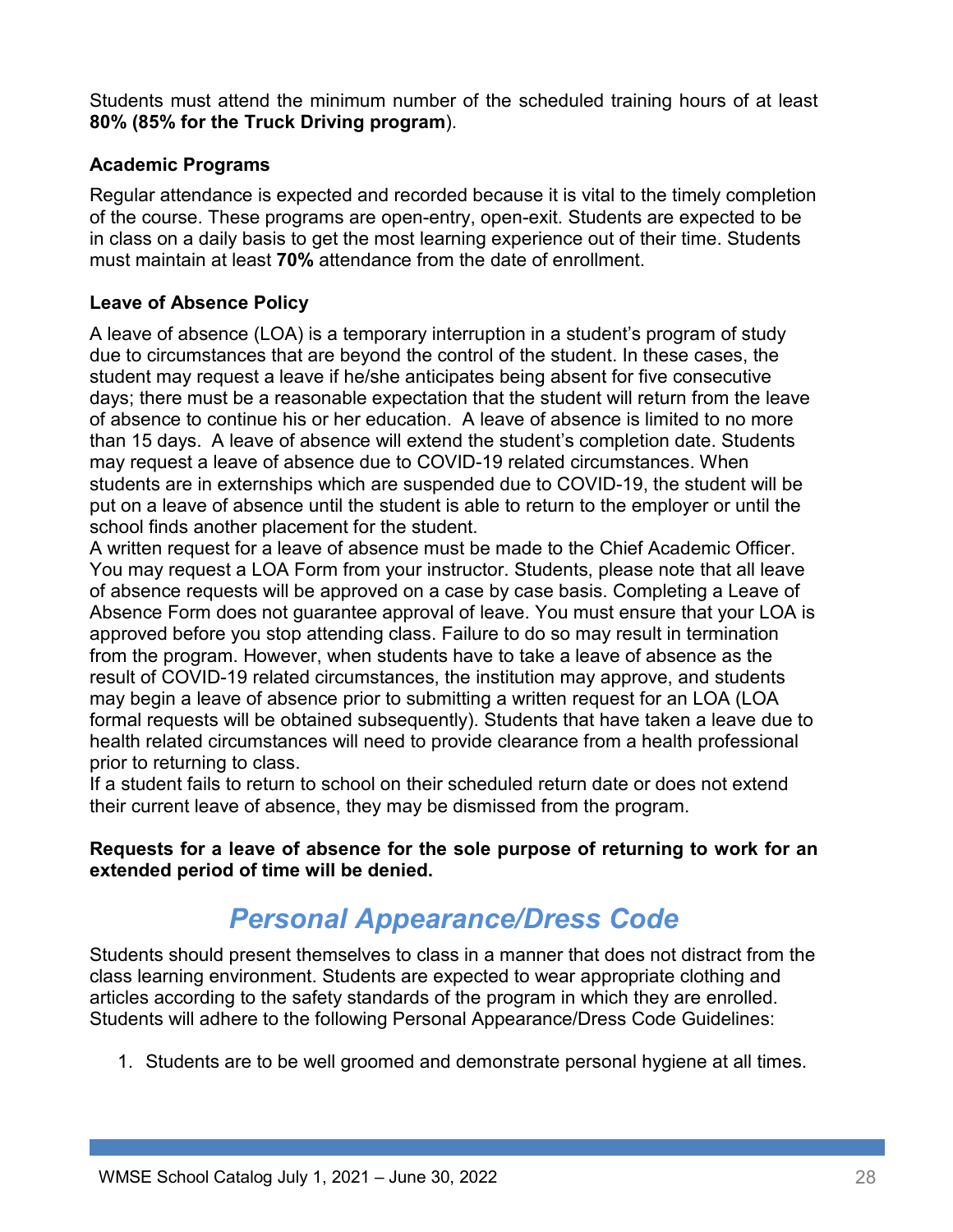- 2. Shirts, blouses, non-ripped pants or jeans are to be worn (No halter tops, no tank tops, and/or shorts or miniskirts are allowed).
- 3. Inappropriate clothing such as gang related, or displaying offensive content or messages are not allowed.
- 4. Appropriate shoes are to be worn according to the activity performed. Sandals are not allowed.

Additional dress code requirements may apply to the program in which you are enrolled; check in the program syllabus and with your instructor.

A violation to the dress code will result in being sent home to change clothing prior to returning to class. Attendance will not be accounted for the time that you are away to change.

### *Electronic Devices Policy*

<span id="page-32-0"></span>To ensure that your learning experience is at its best, cellular phones and other electronic devices shall not be used in a manner that causes disruption in the classroom and/or in the lab/skills yard areas. Electronic devices must be set **on silent or turned off** while class is in session. Students are encouraged to provide the school's phone number to family members, should they need to be contacted in case of an emergency.

Please check the syllabus and with your instructor for additional classroom rules and/or exceptions to this policy.

### *Unsatisfactory Attendance*

<span id="page-32-1"></span>Absences are recorded and excessive absences, repeated tardiness, or repeated early leaves are considered an indication for the need of intensive counseling and follow-up. If this is the case, your instructor and/or counselor will contact you to establish short-term attendance goals. If you fail to show improvement after the implementation of your shortterm attendance goals you may be placed on probation for up to two weeks or suspended for up to two days at one time. Students that have 5 consecutive class absences without an approved Leave of absence will be terminated from the program.

### *Grading Policy*

<span id="page-32-2"></span>Grading is calculated on points earned on assignments and tests. The final grade will be calculated with all points earned and attendance. If at any time you earn below 70% on a written assignment, you will be required to redo the assignment.

*Grading Percentile: 90-100% = A 80-89% = B 70-79% = C*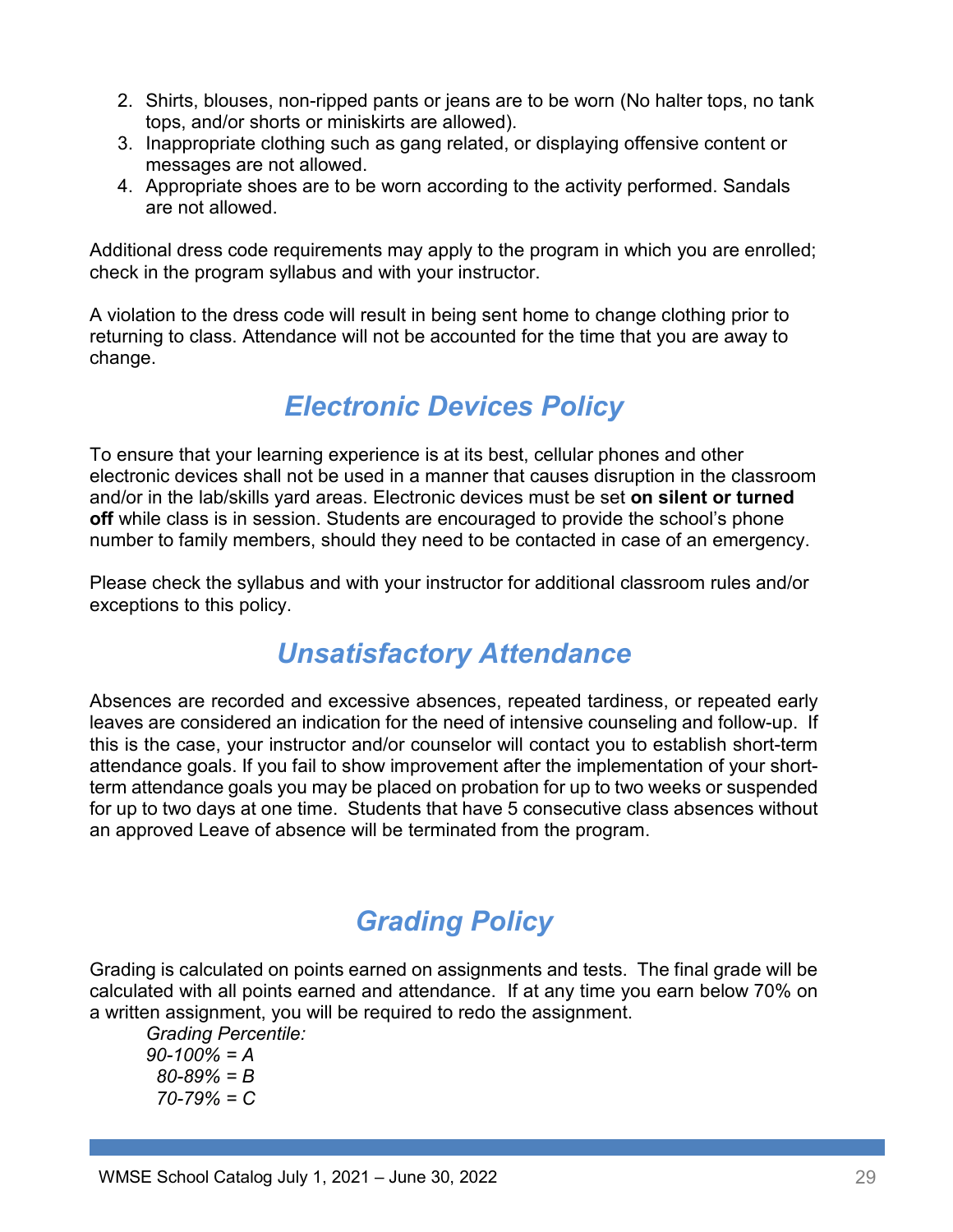### ESL and CIT Programs:

Grades are recorded by the instructor for assessment purposes, but no final grade is given for the course.

High School Equivalency Exams:

### **GED**

Students will need to reach a score of at least 145 on each of the four content areas (Reasoning through Language Arts, Mathematical Reasoning, Science, and Social Studies) in order to be eligible to receive a high school equivalency credential.

### *HiSET***® Exam**

A minimum scaled score of 8 in each of the five subtests and a combined scaled score of 45 is required to pass the *HiSET*® exam. Students test in Language Arts – Reading, Language Arts – Writing, Mathematics, Science, and Social Studies.

### **Make-Up Work**

Students may be allowed to make-up work on missed assignments. No lectures will be repeated for students who are absent.

### *Completion & Graduation Policy*

**Career & Technical Education Programs:** In order for students to complete a training program, graduate, and obtain a Certificate of Achievement, they must meet the following three areas:

- 1. All fees owed to the school must be paid.
- 2. Satisfactorily complete all the required competencies with a passing score of **70%.**
- 3. Satisfactorily complete the minimum number of training hours of at least **80% (85% for the Truck Driving program**).

**Academic Programs:** In order for students to complete the program, graduate, and obtain a Certificate of Achievement, Students must meet the following areas:

#### *English as a Second Language Program:*

1. Satisfactorily complete and advance one level in the reading CASAS Test.

2. Satisfactorily complete the minimum number of class hours (70%) from the date of enrollment.

### **Citizenship Program**:

1. Satisfactorily complete the minimum number of class hours (70%) from the date of enrollment.

2. Pass the official U.S Citizenship Interview Test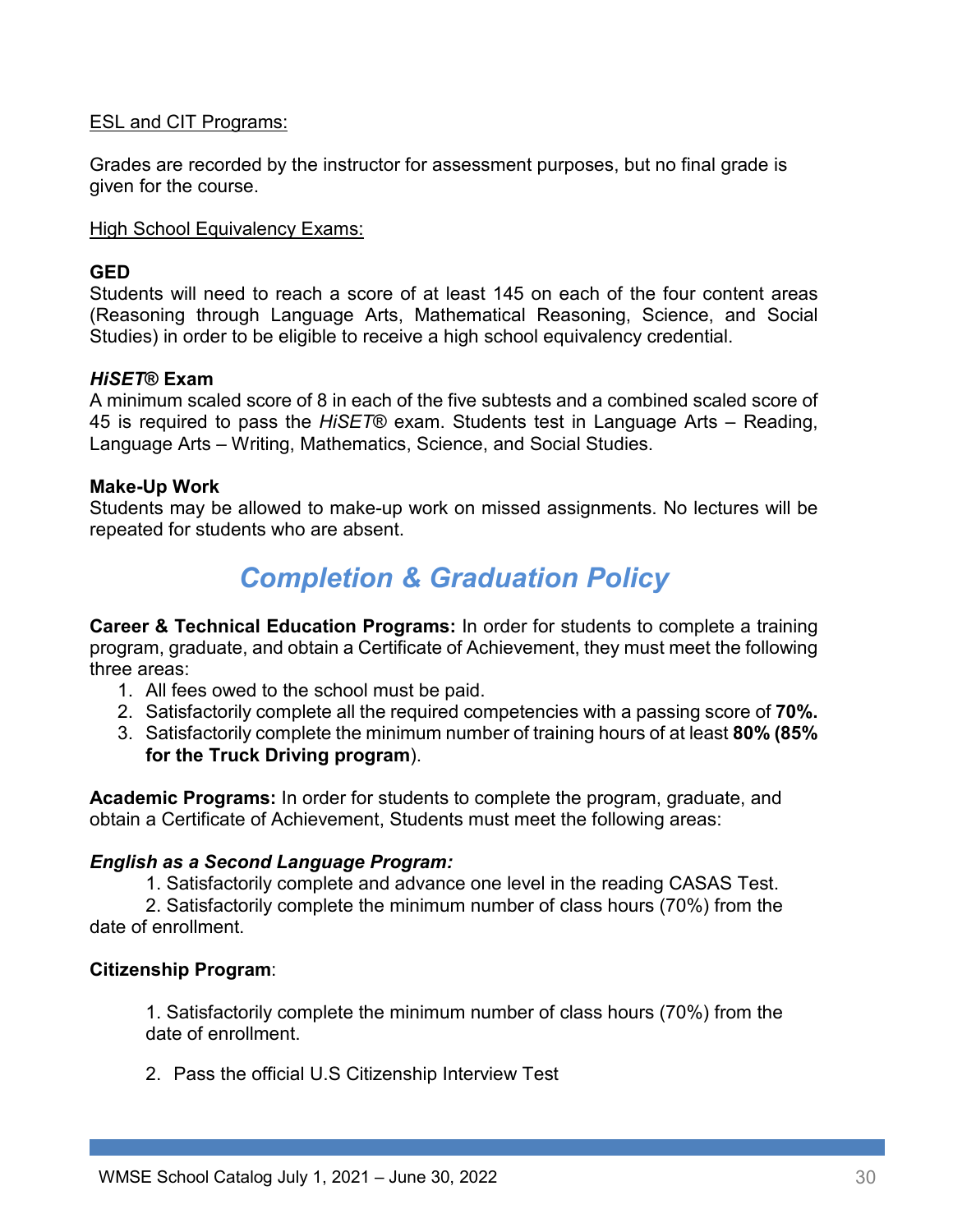### <span id="page-34-0"></span>*Student Conduct*

To maintain a positive learning experience, students at William M. Maguy School of Education are required to conduct themselves in a respectful manner. There is a zerotolerance policy regarding harassment of others, bullying, and use of profanity. Students are expected to follow all school rules, including following the instructions of the instructors at any time and appropriate use of garbage cans and bathrooms. Speed limits and pedestrian safety must be strictly followed.

#### Categories Subject to Disciplinary Actions

- 1. Failure or neglect to follow instructions while operating a school vehicle that endangers the safety of the student(s), the instructors, or any other Proteus staff.
- 2. Dishonesty, such as cheating or plagiarism in connection with an education program.
- 3. Disruptive behavior in the classroom or at the worksite including the use of electronic devices.
- 4. Forgery, alteration, or misuse of school documents, sources, records, identification, or knowingly furnishing false information.
- 5. Obstruction or disruption of instruction, administration, disciplinary procedures, activities, or other authorized activities on the school premises.
- 6. Physical or verbal abuse and/or threat of physical abuse of any person on Proteus owned or operated property or at Proteus sponsored functions, or conduct which threatens or endangers the health or safety of any such person(s) or any member of the Proteus community or of his/her family.
- 7. Fraud, abuse, and theft of or damage to William M. Maguy School of Education property or property in the possession of or owned by a member of the Proteus community.
- 8. Committing unlawful harassment, discrimination, and/or retaliation in violation of school policy.
- 9. Bullying
- 10. Unauthorized entry into the school facilities or unauthorized use or misuse of Proteus property.
- 11. Possession, sale, transferring, distributing or using, or being under the influence of alcohol, controlled substance and other drugs, or any poison classified as such in California statutes, on Proteus property or at any Proteus sponsored event.
- 12. Disorderly, lewd, indecent, or obscene conduct on Proteus owned or operated property or at Proteus sponsored or supervised functions.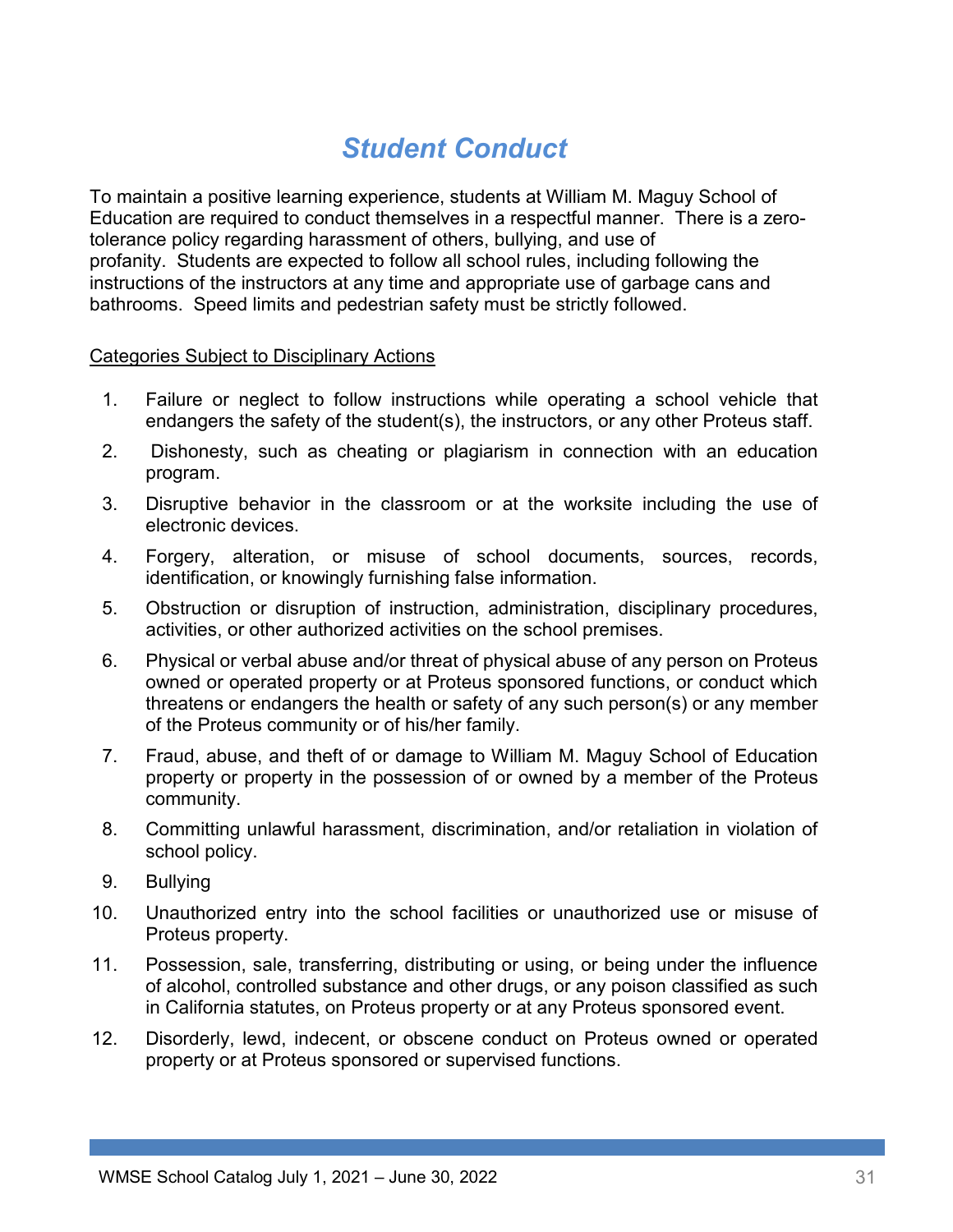- 13. Possession, use or the threat of use, of deadly weapons, explosives, or dangerous chemicals on Proteus property or at Proteus sponsored events without written authorization.
- 14. Violation of, or failure to comply with any order of school officials acting in the performance of their duties or violation of the school regulations.
- 15. Soliciting or assisting another to any act, which would subject a student to discipline pursuant to this policy.
- 16. Abuse or unauthorized use of the school's computer equipment, software, passwords, or any violation of the confidentiality or security of passwords or records, including but not limited to student and staff databases, networks, Internet, E-Mail, and World Wide Web.
- 17. Any other cause identified as good cause by Education Code Sections 76032 and 76033, not otherwise identified above.

### *Student Discipline Policy*

<span id="page-35-0"></span>Disciplinary action may be taken against a student when there is evidence of any of the following:

- 1. Insubordination
- 2. Excessive tardiness/absences and/or a period of unauthorized absence for three or more consecutive class days.
- 3. Unsatisfactory class performance
- 4. Drug abuse, including alcohol and marijuana
- 5. Student Conduct violation
- 6. Failure to follow school/classroom policies or any other conduct associated with unacceptable standards or behaviors.

Instructors will address the vast majority of disciplinary issues at the classroom level; however, WSME personnel will intervene if the action(s) continue and/or are deemed a safety issue to the students, instructors, staff, or visitors.

#### Student Disciplinary Process

Implementing a student disciplinary process allows WMSE an opportunity to engage with students and assist them in understanding the school's expectation for appropriate actions and behaviors, academic success and interaction with others.

- 1. Verbal Warning
- 2. Student Conference/Written Warning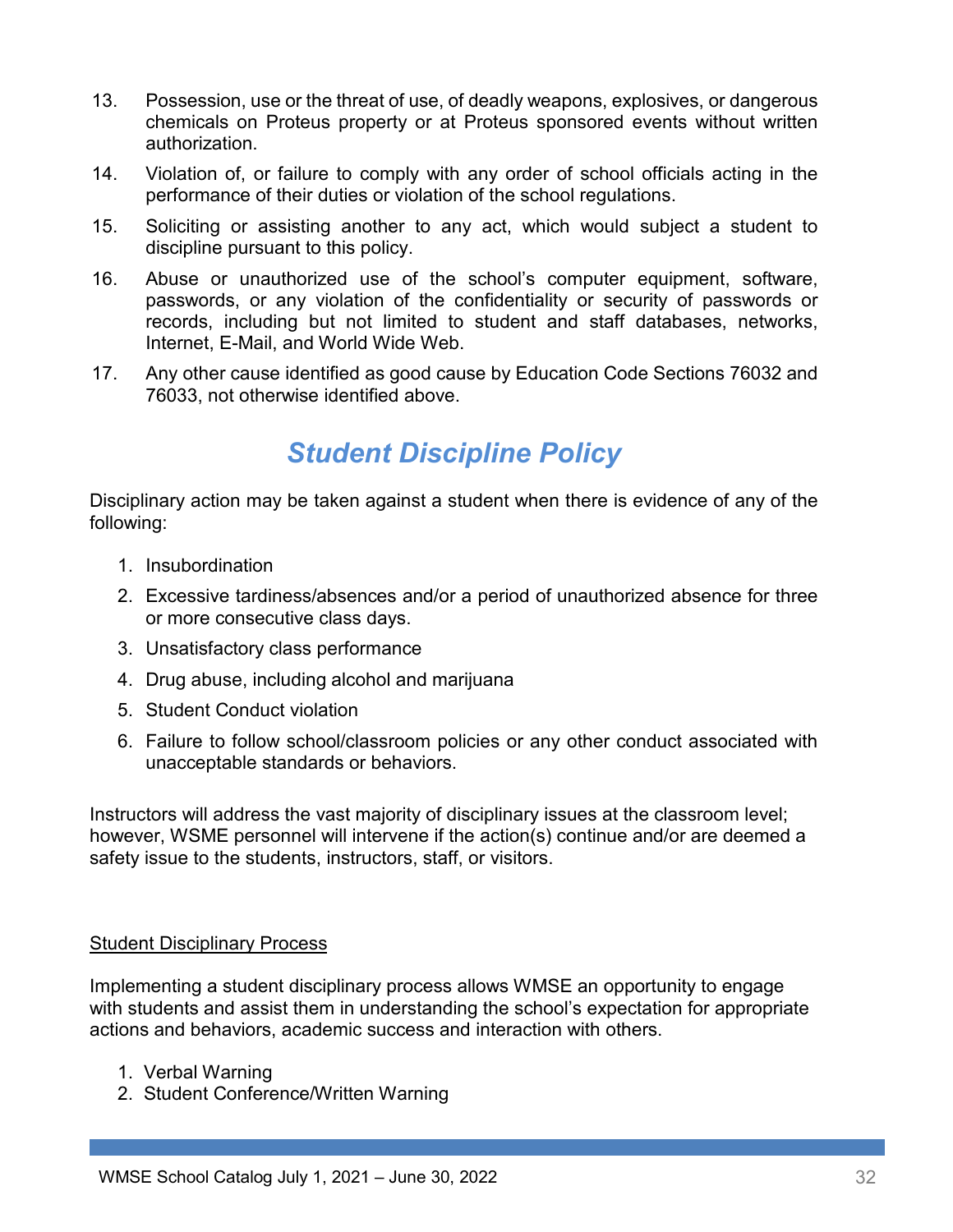### 3. Suspension or Expulsion

Violations can result in student termination from the program depending on the seriousness and circumstances of the offense. Students can appeal such decisions by referring to the Grievance and Complaint Procedures.

### *Student Records*

<span id="page-36-0"></span>The information contained in the student's file is confidential. California law requires this institution to maintain student records at the Main Campus for a period of five years from the student's date of completion or withdrawal.

Student transcripts will be maintained **permanently**. Students have a right to access their records anytime that the institution is open and during normal business hours. Students desiring to view their records may request to see their records in the school during normal business hours or may schedule a time to review records that is convenient to both the student and the school administration.

Every student is provided with a Certificate of Achievement upon successful completion of the program. Should you need a copy of your certificate in the event it is misplaced, please contact the admissions office at (559) 471-4550 to process your request. There is a \$10 fee for a copy of a certificate.

#### <span id="page-36-1"></span>**Family Education Rights & Privacy Act (FERPA)**

The Family Educational Rights Act of 1974 gives students the right to inspect their educational records upon reasonable notice to the school and request an amendment to his/her educational records if they believe information to be inaccurate or misleading. The act guarantees the students right to privacy and outlines the circumstances and conditions under which a student's educational records may be shown to others. A full description of the FERPA policy and procedures to follow can be obtained online or by requesting copy from the school.

### *Career & Technical Education Training*

<span id="page-36-2"></span>William M. Maguy School of Education Career & Technical Education training programs will provide you with an opportunity to obtain short-term classroom training with in-depth skills in specific high-demand occupations. For a Certificate of Completion, general education may not be required; however, individual programs may have basic skill prerequisites.

#### Language of Instruction

All Career and Technical Education Courses are taught in English. Textbooks and instructional materials as required in the programs' curricula are in English as well.

#### Instruction Delivery Mode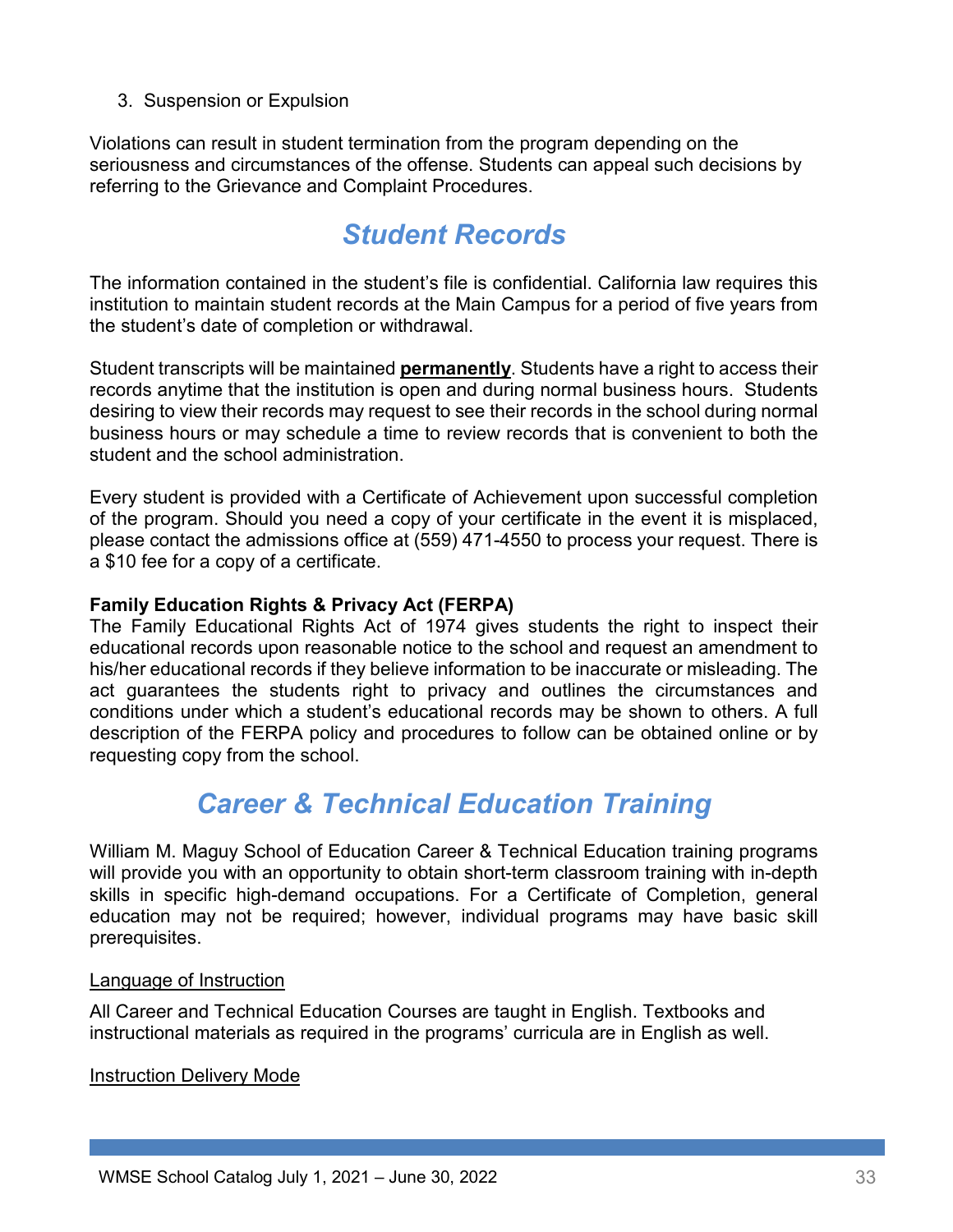WMSE uses a campus based instructional delivery system for all programs. Some CTE programs with a field experience component will require instruction off campus for that specific time period.

#### Externship (Work-Based Activity)

Trainings that encompass an externship component provide students an opportunity to develop valuable work experience that can enhance their opportunity to land a job. Students must complete the externship component at 70% in order to complete the training and obtain a certificate.

<span id="page-37-0"></span>

| $OA - 512$      | <b>OFFICE AUTOMATION</b>                                   |
|-----------------|------------------------------------------------------------|
| Location:       | Visalia & Delano, CA                                       |
| Hours/Length:   | 630 Clock Hours/18 Weeks including 4 Weeks of Externship   |
| Daily Schedule: | Mon $-$ Fri; $8 - 3:30$ pm                                 |
| Prerequisites:  | High School Diploma or Equivalent or must pass an approved |
|                 | Ability to Benefit test.                                   |

### **COURSE DESCRIPTION**

During the training, students will have the opportunity to acquire necessary basic skills to obtain employment in the general office industry. Training will require completion of assignments in Introduction to Computers, Microsoft Office, data entry, keyboarding, 10- Key, filing, telephone, office skills, career related English terminology, and career readiness. Students will learn word processing (Word), spreadsheet (Excel), database (Access), presentation (PowerPoint), and email (Outlook, GMail). Accounting program (QuickBooks), optional. Beginning and intermediate software applications will be available in this course.

#### **EXTERNSHIP**

Students will complete a four week/140 hours externship with an employer. The externship is non-paid and is coordinated by the instructor with the employer. The employer assigns a representative to supervise the student while at externship. The school utilizes the Externship Agreement form PF-102 as an instructional plan for the students that are placed on an externship. The students are required to document hours completed during their externship on the Externship Student Evaluation form PF-103. During the externship, students are also required to make contact with their instructor at least once a week to review progress and for follow up. Once the hours have been completed, the employer will complete the bottom portion of the form to evaluate students' overall performance. Students are evaluated for externship with a pass or fail grade.

#### **\*\*Standard Occupational Classification Employment**

| <b>Position</b> |                                               |
|-----------------|-----------------------------------------------|
| 43-6011         | Administrative Assistants, Executive          |
| 43-9061         | Administrative Clerks                         |
| 43-9060         | Office Clerks, General                        |
| 43-6014         | <b>Office Secretaries</b>                     |
| 43-0000         | Office and Administrative Support Occupations |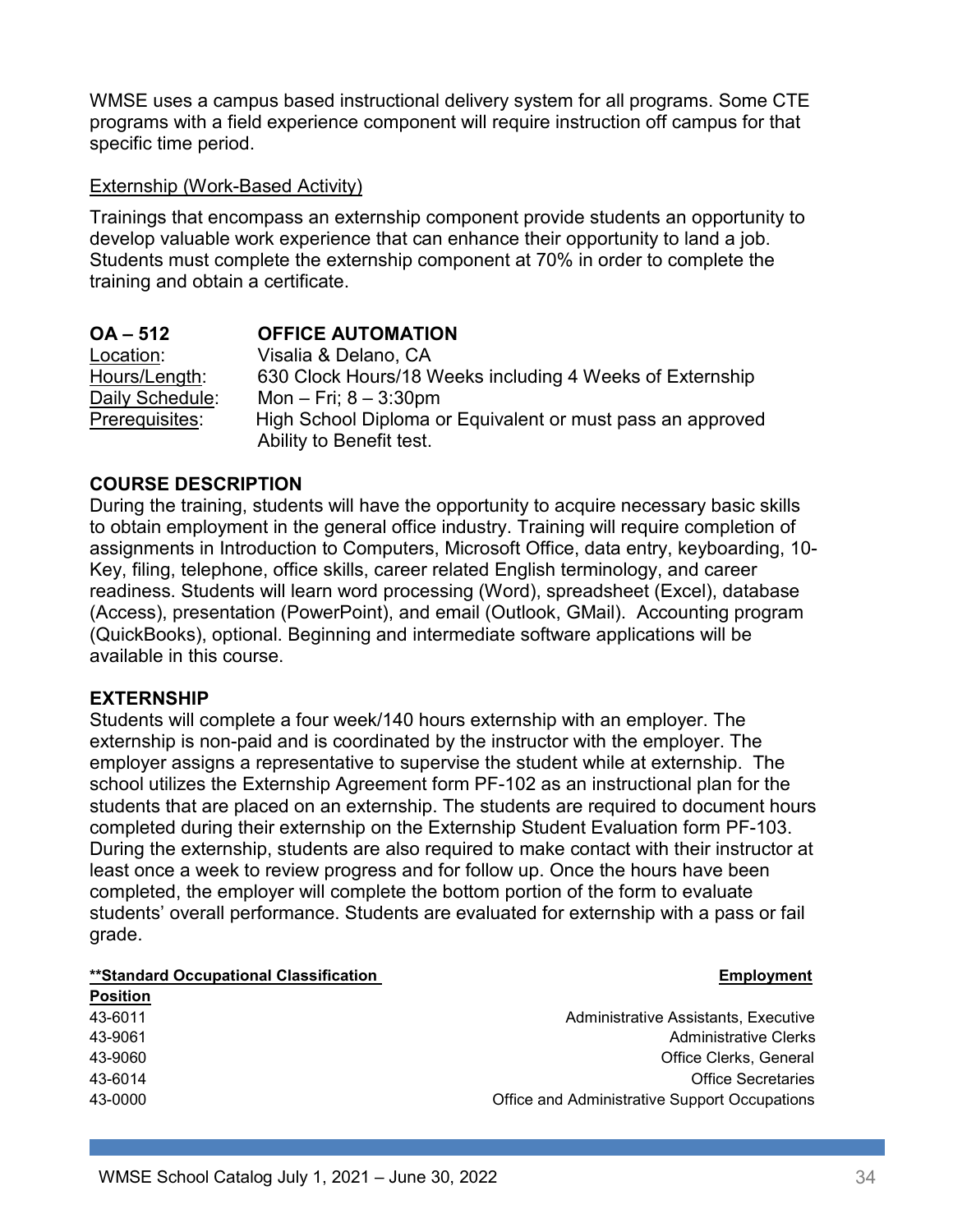| Office and Administrative Support Workers, Misc. | 43-9190 |
|--------------------------------------------------|---------|
| Secretaries and Administrative Assistants        | 43-6000 |
| <b>Receiving Clerks</b>                          | 43-5071 |
| Receptionists                                    | 43-4171 |
| Receptionists and Information Clerks             | 43-4170 |
| Record Clerks, All Other                         | 43-4199 |
| <b>Records Clerks</b>                            | 43-4071 |
| <b>Customer Service Representatives</b>          | 43-4050 |
| <b>Clerical Library Assistants</b>               | 43-4121 |
| <b>Clerk Typists</b>                             | 43-9022 |
| Clerks, Accounts Receivable                      | 43-3031 |
| Clerks, Banking Services                         | 43-4141 |
| Clerks, Billing                                  | 43-3021 |
| Clerks, Bookkeeping                              | 43-3031 |
| Clerks, Brokerage                                | 43-4011 |
| Clerks, Correspondence                           | 43-4021 |
| Clerks, Counter                                  | 41-2021 |
| Clerks, Data Input                               | 43-9021 |
| Clerks, Direct Mail                              | 43-9051 |
| Clerks, Financial, All Other                     | 43-3099 |
| Clerks, HR                                       | 43-4161 |
| Clerks, Hotel Front Desk                         | 43-4081 |
| Clerks, Information, All Other                   | 43-4199 |
| Clerks, Inventory Control                        | 43-5081 |
| Clerks, Loan                                     | 43-4131 |
| Clerks, Office, General                          | 43-9061 |
| Clerks, Order                                    | 43-4151 |
| Clerks, Packaging                                | 43-9051 |
| Clerks, Payroll                                  | 43-3051 |
| Clerks, Personnel                                | 43-4161 |
| Clerks, Production                               | 43-5061 |
| Clerks, Purchasing                               | 43-3061 |
| Clerks, Receiving                                | 43-5071 |

# <span id="page-38-0"></span>**TD – 514 TRUCK DRIVING**

Visalia, CA Hours/Length: 240 Clock Hours/6 Weeks Daily Schedule: Mon – Fri; 7 – 3:30pm, Mon – Fri; 2:30 – 9:00pm Pre-requisites: Must have High School Diploma or Equivalent or must pass an approved Ability to Benefit test.

- Must be able to read, write, and comprehend English.
- Be at least 18 years of age.
	- $\checkmark$  Per Department of Transportation, all interstate drivers must be at least 21 years old.
	- $\checkmark$  Prospective students under the age of 21 are required to provide a letter of intent to hire from a prospective employer, prior to enrollment.
- Must have a good driving record and provide a DMV driving record (must be current, within the last 30 days).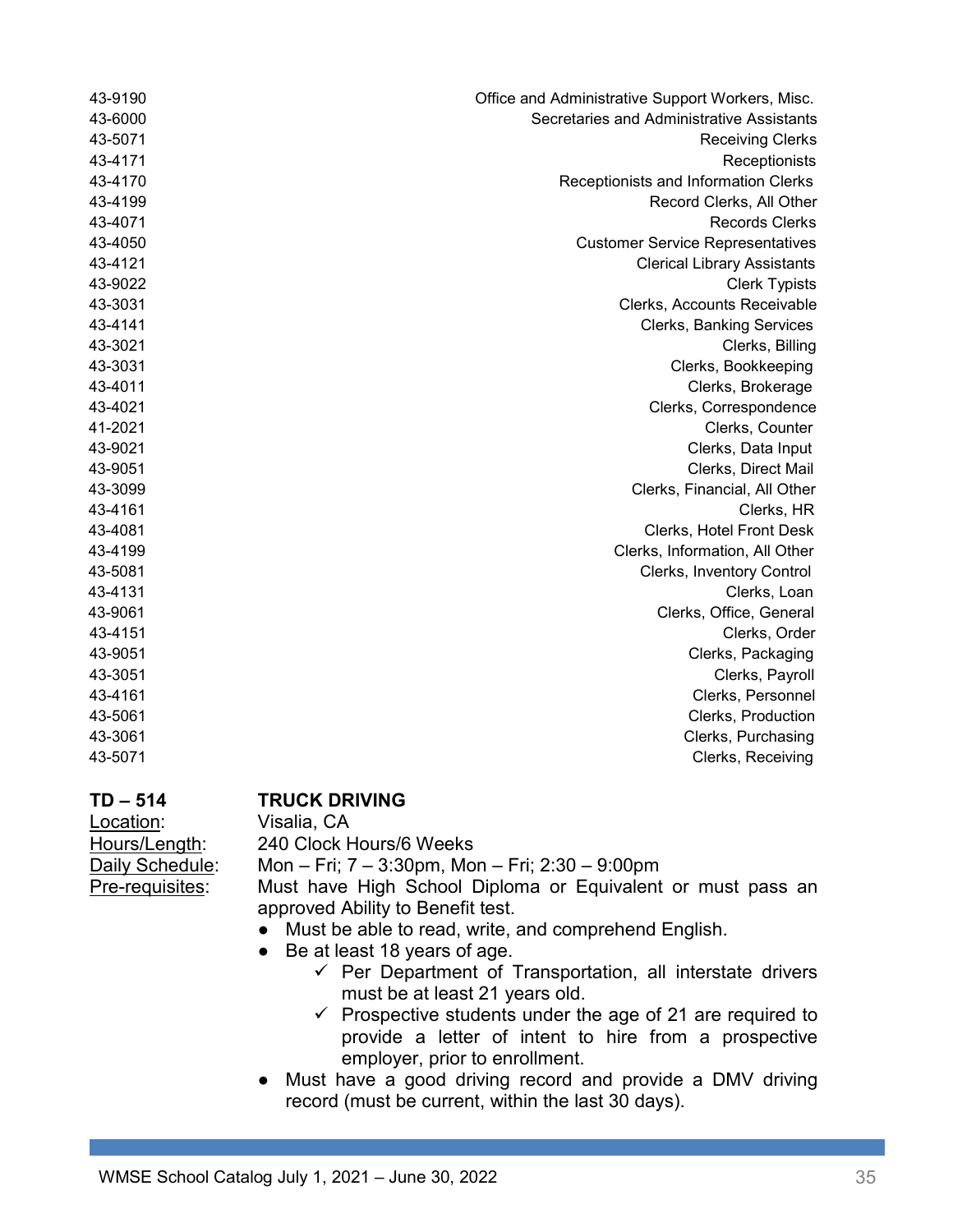- Must have a valid driver's license for at least six months and possess a California DL (a temporary/interim DL is acceptable).
- Must have a social security card
- Must have an acceptable identity (birth date/legal presence) document.
- Must have a document to provide to DMV as proof of California residency.
- Must pass a Department of Transportation physical exam & a drug test.

### **Driving & Criminal record requirements:**

- No more than (2) points in the past (3) years. Points accumulated within a short period of time will be taken into consideration.
- No DUI/DWI or reckless driving conviction in the past (5) years.
- No more than (1) accident in the past (24) months.
- No license suspensions within the last (12) months.
- No felony convictions in the past seven (7) years.

**For prospective students with any of the above violations or with a criminal record, their case will be subject to review and they may be required to provide a letter of intent to hire from a prospective employer. Patterns of behavior exhibited by criminal and/or driving convictions will be reviewed on a case-by-case basis. Depending on the driving or criminal history, admission to the program may be denied.**

#### **Prospective students that are admitted to the school with driving violations criminal record or under the age of 21, please be aware that job opportunities may be limited and with some employers, not available.**

Description: This program prepares students to work in the transportation industry by gaining the knowledge and skills necessary to pass the state and federal tests required to become a licensed California Class A truck and trailer driver. Students will meet all standards as laid out by the rules and regulations of the Department of Transportation pertaining to truck driving. Students will learn to read and interpret control systems, vehicle inspections, exercise basic control, execute shifting, back and dock tractor trailer, couple and uncouple tractor trailers, manage and adjust vehicle speed and space relations, diagnose and report malfunctions, identify potential driving hazards and able to perform emergency maneuvers, identify adverse driving conditions, handle and document cargo, accident and reporting procedures, trip planning, hours of service training, manage personal resources and dealing with life on the road. The program includes forklift certification training.

#### **Licensure:**

A licensure exam will be taken after completion of training. Students please be aware that DMV behind-the-wheel testing is by appointment only. A testing date appointment will be scheduled after the student has a minimum of 14 days after obtaining the initial Commercial Learner's Permit (CLP).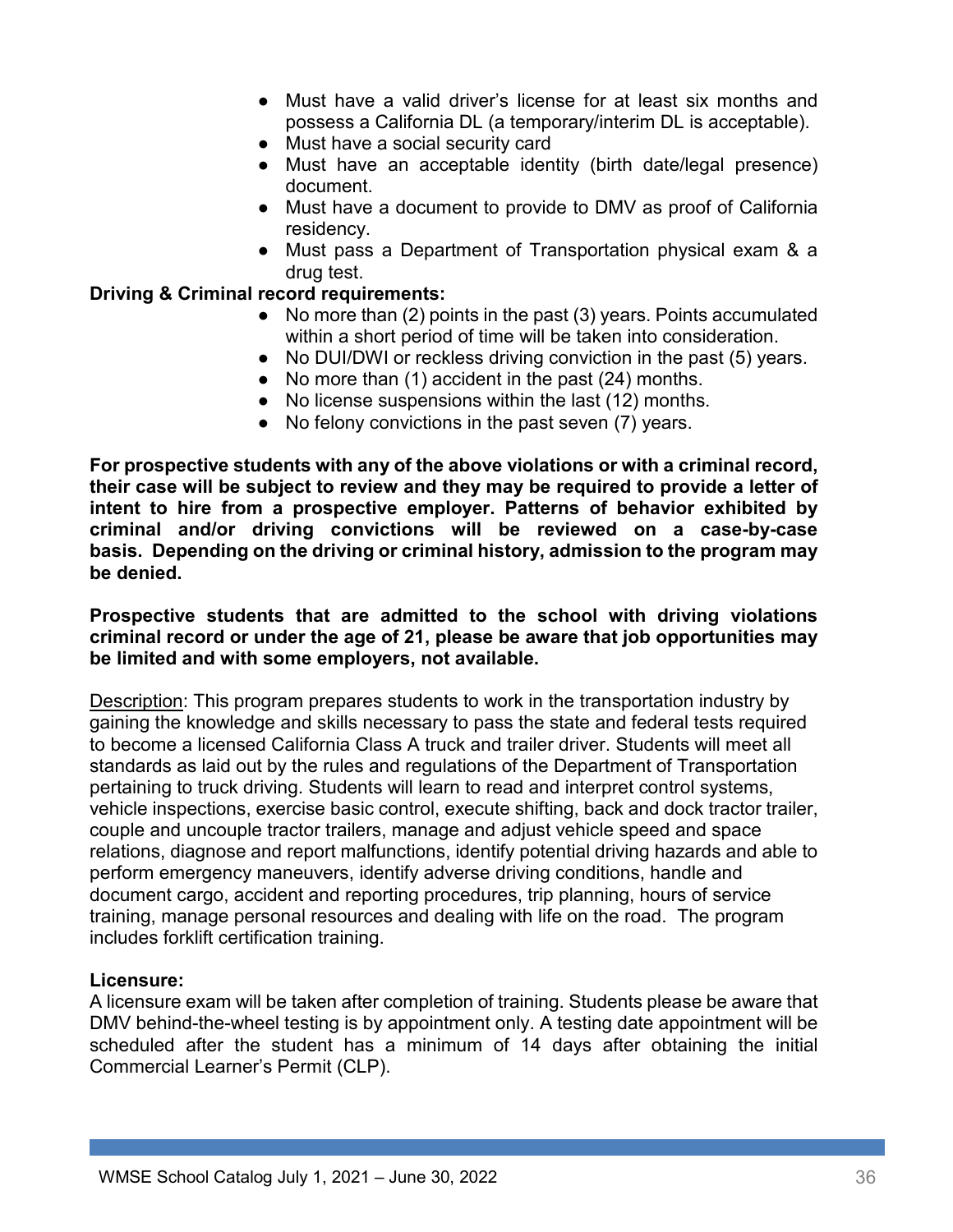**DMV Test Appointments:** Only the school representative can schedule a student's appointment for testing, this is to ensure that the equipment and the instructor are available for the student's testing date.

Students are allowed 3 attempts to pass the knowledge test(s) and a total of 3 attempts to pass the entire skills test on a single application. If you fail any knowledge test(s) there is not a waiting period to retake. If you fail any segment of the skills tests (vehicle inspection, basic control skills, or road test), it will count as 1 failure towards the maximum 3 attempts you are allowed.

#### **California Commercial License Requirements:**

California Department of Motor Vehicles requirements for Commercial License as stated in the California Commercial Driver Handbook 2019-2021: Must be 18 years of age. Must obtain a California Noncommercial Class C DL (a temporary/interim DL is acceptable). The DL must be carried to validate the CLP. May drive for hire within California if you are18 years of age or older and do not engage in interstate commerce activities. Must be at least 21 years old to drive a commercial vehicle engaged in interstate commerce or to transport HazMat or wastes (intrastate or interstate commerce).

### *Applicants must Provide the Following Items:*

• **A Completed Commercial Driver License Application (DL 44C/eDL 44C) form.** 

- **Your true full name**.
- **Approved Medicals**

### • **An acceptable identity (birth date/legal presence) document.**

- If the name on your identity document is different from the name on your CDL application, you must also submit an acceptable true full name document.

-Your true full name, as shown on your identity document, will appear on your CLP/CDL.

• **Residency (Domicile).** A California driver must provide 1 document as proof of California residency for original and upon each renewal, transfer, or upgrade.

• **Provide proof of your social security number. Note:** If you are applying for an original CDL (REAL ID or federal non-compliant), a social security card is the only acceptable proof of SSN.

### • **The Applicable Fee.**

Additional information can be obtained from the DMV website at [http://www.dmv.ca.gov.](http://www.dmv.ca.gov/)

#### **\*\*Standard Occupational Classification Accupation Employment Construction Construction Construction**

**Position**

| 53-3032 | Heavy and Tractor-Trailer Truck Drivers                |
|---------|--------------------------------------------------------|
| 53-3033 | <b>Light Truck or Delivery Services Drivers</b>        |
| 53-3031 | Driver/Sales Workers                                   |
| 53-3022 | <b>Bus Drivers, School or Special Client</b>           |
| 53-1031 | First-Line Supervisors of Transportation               |
|         | and Material-Moving Machine and Vehicle Operators      |
| 53-7051 | Industrial Truck and Tractor Operators                 |
| 53-7062 | Laborers and Freight, Stock, and Material Movers, Hand |
| 53-7120 | Tank Car, Truck, and Ship Loaders                      |
|         |                                                        |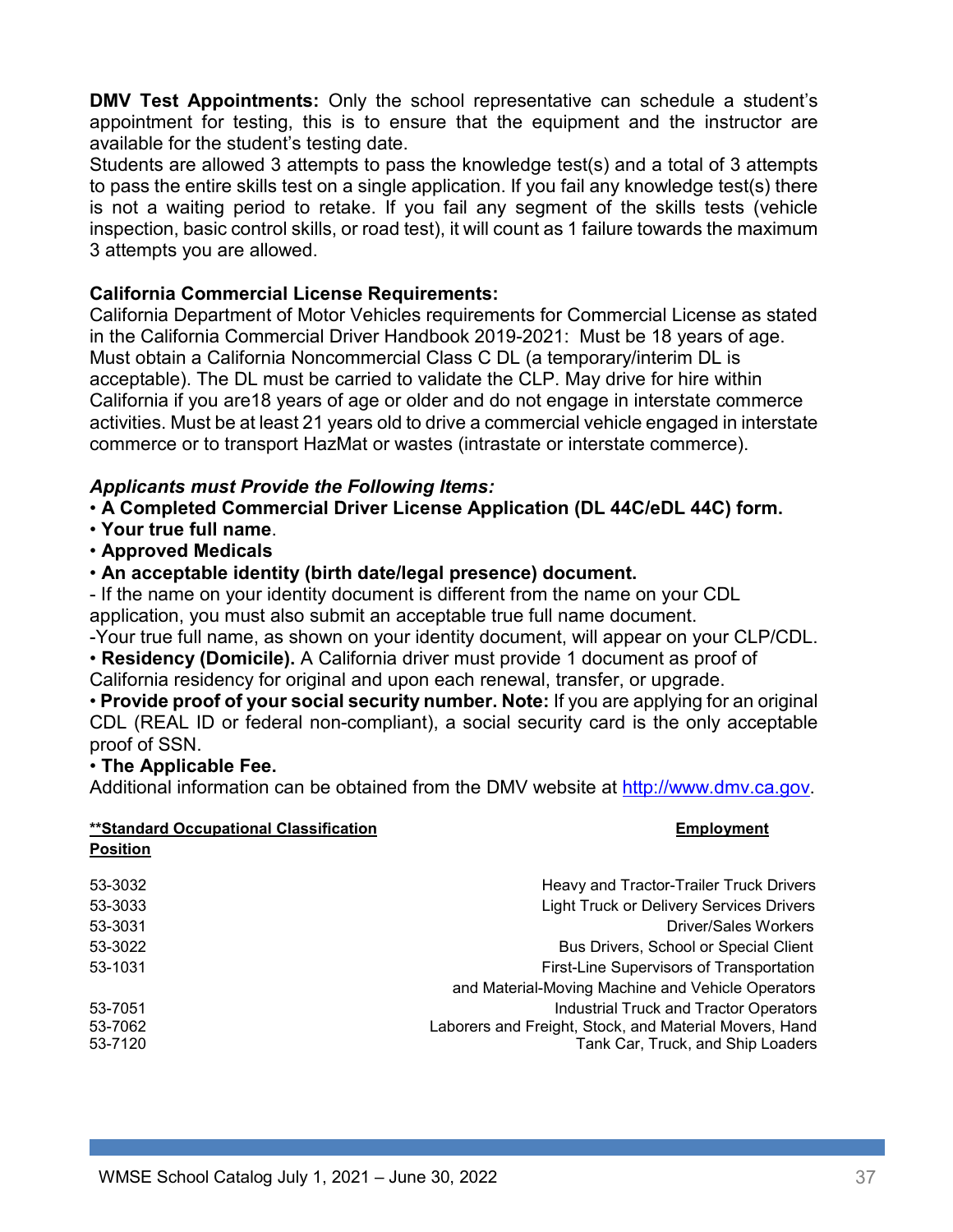### <span id="page-41-0"></span>*Drug Test Policy*

The Truck Driving program requires all enrolled students to pass a Department of Transportation (DOT) drug test administered by an independent physician. A refusal to take a drug test will result in an automatic "positive" which can lead to termination from the program. Individuals who test positive may not continue with the program until they have successfully completed a drug rehabilitation program. When necessary, the school will provide students with a referral to available resources such as Substance Abuse Professionals (SAP) and treatment programs. **All students who pass the drug screen will be entered into a random pool selection and at any time during their training can be selected to complete additional drug and alcohol tests.** The cost of the initial drug test and random pool test are included in the price of the program. If any additional drug tests are needed beyond this, it will be the responsibility of the student.

#### **Truck Driving Refresher Policy**

The refresher session will be provided to graduates of the Truck Driving program who were unable to pass the official CDL tests at the Department of Motor Vehicles the first time for reasons beyond their control. William M. Maguy School will provide these services to past graduates at no additional charge; however, services will be scheduled at the discretion of the Chief Academic Officer, and the availability of the equipment and instructor will be considered. **WMSE will provide the refresher service on an "asnecessary" basis. The refresher session will be provided to graduates at the discretion of the Chief Academic Officer for a period not to exceed three months after graduation.** The graduate must participate in the arranged refresher sessions to ensure they are well prepared for future testing. Failure to attend a pre-arranged refresher session may result in termination of services.

<span id="page-41-1"></span>

| $EERE - 517$    | <b>ENERGY EFFICIENCY &amp; RENEWABLE ENERGY TECHNICIAN</b>                             |
|-----------------|----------------------------------------------------------------------------------------|
| Location:       | Visalia                                                                                |
| Length:         | 350 Clock hours/10 Weeks                                                               |
| Daily Schedule: | Mon-Fri; 7:30 to 3:00pm                                                                |
| Prerequisites:  | High School Diploma or Equivalent or must pass an approved Ability<br>to Benefit test. |

Description: The program is designed to prepare students to gain knowledge and handson experience in energy efficiency and renewable energy to obtain employment within the Green industry. This course will focus on weatherization and solar terminology, weatherization testing, analyzing of energy saving technology, photovoltaic design and installation of a solar panel system. The program will cover both the Department of Energy's core competencies and North American Board of Certified Energy Practitioners (NABCEP) concepts.

#### **\*\*Standard Occupational Classification Employment Position**

| 47-4011 | Construction and Building Inspectors         |
|---------|----------------------------------------------|
| 47-2130 | <b>Insulation Workers</b>                    |
| 47-2131 | Insulation Workers, Floor, Ceiling, and Wall |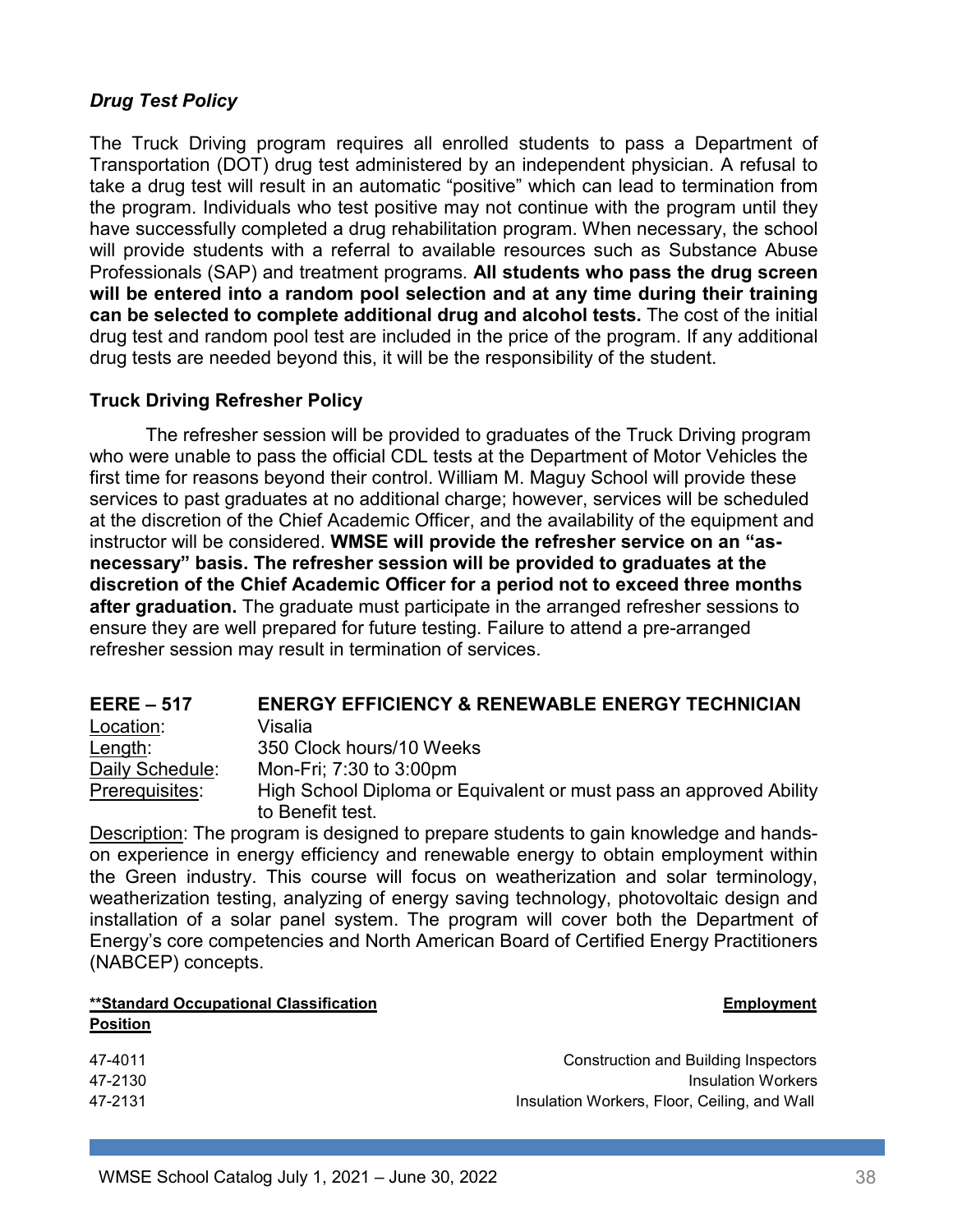| 47-2132 | Insulation Workers, Mechanical                          |
|---------|---------------------------------------------------------|
| 47-2141 | Painters, Construction and Maintenance                  |
| 47-2061 | <b>Construction Laborers</b>                            |
| 47-2070 | <b>Construction Equipment Operators</b>                 |
| 47-2080 | Drywall Installers, Ceiling Tile Installers, and Tapers |
| 47-2081 | Drywall and Ceiling Tile Installers                     |
| 47-2231 | Solar Photovoltaic Installers                           |
| 47-3013 | Helpers--Electricians                                   |
|         |                                                         |

### *Academic Programs*

<span id="page-42-0"></span>The following Academic courses are designed to assist you in expanding your educational opportunities and enhance your community involvement. These courses are open entry/open exit and are subject to program eligibility requirements and space availability.

#### Language of Instruction

The William M. Maguy School of Education offers its High School Equivalency (HSE) program in both English and Spanish. HSE Instructors are bilingual and sufficiently qualified to teach the HSE subjects. HSE classes are equipped with English and Spanish textbooks and other supplemental materials so that students are able to receive quality instruction in the language of their choice. Please note that the requirement for this class is the HSE Practice Tests conducted by the instructor or case manager. The English as a Second Language and ESL/Citizenship programs are instructed in English and the textbooks and instructional materials are in English.

<span id="page-42-1"></span>

| $ESL - 501$     | <b>ENGLISH AS A SECOND LANGUAGE</b>                        |
|-----------------|------------------------------------------------------------|
| Locations:      | Porterville, Dinuba, CA                                    |
| Daily Schedule: | Varies, contact the Education administrative office        |
| Prerequisites:  | High School Diploma or Equivalent or must take an approved |
|                 | Ability to Benefit test.                                   |

Description: This course is recommended for students wanting to learn the English language. The ESL component includes a beginning and intermediate level. It covers the four primary language skills: listening, reading, speaking and writing through total class, small groups, pairs and individual practice. Direct instruction, peer interaction, individualized self-paced work and computer usage are encouraged.

**CIT – 502 CITIZENSHIP** Locations: Visalia, Porterville, CA Prerequisites: High School Diploma or Equivalent or must take an approved Ability to Benefit test.

Description: This competency-based course is designed to provide citizenship preparation instruction to prepare Lawful Permanent Residents (LPRs) for the civics and English (reading, writing, and speaking) components of the naturalization test. This course will include both U.S. history and government (civics) instruction and civics– focused English for participants who are in need of education and assistance in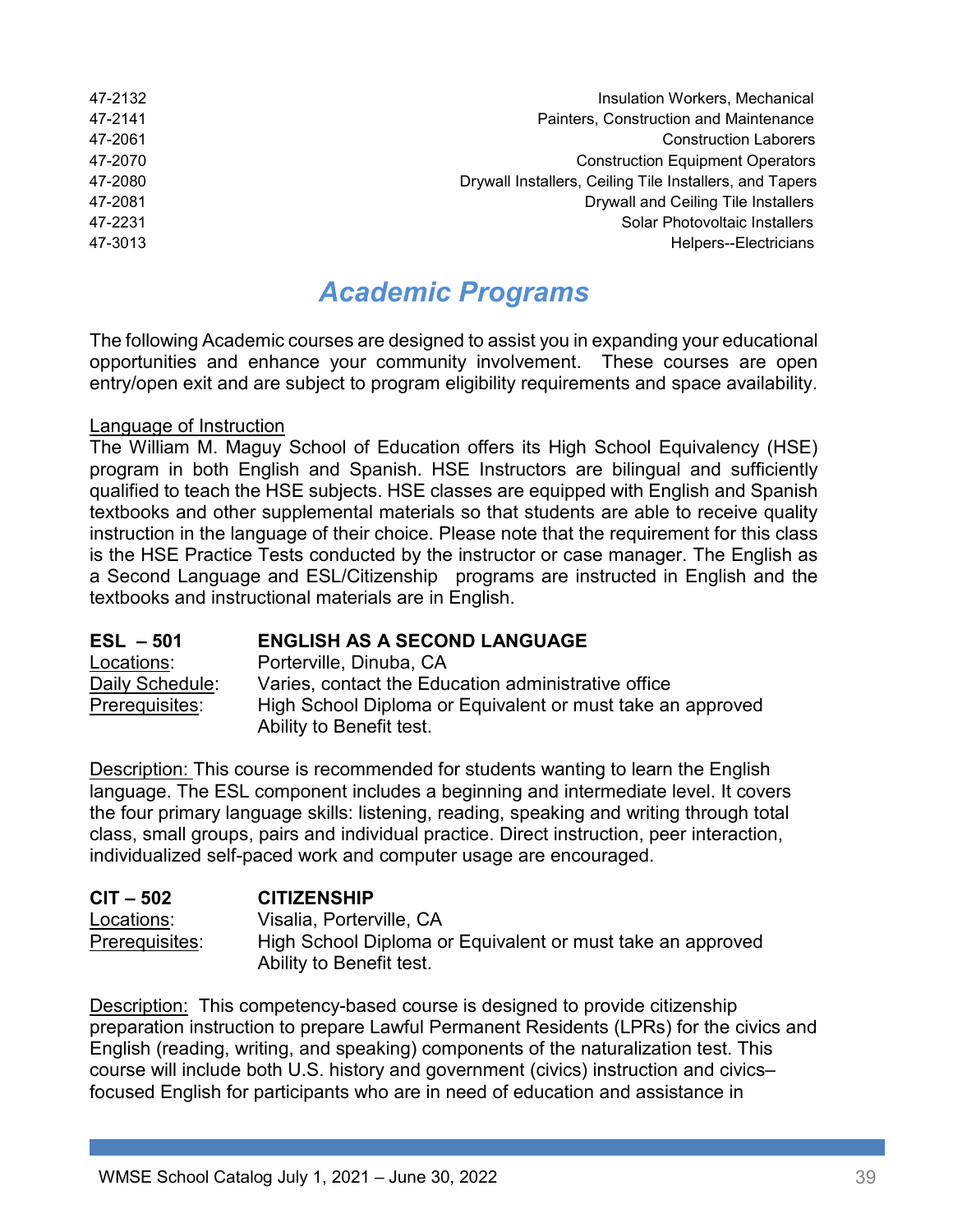completing the citizenship process. This course is recommended for students wishing to achieve their US citizenship who need to improve their reading, writing and speaking skills. This course will cover the four major reading areas (civics, reading, writing, and conversation) covered on the citizenship interview.

<span id="page-43-0"></span>

| $ABE - 502$     | <b>ADULT BASIC EDUCATION</b>                                |
|-----------------|-------------------------------------------------------------|
| Locations:      | Visalia, Porterville, Dinuba, CA                            |
| Daily Schedule: | Varies, contact the Education administrative office         |
| Prerequisites:  | Score 10 pts. or below on the HiSET Social Studies and Math |
|                 | Official Practice Test. Must take CASAS 900 Appraisal.      |

Description: ABE classes are intended for those preparing to enter the HSE course and/or are seeking higher literacy in the areas of basic math, English, writing, vocabulary and reading. Instructional activities focus on the acquisition of basic literacy, work readiness, and the lifelong skills necessary to function in work, school, or other situations. Classroom activities encourage students to apply critical thinking skills in a variety of situations.

<span id="page-43-1"></span>

| $HSE - 503$     | <b>HIGH SCHOOL EQUIVALENCY</b>                             |
|-----------------|------------------------------------------------------------|
| Locations:      | Visalia, Porterville, Dinuba, CA                           |
| Daily Schedule: | Varies, contact the administrative office                  |
| Prerequisites:  | Score 11 pts. or more on the HISET Social Studies and Math |
|                 | Official Practice Test. Must take CASAS 900 Appraisal.     |

Description: HSE Preparation classes are offered to students who were unable to finish high school and are seeking an alternative to a high school diploma. Classroom curriculum revolves around four content areas (Reasoning through Language Arts (Writing and Reading), Mathematical Reasoning, Science, and Social Studies) in which all students will be tested to receive a high school equivalency credential. After classroom instruction is completed, students will be referred to a local HSE testing center or the ETS website to take the official GED or HiSET exam.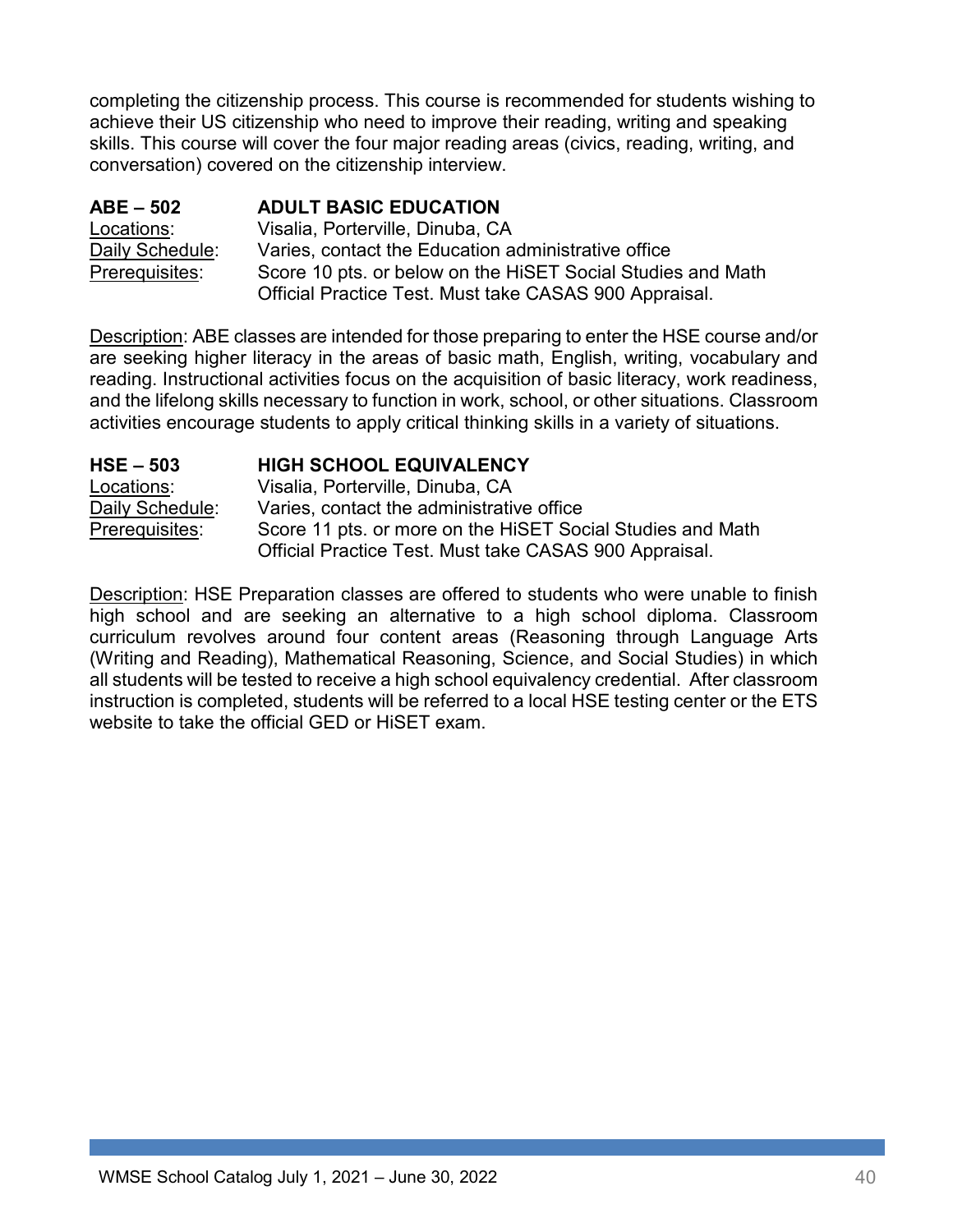# *Faculty: Full-Time*

<span id="page-44-0"></span>

| <b>Instructor Name:</b> | <b>Education</b>                                                                                                                                                                              |
|-------------------------|-----------------------------------------------------------------------------------------------------------------------------------------------------------------------------------------------|
| Montemayor, Cesar       | <b>Certificate, PV Solar, Wm. Maguy School of Education</b><br>Mt. San Antonio College, Rancho Cucamonga, CA<br>College of the Sequoias, Visalia, CA<br>Diploma, Orosi High School, Orosi, CA |
| Reynoso, Pablo          | Diploma, Woodlake High School, Woodlake, CA<br>College of the Sequoias, Visalia, CA<br><b>Construction Fundamentals Units</b>                                                                 |
| Schneider, Matthew      | <b>B.A.</b> University of California, Los Angeles<br><b>Credential; Vocational Education Teaching Clear Credential</b>                                                                        |
| <b>Tyler, Scott</b>     | <b>Diploma, Exeter High School, CA</b><br><b>Commercial Class A License</b><br>Truck Driving Certificate of Completion, WMSE, Visalia, CA                                                     |
| Vargas, Luis            | High School Equivalency Certificate<br><b>Commercial Class A License</b><br>Truck Driving Certificate of Completion, WMSE, Visalia, CA                                                        |

### *Faculty: Part-Time*

<span id="page-44-1"></span>

| Del Hoyo, Luis R         | California State University, Fresno<br>Fresno, CA<br><b>B.A</b> Liberal Arts, <b>B.S</b> Business Administration       |  |  |
|--------------------------|------------------------------------------------------------------------------------------------------------------------|--|--|
| Guzman, Juan C.          | University of Guadalajara<br><b>B.A.</b> Mathematics                                                                   |  |  |
| Lopez, Lucia R.          | California State University, Fresno<br>Fresno CA<br><b>B.A.</b> Liberal Arts                                           |  |  |
| Mares Alatorre, Maricela | California State University, Fresno<br>Fresno, CA<br><b>B.A.</b> Linguistics                                           |  |  |
| Martinez, Rebeca         | <b>Colorado Technical University</b><br><b>B.A.</b> Criminal Justice/Human Services                                    |  |  |
| Moreno, Myra             | California State University, Bakersfield<br><b>B.A.</b> History; minor in Spanish                                      |  |  |
| Sandoval, Jose           | High School Equivalency Certificate<br><b>Commercial Class A License</b><br><b>General Engineer Contractor License</b> |  |  |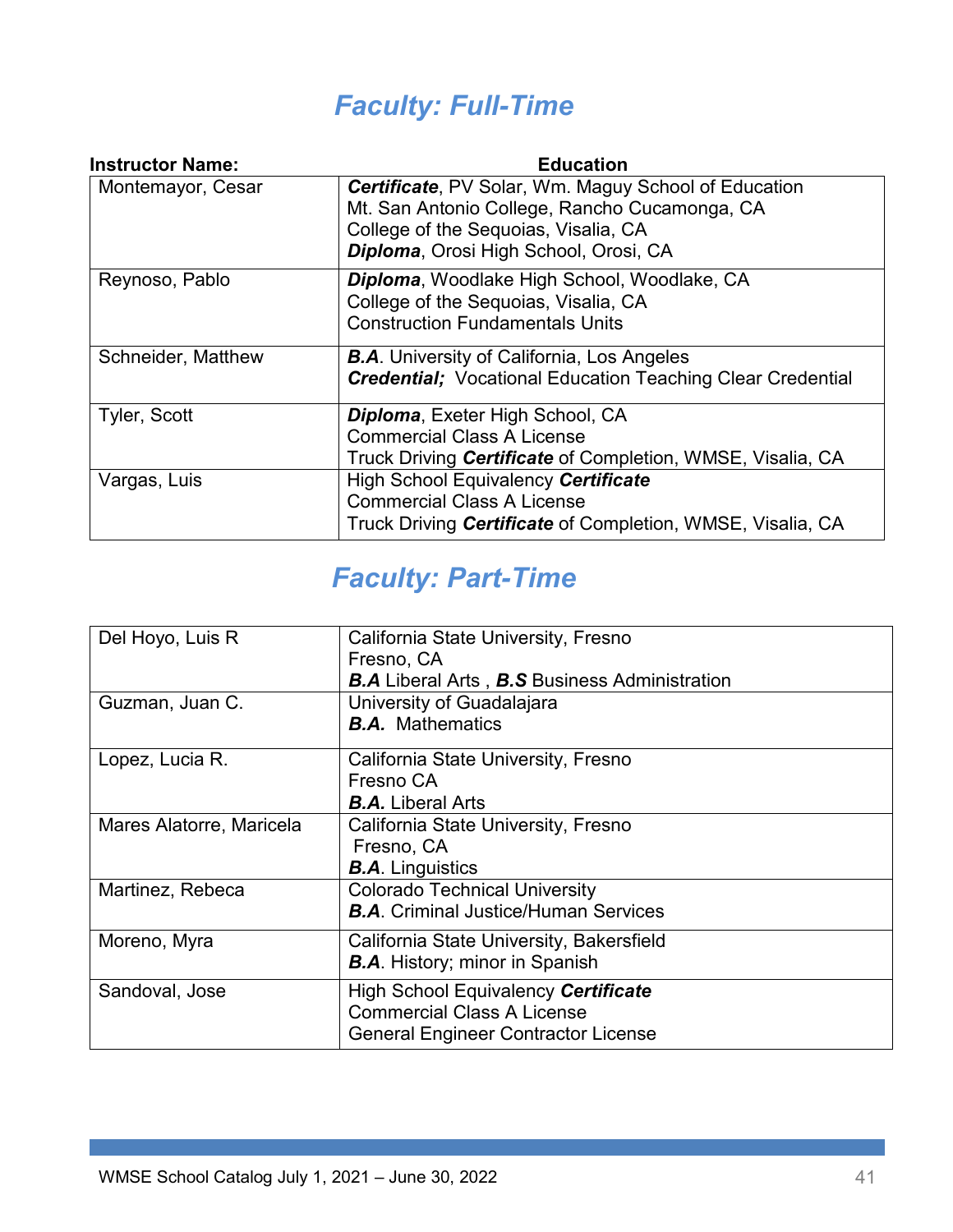### *Instructor Directory*

### **TULARE COUNTY**

<span id="page-45-0"></span>

| Del Hoyo, Luis R<br><b>CIT</b>                        | Email: <b>Idelhoyo@proteusinc.org</b><br>Address: Porterville Service Center, 54 N.<br>Main St. Ste. 10, Porterville, CA 93257 | Phone: (559) 781-1852                            |
|-------------------------------------------------------|--------------------------------------------------------------------------------------------------------------------------------|--------------------------------------------------|
| Montemayor,<br><b>Cesar</b><br><b>EERE</b>            | Email: cmontemayor@proteusinc.org<br>Address: Main Campus 1440 N. Shirk<br>Rd., Visalia, CA 93291                              | Phone: (559) 471-4550<br>(559) 731-6341<br>Cell: |
| Guzman, Juan C.<br><b>HSE</b>                         | Email: jguzman@proteusinc.org<br>Address: Dinuba Service Center, 400 W.<br>Tulare St., Dinuba, CA 93618                        | Phone: (559) 591-5701                            |
| Lopez, Lucia<br><b>ESL</b>                            | Email: lucial@proteusinc.org<br>Address: Dinuba Service Center, 400 W.<br>Tulare St., Dinuba, CA 93618                         | Phone: (559) 591-5701                            |
| <b>Mares Alatorre,</b><br><b>Maricela</b><br>ABE, HSE | Email: malatorre@proteusinc.org<br>Address: Main Campus 1440 N. Shirk<br>Rd., Visalia, CA 93291                                | Phone: (559) 471-4550                            |
| <b>Martinez, Rebeca</b><br><b>ESL</b>                 | Email: rebmartinez@proteusinc.org<br>Address: Porterville Service Center, 54 N.<br>Main St. Ste. 10, Porterville, CA 93257     | Phone: (559) 781-1852                            |
| Moreno, Myra<br>ABE, HSE, CIT                         | Email: mmoreno@proteusinc.org<br>Address: Porterville Service Center, 54 N.<br>Main St. Ste. 10, Porterville, CA 93257         | Phone: (559) 781-1852                            |
| Reynoso, Pablo<br><b>EERE</b>                         | Email: preynoso@proteusinc.org<br>Address: Main Campus 1440 N. Shirk<br>Rd., Visalia, CA 93291                                 | Phone: (559) 471-4550<br>Cell: (559) 967-5300    |
| Sandoval, Jose<br>TD                                  | Email: jsandoval@proteusinc.org<br>Address: Main Campus 1440 N. Shirk<br>Rd., Visalia, CA 93291                                | Phone: (559) 471-4550<br>Cell: (559) 731-3168    |
| <b>Tyler, Scott</b><br>TD                             | Email: styler@proteusinc.org<br>Address: Main Campus, 1440 N. Shirk<br>Rd., Visalia, CA 93291                                  | Phone: (559) 471-4550                            |
| Vargas, Luis<br>TD                                    | Email: Ivargas@proteusinc.org<br>Address: Main Campus 1440 N. Shirk<br>Rd., Visalia, CA 93291                                  | Phone: (559) 471-4550                            |
| Schneider,<br><b>Matthew</b><br><b>OA</b>             | Email: matts@proteusinc.org<br>Address: Main Campus 1440 N. Shirk<br>Rd., Visalia, CA 93291                                    | Phone: (559) 471-4550                            |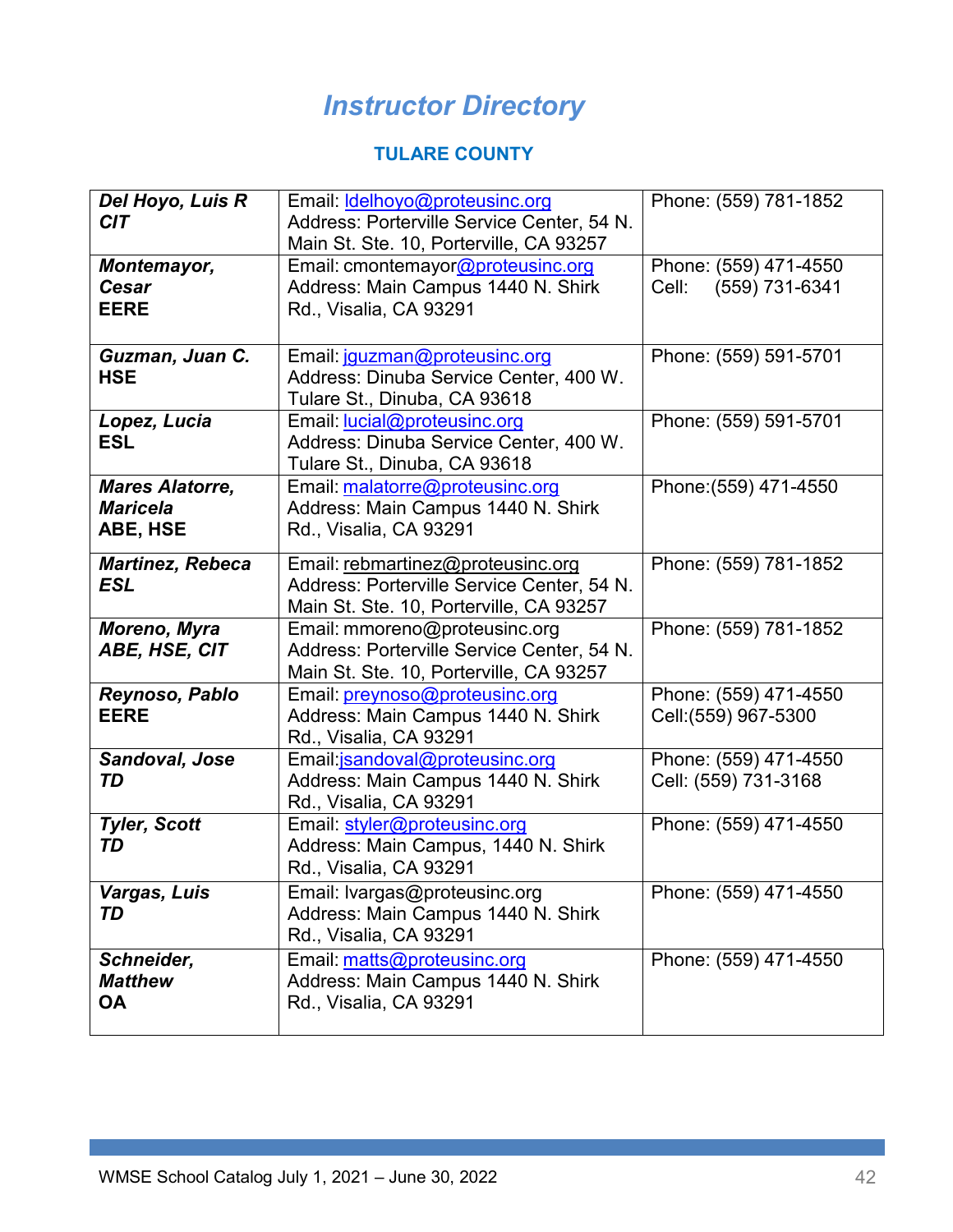### **William M. Maguy School of Education A Division of NRROTEUSING**

1440 N. Shirk Rd. Visalia, CA 93291. (559) 471-4550

# **Holidays/Staff Development Calendar**

| July 2nd                                      | <b>Professional Development</b>          |
|-----------------------------------------------|------------------------------------------|
| July 5 <sup>th</sup>                          | Independence Day                         |
| July 16th                                     | Staff Development/ Employee Appreciation |
| August 20 <sup>th</sup>                       | <b>Annual Event</b>                      |
| September 6th                                 | Labor Day                                |
| September 24th                                | <b>Employer Advisory</b>                 |
| October 8 <sup>th</sup>                       | <b>Professional Development Day</b>      |
| November 11 <sup>th</sup>                     | <b>Veterans Day</b>                      |
| November 25 <sup>th</sup> to 26 <sup>th</sup> | Thanksgiving Day/ Day after Thanksgiving |
| December 20 <sup>th</sup> to 31st             | <b>Winter Break</b>                      |
| January 17th                                  | Martin Luther King Jr. Birthday          |
| January 28th                                  | <b>Professional Development</b>          |
| February 21th                                 | <b>Presidents Day</b>                    |
| March 31 <sup>st</sup>                        | Cesar Chavez Day                         |
| April 11th-15th,                              | <b>Spring Break</b>                      |
| April 29th                                    | <b>Professional Development</b>          |
| May 30 <sup>th</sup>                          | <b>Memorial Day</b>                      |

**Office Hours**: 8:00 a.m. to 5:00 p.m., Monday through Friday

**Classroom Hours**: Hours vary by class. To obtain a current class schedule visit or contact Main Campus at (559) 471-4550. Class schedules are subject to change.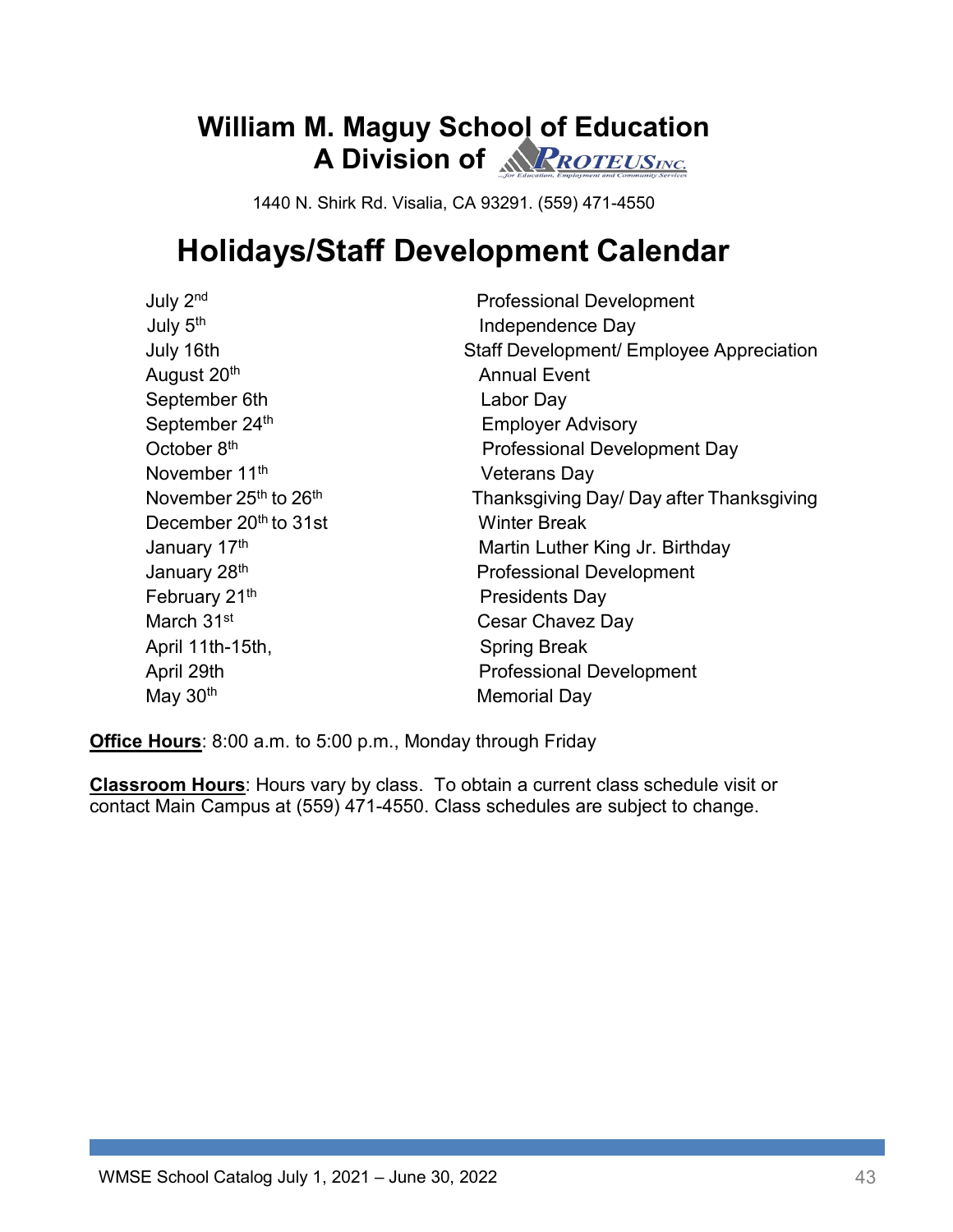### **William M. Maguy School of Education A Division of**

### **2021-2022 Orientation Schedule**

|                   | <b>July 2021</b> |                |                    |  |
|-------------------|------------------|----------------|--------------------|--|
| Wednesday         | 7/21/2021        | $9:00$ AM      | <b>Main Campus</b> |  |
|                   |                  | August 2021    |                    |  |
| Thursday          | 8/12/2021        | 9:00 AM        | <b>Main Campus</b> |  |
| Thursday          | 8/26/2021        | 9:00 AM        | Main Campus        |  |
|                   |                  | September 2021 |                    |  |
| Wednesday         | 9/8/2021         | 9:00 AM        | <b>Main Campus</b> |  |
| Thursday          | 9/30/2021        | 9:00 AM        | <b>Main Campus</b> |  |
|                   |                  | October 2021   |                    |  |
| Tuesday           | 10/26/2021       | 9:00 AM        | <b>Main Campus</b> |  |
|                   |                  | November 2021  |                    |  |
| Tuesday           | 11/9/2021        | 9:00 AM        | Main Campus        |  |
| Thursday          | 11/18/2021       | 9:00 AM        | <b>Main Campus</b> |  |
|                   |                  | December 2021  |                    |  |
| Thursday          | 12/9/2021        | 9:00 AM        | <b>Main Campus</b> |  |
| Wednesday         | 12/29/2021       | 9:00 AM        | <b>Main Campus</b> |  |
|                   |                  | January 2022   |                    |  |
| Wednesday         | 1/19/2022        | 9:00 AM        | <b>Main Campus</b> |  |
|                   |                  | February 2022  |                    |  |
| Tuesday           | 2/8/2022         | 9:00 AM        | <b>Main Campus</b> |  |
| <b>March 2022</b> |                  |                |                    |  |
| Tuesday           | 3/8/2022         | 9:00 AM        | <b>Main Campus</b> |  |
| Thursday          | 3/31/2022        | 9:00 AM        | <b>Main Campus</b> |  |
| April 2022        |                  |                |                    |  |
| Thursday          | 4/28/2022        | 9:00 AM        | <b>Main Campus</b> |  |
| <b>May 2022</b>   |                  |                |                    |  |
| Tuesday           | 5/24/2022        | 9:00 AM        | <b>Main Campus</b> |  |
| <b>June 2022</b>  |                  |                |                    |  |
| Tuesday           | 6/7/2022         | 9:00 AM        | <b>Main Campus</b> |  |
| Thursday          | 6/16/2022        | 9:00 AM        | <b>Main Campus</b> |  |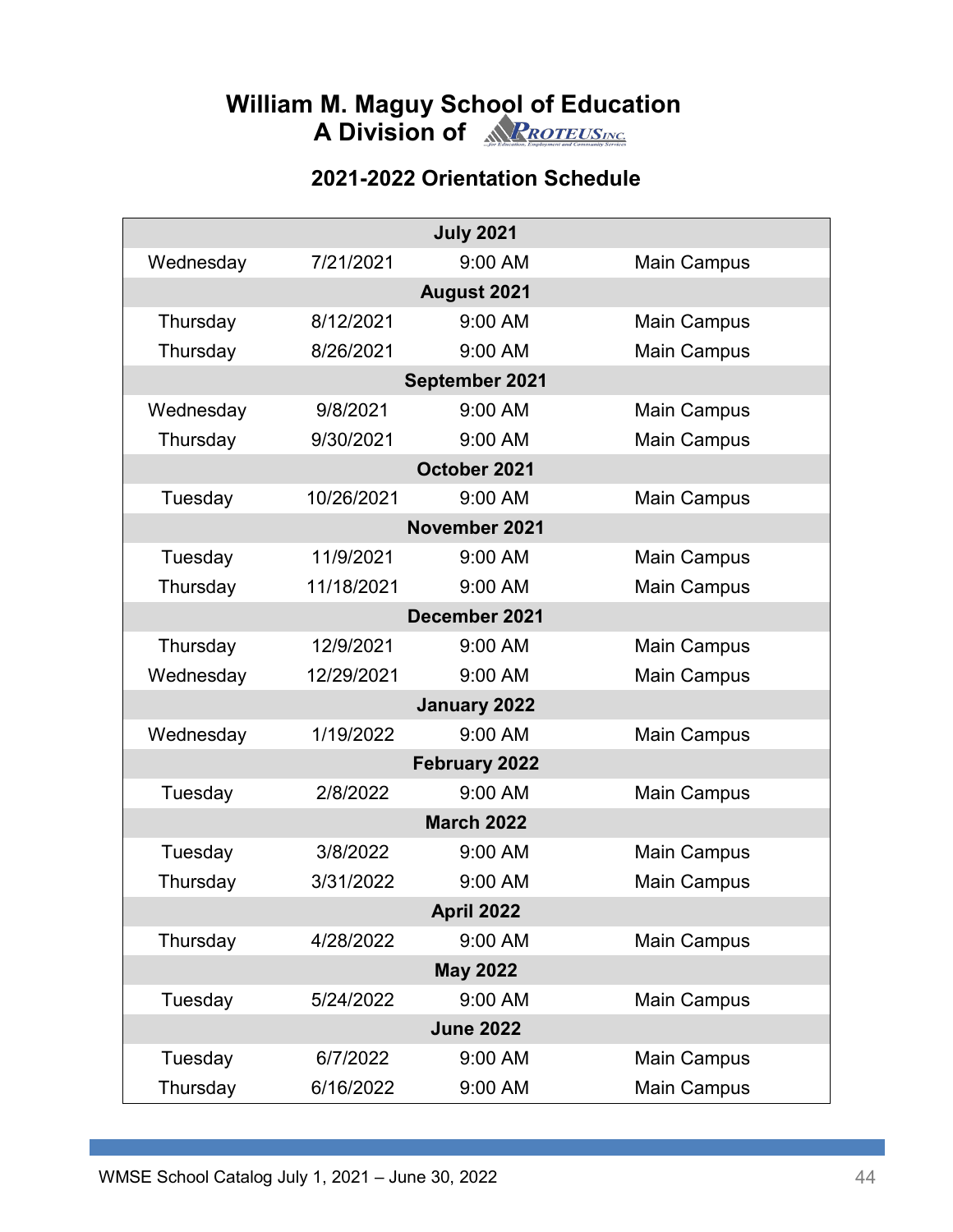### **William M. Maguy School of Education A Division of NRROTEUSING**

1440 N. Shirk Rd. Visalia, CA 93291. (559) 471-4550

## **2021-2022 CTE Training Schedule**

#### **\*Visalia/Delano Office Automation-**Open Entry, Starts every Monday

#### **July**

- 7/22/2021-10/04/2021 EERE Technician
- 7/23/2021- 9/03/2021 Truck Driving

#### **August**

- 8/27/2021-11/09/2021 EERE Technician
- 8/16/2021- 9/29/2021 Truck Driving

#### **September**

● 9/09/2021-10/22/2021 Truck Driving

#### **October**

- 10/04/2021-11/16/2021 Truck Driving
- 
- $\bullet$  10/05/2021-12/17/2021

#### **November**

- 11/19/2021-1/18/2022 Truck Driving
- 11/10/2021-2/08/2022 EERE Technician

#### **December**

● 12/14/2021-2/09/2022 Truck Driving

### **January 2022**

- 
- $\bullet$  1/03/2022-3/16/2022

#### **February**

- 2/09/2022- 4/28/2022 EERE Technician
- 2/14/2022- 3/28/2022 Truck Driving

● 10/27/2021-12/10/2021 Truck Driving<br>● 10/05/2021-12/17/2021 EERE Technician

● 1/20/2022-3/04/2022 Truck Driving<br>● 1/03/2022-3/16/2022 EERE Technician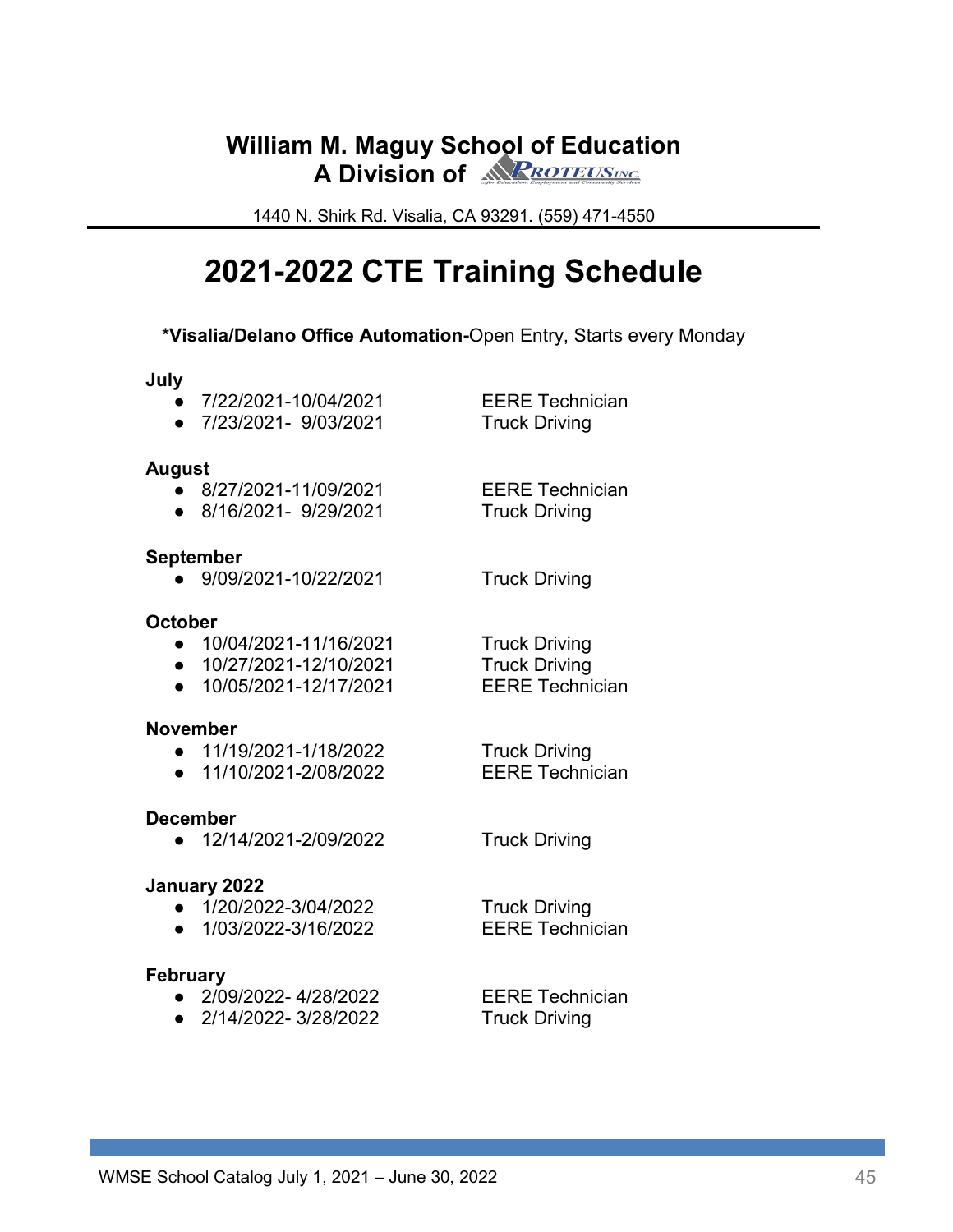### **2021-2022 CTE Training Schedule**

#### **\*Visalia/Delano Office Automation-**Open Entry, Starts every Monday

#### **March**

- 3/09/2022-4/27/2022 Truck Driving<br>● 3/17/2022-6/06/2022 EERE Technician
- $\bullet$  3/17/2022-6/06/2022

#### **April**

● 4/01/2022-5/20/2022 Truck Driving

#### **May**

- 
- 
- $\bullet$  5/25/2022-7/07/2022

#### **June**

- 
- $\bullet$  6/17/2022-8/01/2022

● 5/02/2022-7/12/2022 EERE Technician<br>● 5/03/2022-6/14/2022 Truck Driving ● 5/03/2022-6/14/2022 Truck Driving<br>● 5/25/2022-7/07/2022 Truck Driving

● 6/07/2022-8/17/2022 EERE Technician<br>● 6/17/2022-8/01/2022 Truck Driving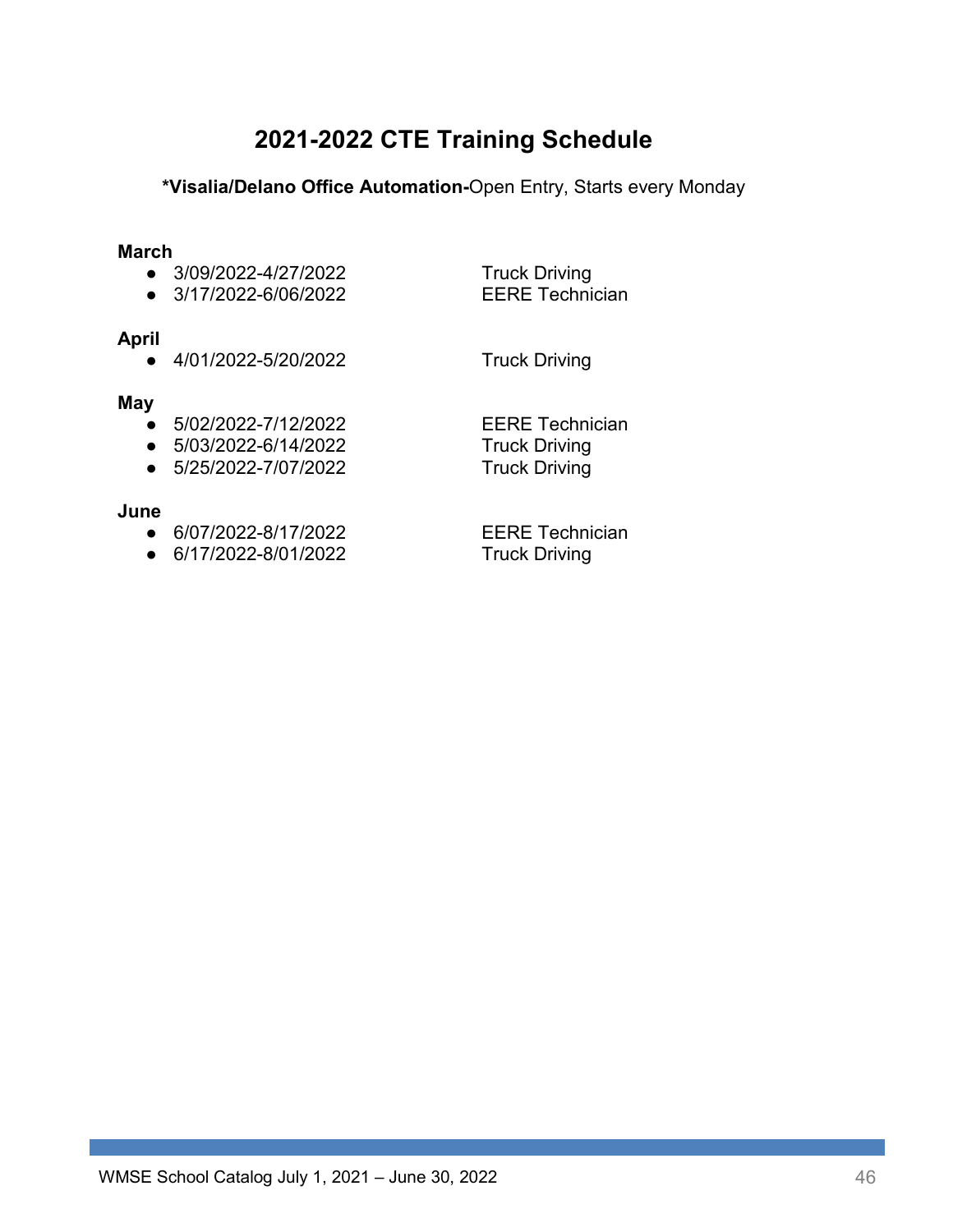### *Addendum*

### **January 4, 2022**

Page 6: The school administrative staff has been updated

Page 7: The Delano Satellite has been removed

Page 16: Site supervisor's information has been updated

Page 19: The admissions policy has been updated to include the age requirement of 18 years old for the truck driving program.

Page 36: The age requirement of 18 years old has been included in addition to the letter requirement.

Page 43: Removed the instructor information for Kern County

### **August 2, 2021**

Page 6: The ESL and CIT programs have been separated under instructional facilities. Page 19: The Admissions Policy has been updated.

Page 20: The ESL and CIT programs have been separated under Academic Programs.

Page 28: Revision to the Attendance Policy for academic programs.

Page 30: The Grading Policy was updated to include ESL and CIT.

Page 31: The Completion & Graduation Policy was revised for the ESL and CIT programs.

Page 39: The ESL and CIT programs were separated and the description was revised.